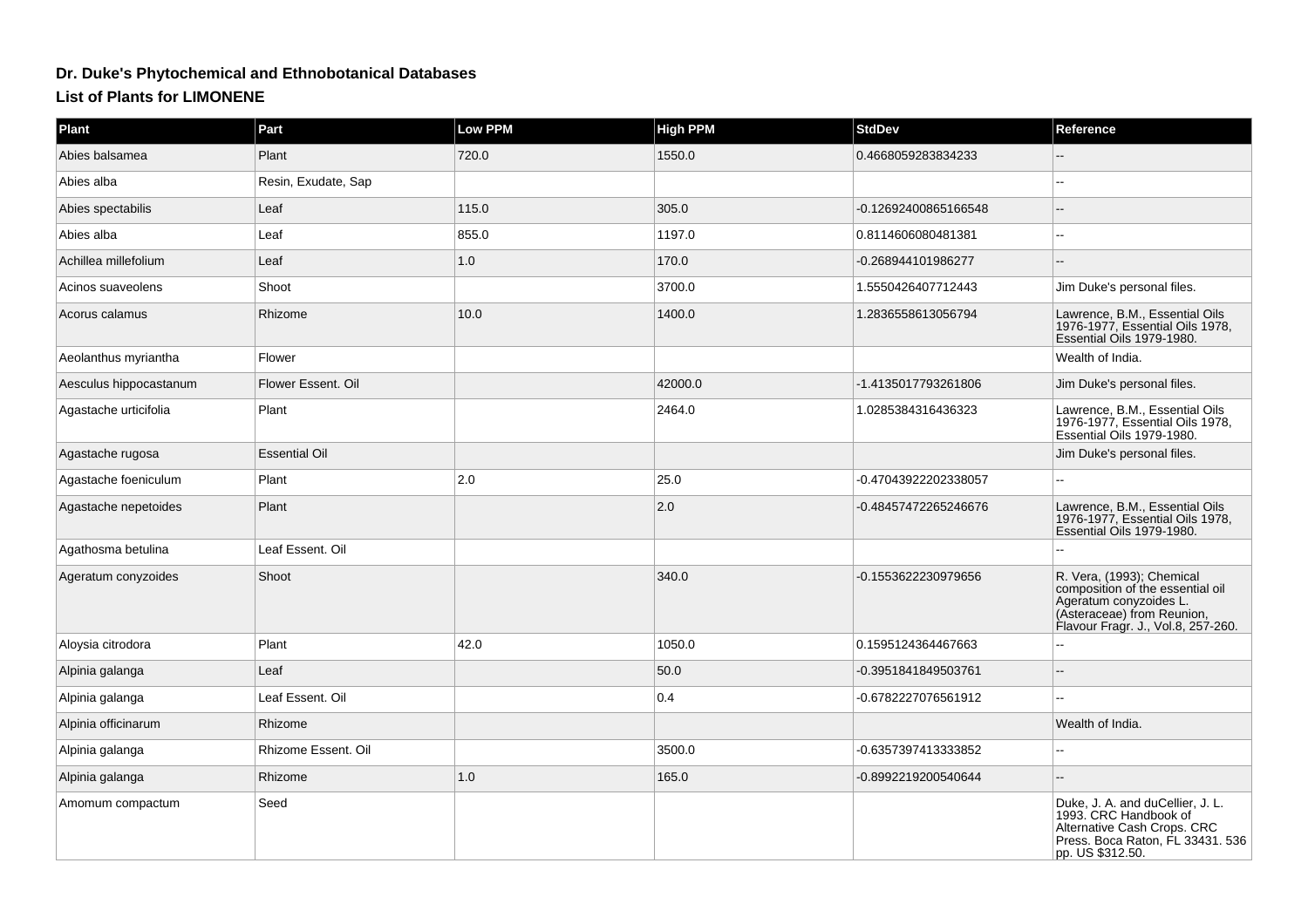| Plant                  | Part                 | <b>Low PPM</b> | <b>High PPM</b> | <b>StdDev</b>      | Reference                                                                                                                                                                                                                                                                                                |
|------------------------|----------------------|----------------|-----------------|--------------------|----------------------------------------------------------------------------------------------------------------------------------------------------------------------------------------------------------------------------------------------------------------------------------------------------------|
| Anacardium occidentale | Fruit                |                |                 |                    |                                                                                                                                                                                                                                                                                                          |
| Anethum graveolens     | Plant                |                |                 |                    | ä,                                                                                                                                                                                                                                                                                                       |
| Anethum graveolens     | Leaf Essent. Oil     |                | 214300.0        | 0.2690608628408047 |                                                                                                                                                                                                                                                                                                          |
| Anethum graveolens     | Root Essent. Oil     |                |                 |                    |                                                                                                                                                                                                                                                                                                          |
| Anethum graveolens     | Shoot Essent. Oil    |                | 119200.0        | 0.3094342045722538 |                                                                                                                                                                                                                                                                                                          |
| Anethum graveolens     | Leaf                 | 125.0          | 3735.0          | 3.4814383627388343 |                                                                                                                                                                                                                                                                                                          |
| Anethum graveolens     | Seed Essent, Oil     |                |                 |                    |                                                                                                                                                                                                                                                                                                          |
| Anethum graveolens     | <b>Essential Oil</b> | 467000.0       | 628800.0        | 2.882227993253224  |                                                                                                                                                                                                                                                                                                          |
| Angelica archangelica  | Root Essent. Oil     |                | 227000.0        | 1.5228275750660336 |                                                                                                                                                                                                                                                                                                          |
| Angelica archangelica  | Root                 | 0.0            | 1320.0          | 1.7252265137628358 |                                                                                                                                                                                                                                                                                                          |
| Aniba rosaeodora       | <b>Essential Oil</b> |                |                 |                    |                                                                                                                                                                                                                                                                                                          |
| Annona squamosa        | Plant                |                |                 |                    |                                                                                                                                                                                                                                                                                                          |
| Apium graveolens       | Leaf Essent. Oil     |                | 621000.0        | 2.0668254322619717 |                                                                                                                                                                                                                                                                                                          |
| Apium graveolens       | Root Essent. Oil     |                | 117000.0        | 0.2687678089626183 |                                                                                                                                                                                                                                                                                                          |
| Apium graveolens       | Seed Essent. Oil     | 350000.0       | 721600.0        | 2.1440076891973874 |                                                                                                                                                                                                                                                                                                          |
| Apium graveolens       | Seed                 | 530.0          | 24000.0         | 0.9558696966291022 |                                                                                                                                                                                                                                                                                                          |
| Apium graveolens       | Fruit Essent. Oil    | 350000.0       | 706000.0        | 0.5704970731129614 |                                                                                                                                                                                                                                                                                                          |
| Apium graveolens       | Stem Essent. Oil     |                | 695000.0        |                    |                                                                                                                                                                                                                                                                                                          |
| Apium graveolens       | <b>Essential Oil</b> |                |                 |                    |                                                                                                                                                                                                                                                                                                          |
| Apium graveolens       | Et                   |                | 695000.0        | 1.0                |                                                                                                                                                                                                                                                                                                          |
| Armoracia rusticana    | Plant                |                |                 |                    | List, P.H. and Horhammer, L.,<br>Hager's Handbuch der<br>Pharmazeutischen Praxis, Vols. 2-<br>6, Springer-Verlag, Berlin, 1969-<br>1979.                                                                                                                                                                 |
| Artemisia annua        | Plant                |                | 1200.0          | 0.2517004840277634 | Wright, C.W. (Ed) 2002. Medicinal & A<br>romatic Plants-Industrial<br>Profiles.Artemisia.344pp.Maffei,M.<br>(Ed)2002. Vetiveria. The Genus<br>Vetiveria.Taylor&Francis.NY,NY.1<br>91pp.Southwell, I., Lowe, R. (Eds) 19<br>99.Tea Tree. The Genus<br>Melaleuca.Harwood<br>Acad.Pub.Amsterdam,Netherlands |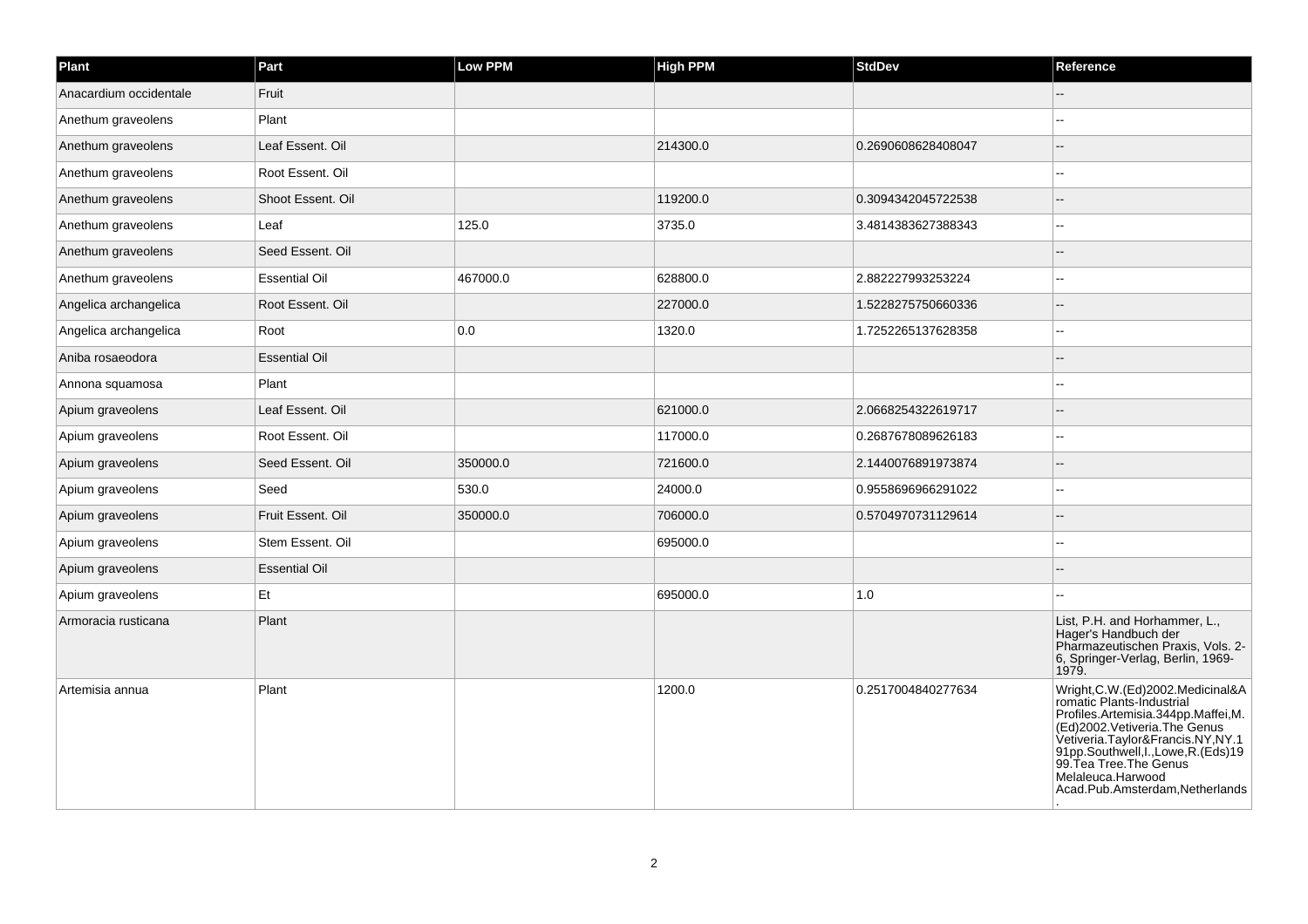| Plant                 | Part                 | <b>Low PPM</b> | <b>High PPM</b> | <b>StdDev</b>          | Reference                                                                                                                                                                                                                                                                                            |
|-----------------------|----------------------|----------------|-----------------|------------------------|------------------------------------------------------------------------------------------------------------------------------------------------------------------------------------------------------------------------------------------------------------------------------------------------------|
| Artemisia dracunculus | <b>Essential Oil</b> |                |                 |                        |                                                                                                                                                                                                                                                                                                      |
| Artemisia dracunculus | Root Essent. Oil     |                |                 |                        |                                                                                                                                                                                                                                                                                                      |
| Artemisia annua       | Shoot                | 2.0            | 80.0            | -0.28771498042117827   | Wright, C.W. (Ed) 2002. Medicinal & A<br>romatic Plants-Industrial<br>Profiles.Artemisia.344pp.Maffei,M.<br>(Ed)2002. Vetiveria. The Genus<br>Vetiveria.Taylor&Francis.NY,NY.1<br>91pp.Southwell,I.,Lowe,R.(Eds)19<br>99. Tea Tree. The Genus<br>Melaleuca.Harwood<br>Acad.Pub.Amsterdam,Netherlands |
| Artemisia dracunculus | Shoot                | 25.0           | 270.0           | -0.19099565776190747   | Leung, A. Y. and Foster, S. 1995.<br>Encyclopedia of Common Natural<br>Ingredients 2nd Ed. John Wiley &<br>Sons, New York. 649 pp.                                                                                                                                                                   |
| Asarum canadense      | Rhizome              |                |                 |                        |                                                                                                                                                                                                                                                                                                      |
| Asiasarum sieboldii   | Root                 |                |                 |                        |                                                                                                                                                                                                                                                                                                      |
| Asimina triloba       | Fruit                | 0.027          | 0.548           | -0.7501252174987437    |                                                                                                                                                                                                                                                                                                      |
| Aspalathus linearis   | Leaf Essent. Oil     |                |                 |                        |                                                                                                                                                                                                                                                                                                      |
| Avena sativa          | Seed                 |                |                 |                        |                                                                                                                                                                                                                                                                                                      |
| Bidens pilosa         | Leaf Essent. Oil     |                | 100000.0        | -0.23618745357138943   | Jim Duke's personal files.                                                                                                                                                                                                                                                                           |
| Boswellia serrata     | <b>Essential Oil</b> |                |                 |                        |                                                                                                                                                                                                                                                                                                      |
| Boswellia sacra       | Resin Essent. Oil    |                | 1.7             |                        | Abdel Wahab, S. M., Aboutabl, E.<br>A., El-Zalabani, S. M., Fouad, H.<br>A., De Pooter, H. L., El-Fallaha, B.<br>1987. The Essential Oil of<br>Olibanum. Plant Med. 53 (4): 382-<br>384.                                                                                                             |
| Boswellia sacra       | <b>Essential Oil</b> |                | 128000.0        | -3.1356999051470447E-4 |                                                                                                                                                                                                                                                                                                      |
| Boswellia sacra       | Resin, Exudate, Sap  |                | 78200.0         |                        | Chiavari, G., Gtalletti, G. C.,<br>Piccaglia, R., Mohamud, M. A.<br>1991. Differentiation Between<br>Resins Boswellia carterii and<br>Boswellia frereana (Frankincense)<br>of Somali Origin. J. Essent. Oil<br>Res. 3 (3):185-186.                                                                   |
| Bursera delpechiana   | Wood                 | 75.0           | 360.0           |                        |                                                                                                                                                                                                                                                                                                      |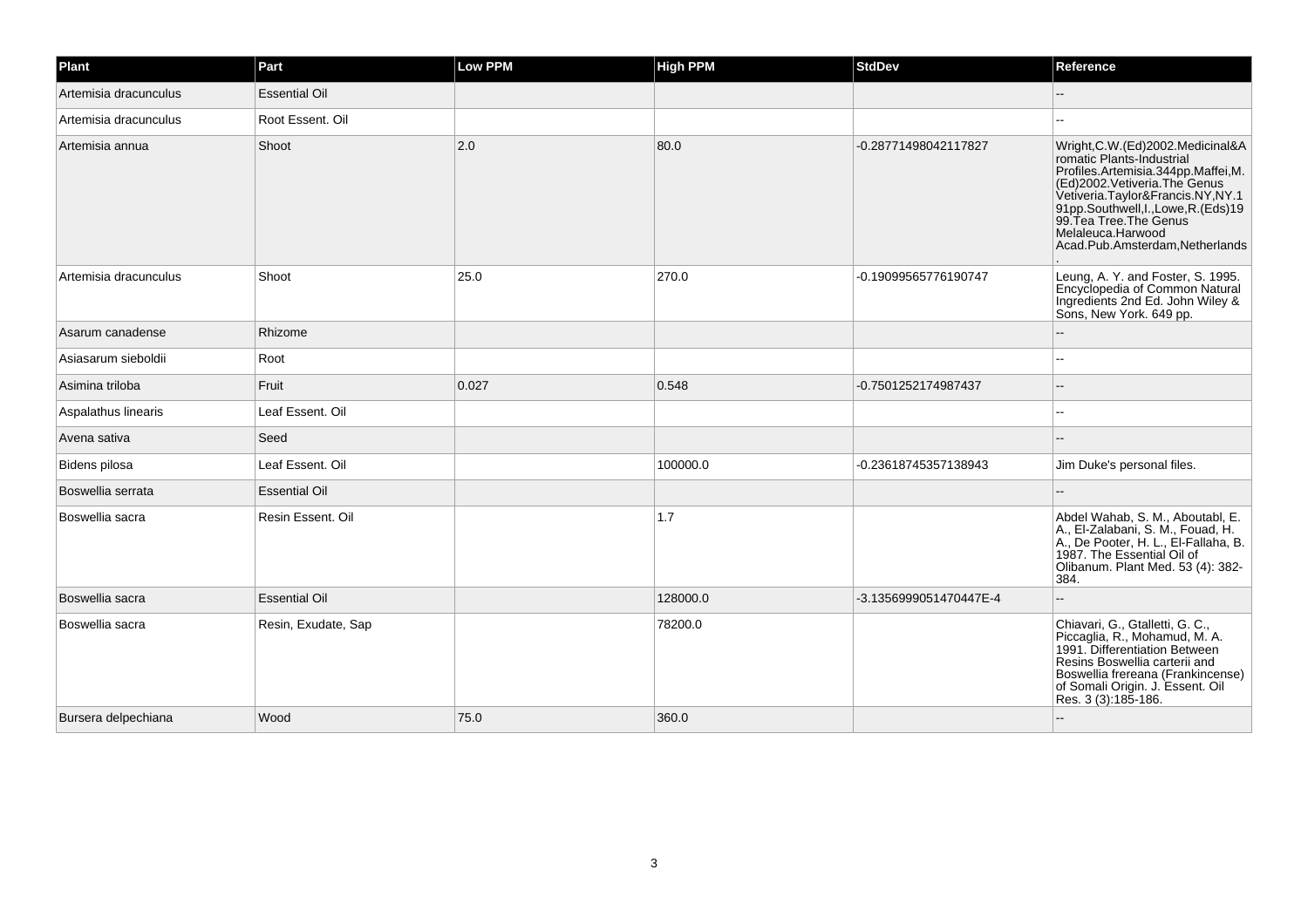| Plant                    | Part                 | <b>Low PPM</b> | <b>High PPM</b> | <b>StdDev</b>        | Reference                                                                                                                                                                                          |
|--------------------------|----------------------|----------------|-----------------|----------------------|----------------------------------------------------------------------------------------------------------------------------------------------------------------------------------------------------|
| Calamintha nepeta        | Shoot                |                | 585.0           | -0.03064520177416904 | Kirimer, N., Baser, K.H.C., Ozek,<br>T. and Kurkcuoglo, M. 1992.<br>Composition of the Essential Oil of<br>Calamintha nepeta subsp.<br>glandulosa. J. Ess. Oil Res. 4:189-<br>190                  |
| Calamintha nepeta        | Leaf                 |                | 80.0            | -0.36362416420935134 | Akgul, A., De Pooter, H.L., and De<br>Buyck, L.F. 1991. The Essential<br>Oils of Calamintha nepeta subsp.<br>glandulosa and Ziziphora<br>clinopodioides from Turkey. J. Ess.<br>Oil Res., 3: 7-10. |
| Callicarpa americana     | Leaf                 |                | 4.0             | -0.44357621675328074 |                                                                                                                                                                                                    |
| Camellia sinensis        | Leaf                 |                |                 |                      |                                                                                                                                                                                                    |
| Canarium indicum         | <b>Essential Oil</b> | 54100.0        | 135250.0        | 0.04141651454126865  |                                                                                                                                                                                                    |
| Capsicum annuum          | Fruit                |                |                 |                      |                                                                                                                                                                                                    |
| Capsicum frutescens      | Fruit                |                |                 |                      |                                                                                                                                                                                                    |
| Carthamus tinctorius     | Leaf                 |                | 0.01            | -0.44777369951183704 |                                                                                                                                                                                                    |
| Carthamus tinctorius     | <b>Bud</b>           |                | 0.01            |                      |                                                                                                                                                                                                    |
| Carum carvi              | Seed                 | 3000.0         | 42000.0         | 2.245951109203175    |                                                                                                                                                                                                    |
| Carum carvi              | Plant                |                | 420.0           | -0.22767736339342154 | Lawrence, B.M., Essential Oils<br>1976-1977, Essential Oils 1978,<br>Essential Oils 1979-1980.                                                                                                     |
| Carum carvi              | Seed Essent, Oil     |                | 381600.0        | 0.7234037553203063   |                                                                                                                                                                                                    |
| Carum carvi              | Fruit                | 7860.0         | 30180.0         | 3.5781164025182557   |                                                                                                                                                                                                    |
| Carum carvi              | <b>Essential Oil</b> | 250000.0       | 500000.0        | 2.140871457019611    |                                                                                                                                                                                                    |
| Centella asiatica        | Shoot                |                |                 |                      | Jim Duke's personal files.                                                                                                                                                                         |
| Chamaemelum nobile       | Plant                |                |                 |                      |                                                                                                                                                                                                    |
| Chenopodium ambrosioides | Plant                |                |                 |                      |                                                                                                                                                                                                    |
| Chrysanthemum parthenium | Shoot                |                |                 |                      | Hendriks, H., Bos, R., and<br>Woerdenbag, H. J. 1996. The<br>Essential Oil of Tanacetum<br>parthenium (L.) Schultz-Bip. Flavor<br>and Fragrance Journal 11(6): 367-<br>71.                         |
| Chrysanthemum balsamita  | Plant                |                |                 |                      |                                                                                                                                                                                                    |
| Cinnamomum verum         | Root Bark            |                |                 |                      |                                                                                                                                                                                                    |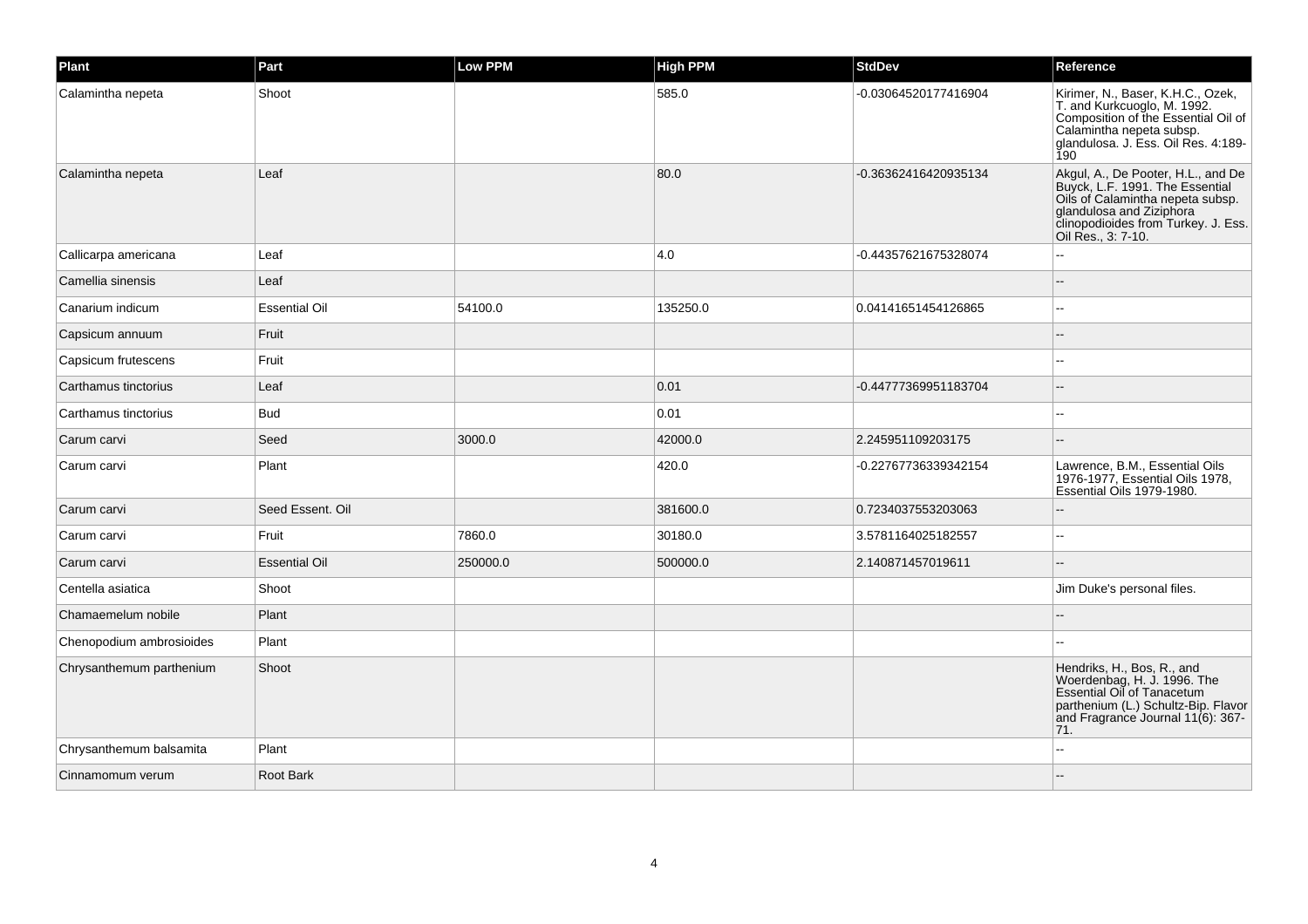| Plant                 | Part                 | <b>Low PPM</b> | <b>High PPM</b> | <b>StdDev</b>        | Reference                                                                                                                                                          |
|-----------------------|----------------------|----------------|-----------------|----------------------|--------------------------------------------------------------------------------------------------------------------------------------------------------------------|
| Cinnamomum verum      | <b>Stem Bark</b>     |                |                 |                      |                                                                                                                                                                    |
| Cinnamomum aromaticum | <b>Bark</b>          |                |                 |                      | Bisset, N.G., ed. 1994. Herbal<br>Drugs and Phytopharmaceuticals.<br>CRC Press. Boca Raton, FL. 566<br>pp.                                                         |
| Cinnamomum camphora   | Leaf                 | 48.0           | 120.0           | -0.3215441365546516  |                                                                                                                                                                    |
| Cinnamomum verum      | Bark Essent. Oil     |                |                 |                      |                                                                                                                                                                    |
| Cinnamomum verum      | Leaf Essent. Oil     |                |                 |                      |                                                                                                                                                                    |
| Cinnamomum verum      | <b>Bark</b>          | 46.0           | 184.0           | $-1.0$               | Lawrence, B.M., Essential Oils<br>1976-1977, Essential Oils 1978,<br>Essential Oils 1979-1980.                                                                     |
| Cistus ladaniferus    | Leaf                 | 17.0           | 1190.0          | 0.8040966032085657   |                                                                                                                                                                    |
| Citrullus colocynthis | Petiole              |                |                 |                      |                                                                                                                                                                    |
| Citrus aurantium      | Plant                | 1000.0         | 8000.0          | 4.430891974366298    | Jeffery B. Harborne and H. Baxter,<br>eds. 1983. Phytochemical<br>Dictionary. A Handbook of<br>Bioactive Compounds from Plants.<br>Taylor & Frost, London. 791 pp. |
| Citrus mitis          | Fruit Juice          |                |                 |                      |                                                                                                                                                                    |
| Citrus reticulata     | Fruit                | 6500.0         | 9400.0          | 0.5979144802317528   |                                                                                                                                                                    |
| Citrus limon          | Pericarp Essent. Oil | 512000.0       | 774000.0        |                      |                                                                                                                                                                    |
| Citrus limon          | Fruit Essent. Oil    | 512000.0       | 980000.0        | 1.267182025507371    | Jim Duke's personal files.                                                                                                                                         |
| Citrus reticulata     | <b>Essential Oil</b> |                |                 |                      |                                                                                                                                                                    |
| Citrus sinensis       | Fruit                | 8300.0         | 9700.0          | 0.6409395320453212   |                                                                                                                                                                    |
| Citrus limon          | <b>Essential Oil</b> | 2796.0         | 8000.0          | -0.6910184174131357  | $-$                                                                                                                                                                |
| Citrus aurantium      | Leaf                 | 70.0           | 110.0           | -0.3320641434683265  |                                                                                                                                                                    |
| Citrus limon          | Petiole              |                | 3090.0          |                      |                                                                                                                                                                    |
| Citrus sinensis       | Fruit Juice          | 1.0            | 278.0           |                      |                                                                                                                                                                    |
| Citrus paradisi       | Leaf                 |                | 205.0           | -0.23212407778841473 |                                                                                                                                                                    |
| Citrus limon          | Leaf Essent. Oil     | 284000.0       | 754000.0        | 2.654734671831716    | $-$                                                                                                                                                                |
| Citrus aurantiifolia  | Fruit                | 4700.0         | 7500.0          | 0.3254224854124864   |                                                                                                                                                                    |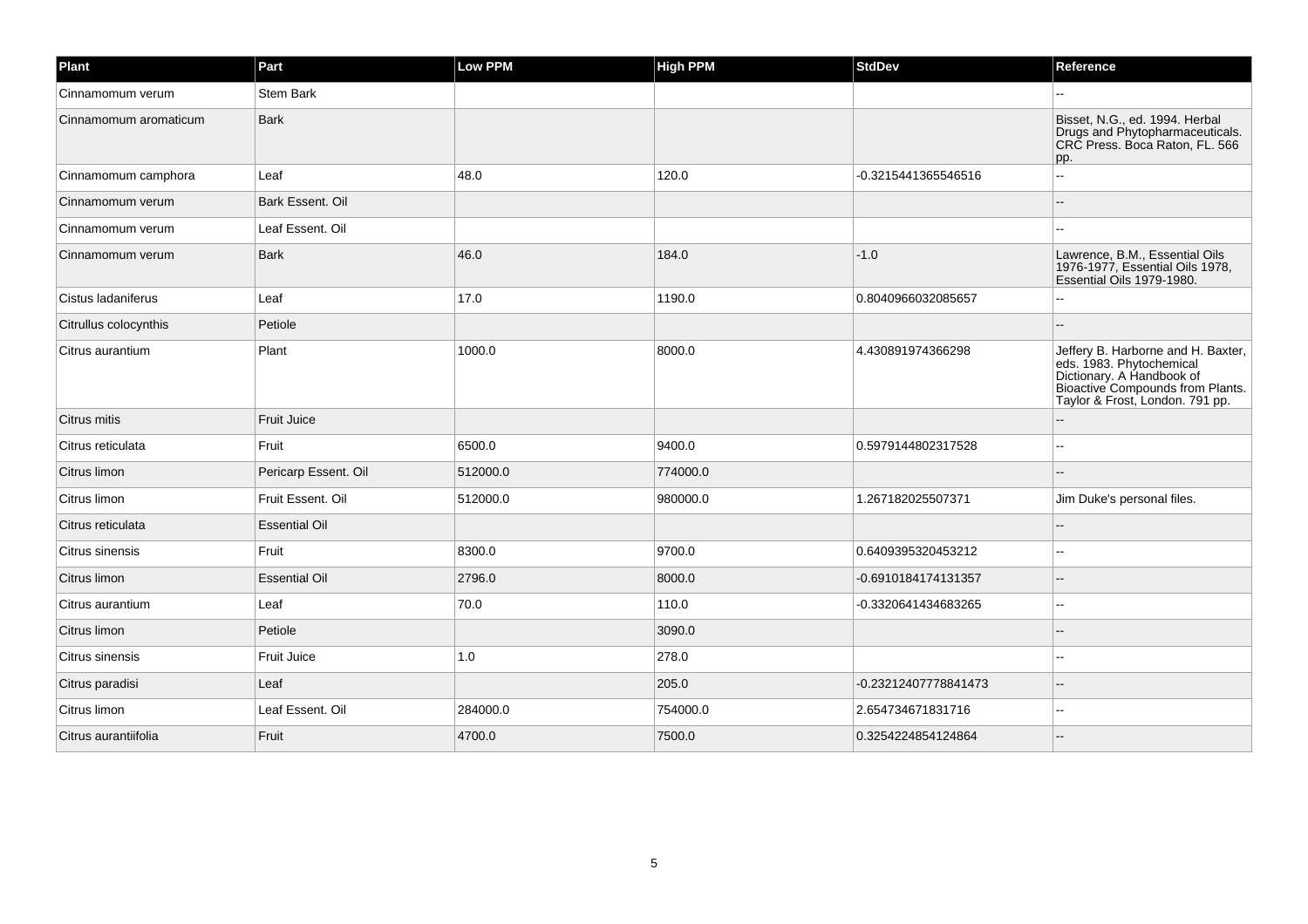| Plant                  | Part                 | <b>Low PPM</b> | <b>High PPM</b> | <b>StdDev</b>        | Reference                                                                                                                                                                                                                        |
|------------------------|----------------------|----------------|-----------------|----------------------|----------------------------------------------------------------------------------------------------------------------------------------------------------------------------------------------------------------------------------|
| Cleonia Iusitanica     | Leaf                 | 165.0          | 325.0           | -0.10588399482431562 | Perez-Alonso, M., Velasco-<br>Negueruela, A., and Lopez-Saez,<br>A. 1991. The Essential Oil of<br>Cleonia Iusitanica. J. Ess. Oil Res.,<br>3: 441-442.                                                                           |
| Cocos nucifera         | Fruit                |                |                 |                      | Jim Duke's personal files.                                                                                                                                                                                                       |
| Collinsonia canadensis | Plant                |                |                 |                      |                                                                                                                                                                                                                                  |
| Commiphora myrrha      | Resin, Exudate, Sap  |                |                 |                      |                                                                                                                                                                                                                                  |
| Coriandrum sativum     | Seed Essent, Oil     | 15500.0        | 18950.0         | -0.7918374700341749  | $\sim$                                                                                                                                                                                                                           |
| Coriandrum sativum     | <b>Essential Oil</b> |                |                 |                      | ٠.                                                                                                                                                                                                                               |
| Coriandrum sativum     | Fruit                | 34.0           | 1238.0          | -0.5726537627760642  |                                                                                                                                                                                                                                  |
| Coridothymus capitatus | Shoot                |                | 110.0           | -0.27244350842234605 | Lagouri, V., Blekas, G., Tsimidou,<br>M., Kokkini, S., and Boskou, D.<br>1993. Composition and Antioxidant<br>Activity of Essential Oils from<br>Oregano Plants Grown Wild in<br>Greece. Z. Lebensm Unters<br>Forsch 197: 20-23. |
| Crocus sativus         | Silk Stigma Style    |                |                 |                      |                                                                                                                                                                                                                                  |
| Cuminum cyminum        | Fruit                | 60.0           | 696.0           | -0.6503856897192445  | $\sim$                                                                                                                                                                                                                           |
| Cuminum cyminum        | Seed Essent, Oil     |                | 2500.0          | -0.8605696309526396  |                                                                                                                                                                                                                                  |
| Cuminum cyminum        | Seed                 | 60.0           | 696.0           | -0.7143557055167975  | Lawrence, B.M., Essential Oils<br>1976-1977, Essential Oils 1978,<br>Essential Oils 1979-1980.                                                                                                                                   |
| Cunila origanoides     | Shoot                |                | 140.0           | -0.2571720364235138  | Lawrence, B.M., Essential Oils<br>1976-1977, Essential Oils 1978,<br>Essential Oils 1979-1980.                                                                                                                                   |
| Curcuma longa          | Tuber                |                |                 |                      |                                                                                                                                                                                                                                  |
| Curcuma longa          | Rhizome Essent. Oil  |                | 2300.0          | -0.7761485185603905  | $\overline{a}$                                                                                                                                                                                                                   |
| Curcuma longa          | Leaf                 |                | 125.0           | -0.31628413309781417 |                                                                                                                                                                                                                                  |
| Curcuma longa          | Rhizome              |                | 80.0            | -1.049460471807569   | $-$                                                                                                                                                                                                                              |
| Curcuma longa          | <b>Essential Oil</b> |                | 2300.0          | -0.7238268976657102  | $\sim$                                                                                                                                                                                                                           |
| Cymbopogon flexuosus   | Plant                |                |                 |                      |                                                                                                                                                                                                                                  |
| Cymbopogon citratus    | Plant                |                |                 |                      | Guenther, E., The Essential Oils, 6<br>volumes, D. van Nostrand, New<br>York, 1948-1952.                                                                                                                                         |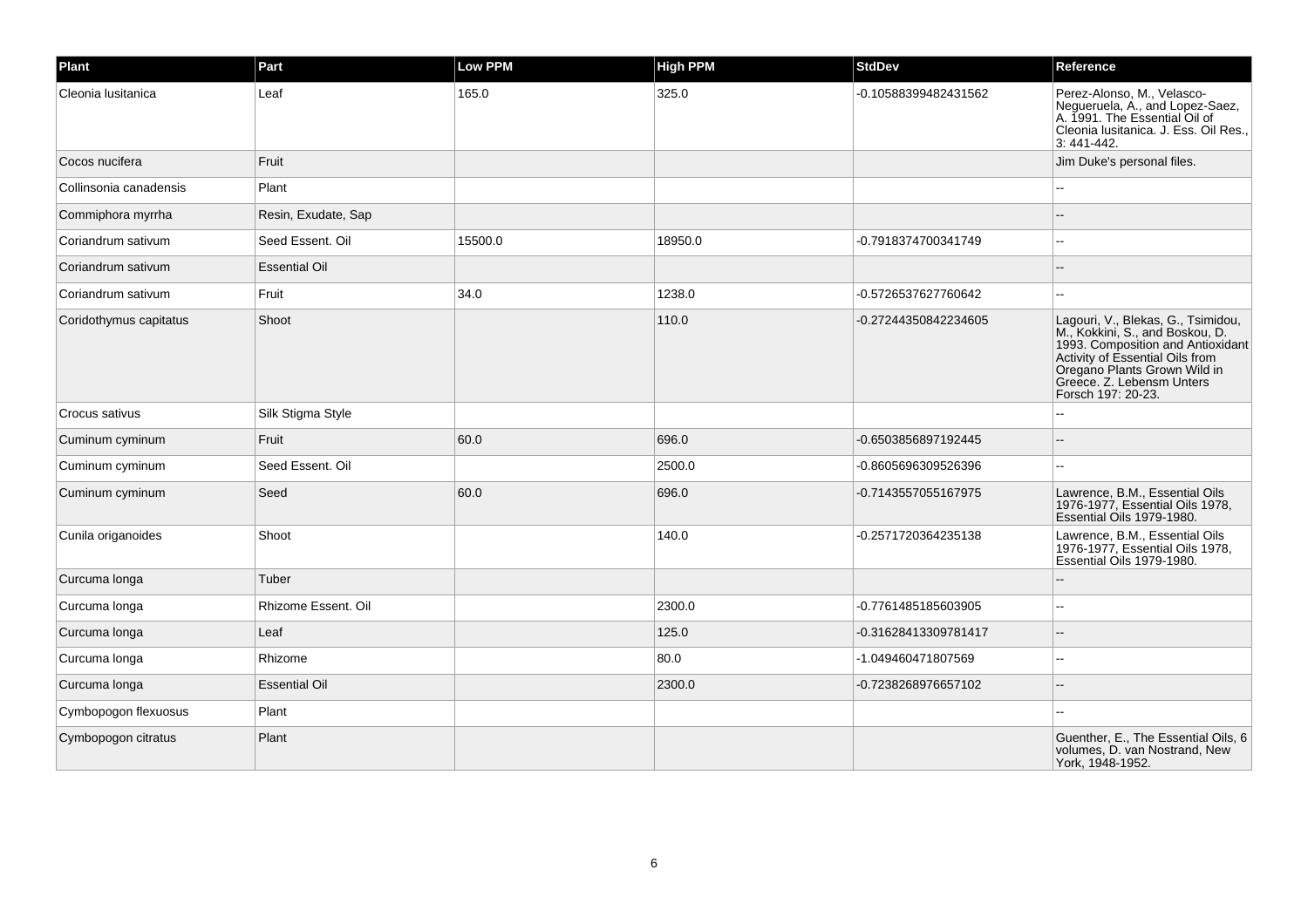| Plant                    | Part                 | <b>Low PPM</b> | <b>High PPM</b> | <b>StdDev</b>        | Reference                                                                                                                                                                                                                                                                                             |
|--------------------------|----------------------|----------------|-----------------|----------------------|-------------------------------------------------------------------------------------------------------------------------------------------------------------------------------------------------------------------------------------------------------------------------------------------------------|
| Cymbopogon parkeri       | Plant                | 20.0           | 634.0           | -0.09615574884453233 | Rizk, A.F.M., The Phytochemistry<br>of the Flora of Qatar, Scientific and<br>Applied Research Centre,<br>University of Qatar, Kingprint,<br>Richmond, UK, 1986.                                                                                                                                       |
| Cymbopogon martinii      | Plant                |                |                 |                      | List, P.H. and Horhammer, L.,<br>Hager's Handbuch der<br>Pharmazeutischen Praxis, Vols. 2-<br>6, Springer-Verlag, Berlin, 1969-<br>1979.                                                                                                                                                              |
| Cyperus rotundus         | <b>Essential Oil</b> |                |                 |                      | L.                                                                                                                                                                                                                                                                                                    |
| Daucus carota            | Shoot                |                | 26.0            | -0.31520363001907625 |                                                                                                                                                                                                                                                                                                       |
| Daucus carota            | Seed                 | 20.0           | 1500.0          | -0.6567320690884889  | $\sim$ $\sim$                                                                                                                                                                                                                                                                                         |
| Daucus carota            | Root                 |                | 150.0           | -0.4481409382990946  | $\sim$                                                                                                                                                                                                                                                                                                |
| Dictamnus albus          | Shoot                | 13.0           | 17.0            | -0.31978507161872594 | Baser, K.H.C., Kosar, M.Malyer, H.<br>& Ozek, T. 1994. The Essential Oil<br>Composition of Dictamnus albus<br>from Turkey. Planta Med. 60:481-2                                                                                                                                                       |
| Dictamnus hispanicus     | Shoot                |                |                 |                      | Baser, K.H.C., Kosar, M.Malyer, H.<br>& Ozek, T. 1994. The Essential Oil<br>Composition of Dictamnus albus<br>from Turkey. Planta Med. 60:481-2                                                                                                                                                       |
| Dracocephalum thymiflora | Plant                |                | 10.0            | -0.4796580267814803  |                                                                                                                                                                                                                                                                                                       |
| Echinacea spp            | Fruit                |                |                 |                      | Economic & Medicinal Plant<br>Research, 5: 253.                                                                                                                                                                                                                                                       |
| Elettaria cardamomum     | Fruit                | 595.0          | 9481.0          | 0.6095312442214162   |                                                                                                                                                                                                                                                                                                       |
| Elettaria cardamomum     | Seed Essent, Oil     |                | 84600.0         | -0.5175355633899679  |                                                                                                                                                                                                                                                                                                       |
| Elettaria cardamomum     | Fruit Essent, Oil    |                | 25000.0         | -1.1610447246264288  | $\sim$ $\sim$                                                                                                                                                                                                                                                                                         |
| Elsholtzia blanda        | Shoot                |                | 55.0            | -0.3004412070868718  | Bestman, H.J., Rauscher, J.,<br>Vostrowsky O., Pant, A.K., Dev.<br>V., Perihar, R. and Mathela, C.S.<br>1992. Constituents of the Essential<br>Oil of Elsholtsia blanda Benth.<br>(Labiatae). J. Ess. Oils Res. 4:<br>$121 - 124$                                                                     |
| Elsholtzia polystachya   | Leaf                 |                | 0.0             | -0.44778421951875075 | Mathela, C.S., Melkani, A.B.,<br>Bisht, J.C., Pant, A.K.,<br>Bestmann, H.J., Erler, J., Kobold, U.,<br>Rauscher, J. and Vostrowsky, O.<br>1992. Chemical Varieties of<br><b>Essential Oils from Elsholtzia</b><br>polystachya from Two Different<br>Locations in India. Planta Medica<br>58: 376-379. |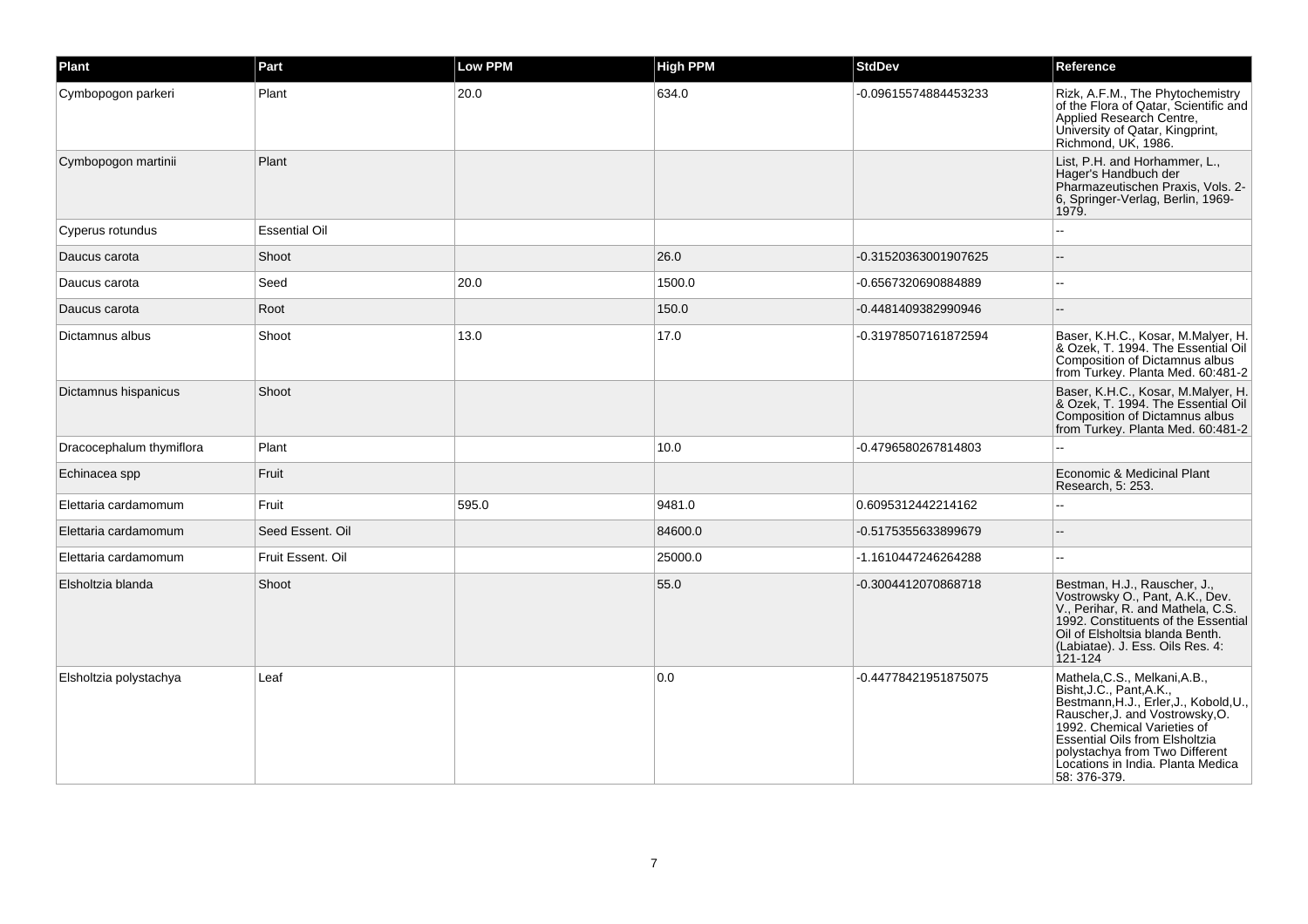| Plant                   | Part             | <b>Low PPM</b> | <b>High PPM</b> | <b>StdDev</b>        | Reference                                                                                                                                                                                                                                                                                             |
|-------------------------|------------------|----------------|-----------------|----------------------|-------------------------------------------------------------------------------------------------------------------------------------------------------------------------------------------------------------------------------------------------------------------------------------------------------|
| Elsholtzia eriostachya  | Shoot            |                | 0.1             | -0.3283880008447348  | Pant, A.K., Dev, V., Parihar, R.,<br>Mathela, C.S., Rauscher, J.,<br>Vostrowsky, O. and Bestmann,<br>H.J. 1992. The Essential Oil from<br>Elsholtzia eriostachya var. pusilla.<br>J. Ess. Oil Res. 4: 547-549.                                                                                        |
| Elsholtzia nipponica    | Plant            |                |                 |                      | Hegnauer, R. 1962-1997.<br>Chemotaxonomie der Pflanzen,<br>Bde 1-11. Birkhauser Verlag<br>Basel, Boston, Berlin.                                                                                                                                                                                      |
| Elsholtzia polystachya  | Leaf             |                | 0.0             | -0.44778421951875075 | Mathela, C.S., Melkani, A.B.,<br>Bisht, J.C., Pant, A.K.,<br>Bestmann, H.J., Erler, J., Kobold, U.,<br>Rauscher, J. and Vostrowsky, O.<br>1992. Chemical Varieties of<br><b>Essential Oils from Elsholtzia</b><br>polystachya from Two Different<br>Locations in India. Planta Medica<br>58: 376-379. |
| Ephedra sinica          | Shoot            |                | 23.0            | -0.3167307772189595  |                                                                                                                                                                                                                                                                                                       |
| Eruca sativa            | Hs               |                |                 |                      |                                                                                                                                                                                                                                                                                                       |
| Eucalyptus bridgesiana  | Leaf             |                | 585.0           | 0.16763618493123245  | Singh, A. K., Gupta, K. C., &<br>Brophy, J. J. 1991. Volatile<br>Constituents of the Essential Oil of<br>Eucalyptus bridgesiana Growing in<br>India. Journal of Essential Oil Res.<br>3:449-450.                                                                                                      |
| Eucalyptus maculata     | Shoot            |                | 15.0            | -0.3208031697519814  | Zrira, S. S., Benjilali, B. B.,<br>Fechtal, M. M., & Richard, H. H.<br>1991. Essential Oils of Twenty-<br>seven Eucalyptus Species Grown<br>in Morocco. Journal of Essential<br>Oil Res. 4: 259-264.                                                                                                  |
| Eucalyptus nova-anglica | Leaf             | 4.0            | 7.0             | -0.4404202146791783  | Brophy, J. L., Lassak, E. V., &<br>Boland, D. J. 1992. The Leaf<br>Essential Oils of Eucalyptus nova-<br>anglica. Deane & Maiden. Journal<br>of Essential Oil Res. 4: 29-32.                                                                                                                          |
| Eucalyptus citriodora   | Leaf Essent. Oil |                | 5000.0          | -0.6561226246926355  | $-$                                                                                                                                                                                                                                                                                                   |
| Eucalyptus blakelyi     | Shoot            |                | 0.1             | -0.3283880008447348  | Zrira, S. S., Benjilali, B. B.,<br>Fechtal, M. M., & Richard, H. H.<br>1991. Essential Oils of Twenty-<br>seven Eucalyptus Species Grown<br>in Morocco. Journal of Essential<br>Oil Res. 4: 259-264.                                                                                                  |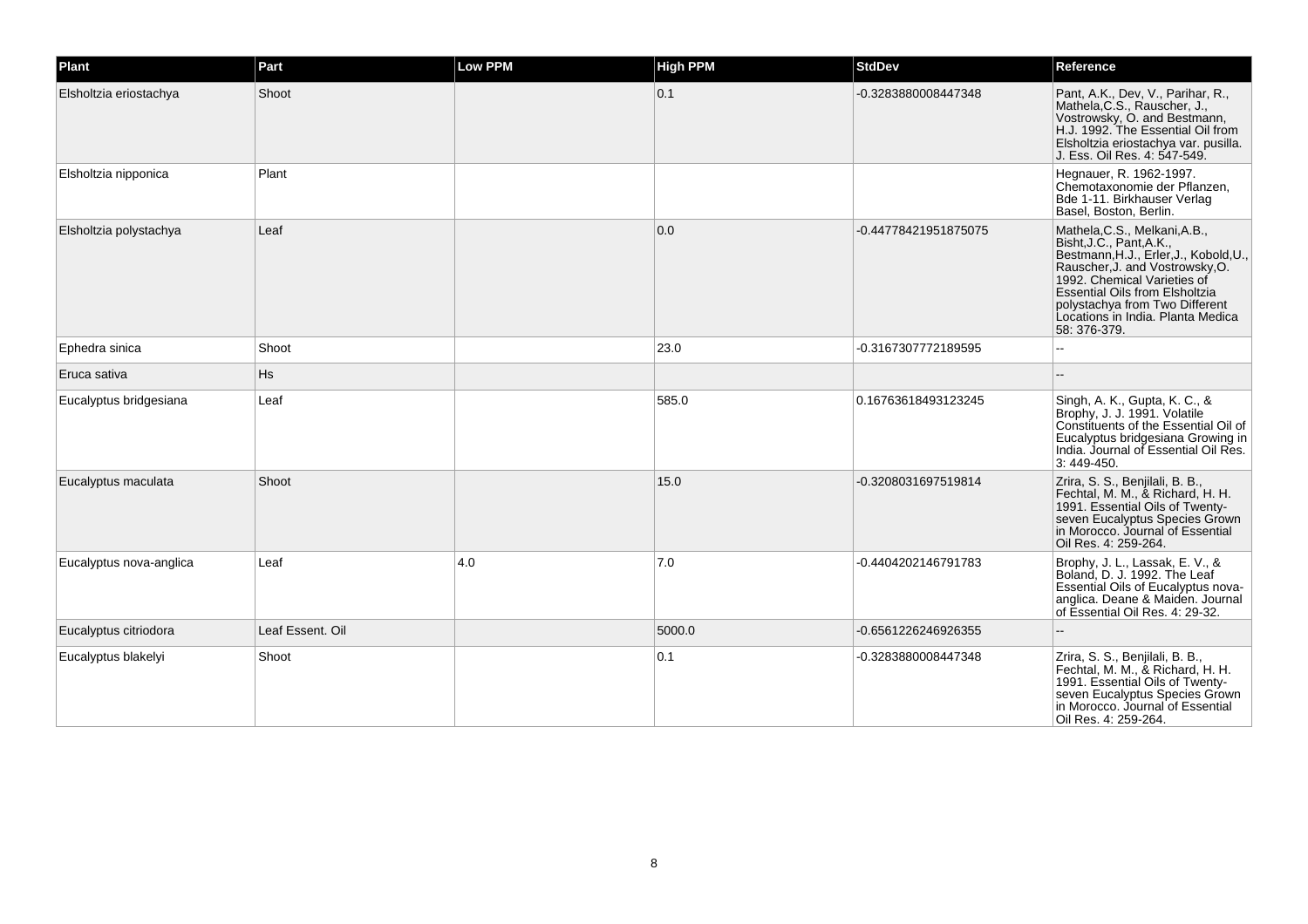| Plant                   | Part | Low PPM | <b>High PPM</b> | <b>StdDev</b>        | Reference                                                                                                                                                                                                                                                                                            |
|-------------------------|------|---------|-----------------|----------------------|------------------------------------------------------------------------------------------------------------------------------------------------------------------------------------------------------------------------------------------------------------------------------------------------------|
| Eucalyptus viridis      | Leaf |         | 22.0            | -0.4246402043086659  | Bignell, C.M., Dunlop, P.J.,<br>Brophy, J.J., and Jackson, J.F.<br>1995. Volatile Leaf Oils of Some<br>South-western and Southern<br>Australian Species of the Genus<br>Eucalyptus. Part VI. Subjenus<br>Symphyomyrtus, Section<br>Adnataria. Flavour and Fragrance<br>J. 10(6):359-364              |
| Eucalyptus melanophloia | Leaf |         | $ 2.0\rangle$   | -0.4456802181360157  | Bignell, C.M., Dunlop, P.J.,<br>Brophy, J.J., and Jackson, J.F.<br>1995. Volatile Leaf Oils of Some<br>South-western and Southern<br>Australian Species of the Genus<br>Eucalyptus. Part VI. Subjenus<br>Symphyomyrtus, Section<br>Adnataria. Flavour and Fragrance<br>$J. 10(6): 359-364$           |
| Eucalyptus porosa       | Leaf |         | 295.0           | -0.13744401556534042 | Bignell, C.M., Dunlop, P.J.,<br>Brophy, J.J., and Jackson, J.F.<br>1995. Volatile Leaf Oils of Some<br>South-western and Southern<br>Australian Species of the Genus<br>Eucalyptus. Part VI. Subjenus<br>Symphyomyrtus, Section<br>Adnataria. Flavour and Fragrance<br>J. 10(6):359-364              |
| Eucalyptus stoatei      | Leaf |         | 535.0           | 0.11503615036285782  | Bignell, C.M., Dunlop, P.J., Brophy, J.<br>J., and Jackson, J.F. 1994. Volatile<br>Leaf Oils of Some South-western<br>and Southern Australian Species<br>of the Genus Eucalyptus.Part<br>I.Subgenus<br>Symphyomyrtus, Section<br>Dumaria Series<br>Incrassatae.Flavour and<br>Fragrance J.9(3):113-7 |
| Eucalyptus intertexta   | Leaf |         | 340.0           | -0.09010398445380324 | Bignell, C.M., Dunlop, P.J.,<br>Brophy, J.J., and Jackson, J.F.<br>1995. Volatile Leaf Oils of Some<br>South-western and Southern<br>Australian Species of the Genus<br>Eucalyptus. Part VI. Subjenus<br>Symphyomyrtus, Section<br>Adnataria. Flavour and Fragrance<br>J. 10(6):359-364              |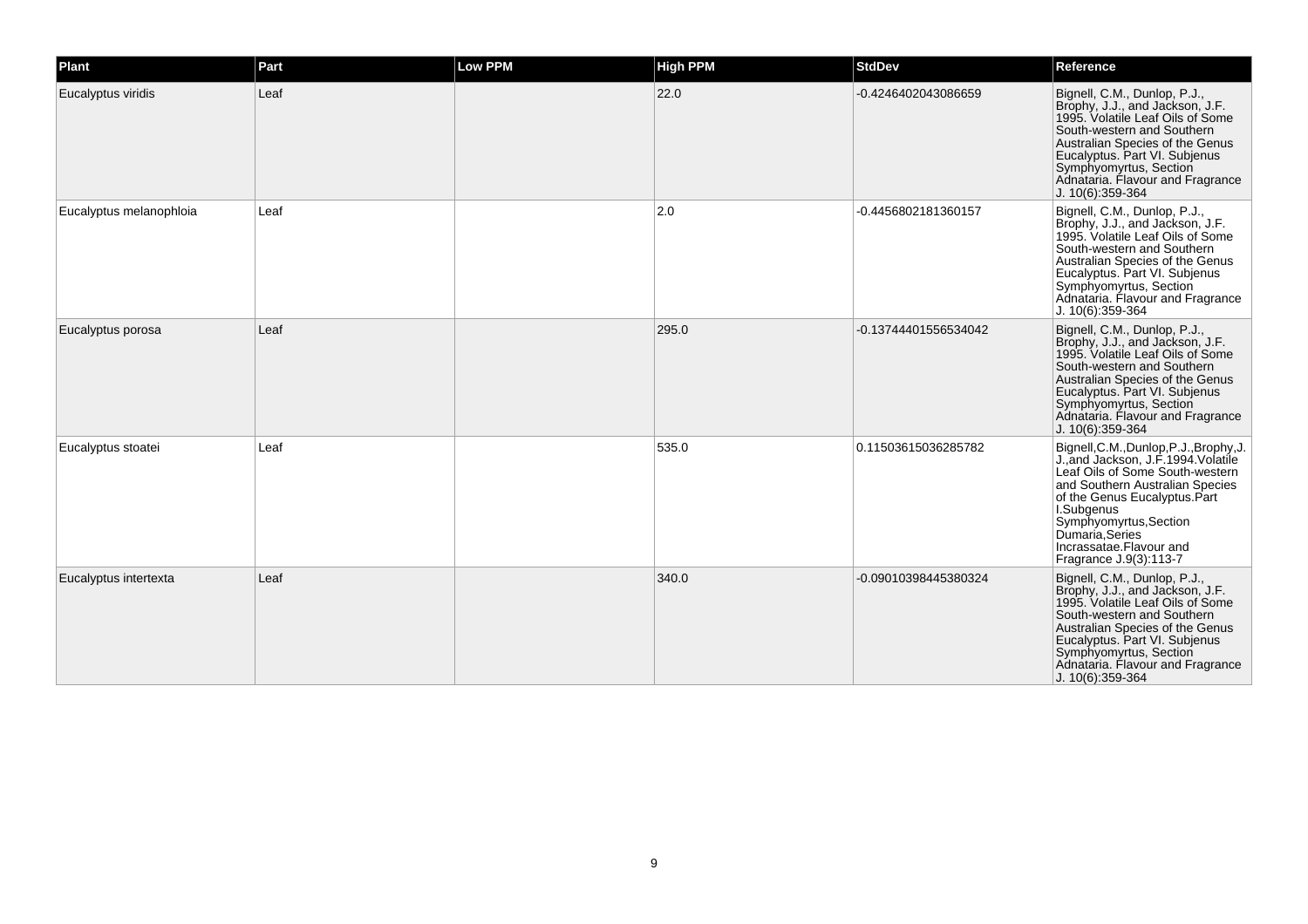| Plant                  | Part  | <b>Low PPM</b> | <b>High PPM</b> | <b>StdDev</b>        | Reference                                                                                                                                                                                                                                                                                              |
|------------------------|-------|----------------|-----------------|----------------------|--------------------------------------------------------------------------------------------------------------------------------------------------------------------------------------------------------------------------------------------------------------------------------------------------------|
| Eucalyptus erythrandra | Leaf  |                | 390.0           | -0.03750394988542861 | Bignell, C.M., Dunlop, P.J., Brophy, J.<br>J., and Jackson, J.F. 1994. Volatile<br>Leaf Oils of Some South-western<br>and Southern Australian Species<br>of the Genus Eucalyptus. Part<br>I.Subgenus<br>Symphyomyrtus, Section<br>Dumaría, Series<br>Incrassatae.Flavour and<br>Fragrance J.9(3):113-7 |
| Eucalyptus saligna     | Shoot |                | 800.0           | 0.07880034755079528  | Zrira, S. S., Benjilali, B. B.,<br>Fechtal, M. M., & Richard, H. H.<br>1991. Essential Oils of Twenty-<br>seven Eucalyptus Species Grown<br>in Morocco. Journal of Essential<br>Oil Res. 4: 259-264.                                                                                                   |
| Eucalyptus largisparsa | Leaf  |                | 135.0           | -0.30576412618413923 | Bignell, C.M., Dunlop, P.J.,<br>Brophy, J.J., and Jackson, J.F.<br>1995. Volatile Leaf Oils of Some<br>South-western and Southern<br>Australian Species of the Genus<br>Eucalyptus. Part VI. Subjenus<br>Symphyomyrtus, Section<br>Adnataria. Flavour and Fragrance<br>J. 10(6):359-364                |
| Eucalyptus oviformis   | Shoot |                | 0.1             | -0.3283880008447348  | Zrira, S. S., Benjilali, B. B.,<br>Fechtal, M. M., & Richard, H. H.<br>1991. Essential Oils of Twenty-<br>seven Eucalyptus Species Grown<br>in Morocco. Journal of Essential<br>Oil Res. 4: 259-264.                                                                                                   |
| Eucalyptus dealbata    | Shoot |                | 1180.0          | 0.2722389928693369   | Zrira, S. S., Benjilali, B. B.,<br>Fechtal, M. M., & Richard, H. H.<br>1991. Essential Oils of Twenty-<br>seven Eucalyptus Species Grown<br>in Morocco. Journal of Essential<br>Oil Res. 4: 259-264.                                                                                                   |
| Eucalyptus albens      | Shoot |                | 0.1             | -0.3283880008447348  | Zrira, S. S., Benjilali, B. B.,<br>Fechtal, M. M., & Richard, H. H.<br>1991. Essential Oils of Twenty-<br>seven Eucalyptus Species Grown<br>in Morocco. Journal of Essential<br>Oil Res. 4: 259-264.                                                                                                   |
| Eucalyptus ceratocorys | Leaf  |                | 155.0           | -0.28472411235678935 | Bignell, C.M., Dunlop, P.J., Brophy, J.<br>J., and Jackson, J.F. 1994. Volatile<br>Leaf Oils of Some South-western<br>and Southern Australian Species<br>of the Genus Eucalyptus.Part<br>I.Subgenus<br>Symphyomyrtus, Section<br>Dumaría, Series<br>Incrassatae.Flavour and<br>Fragrance J.9(3):113-7  |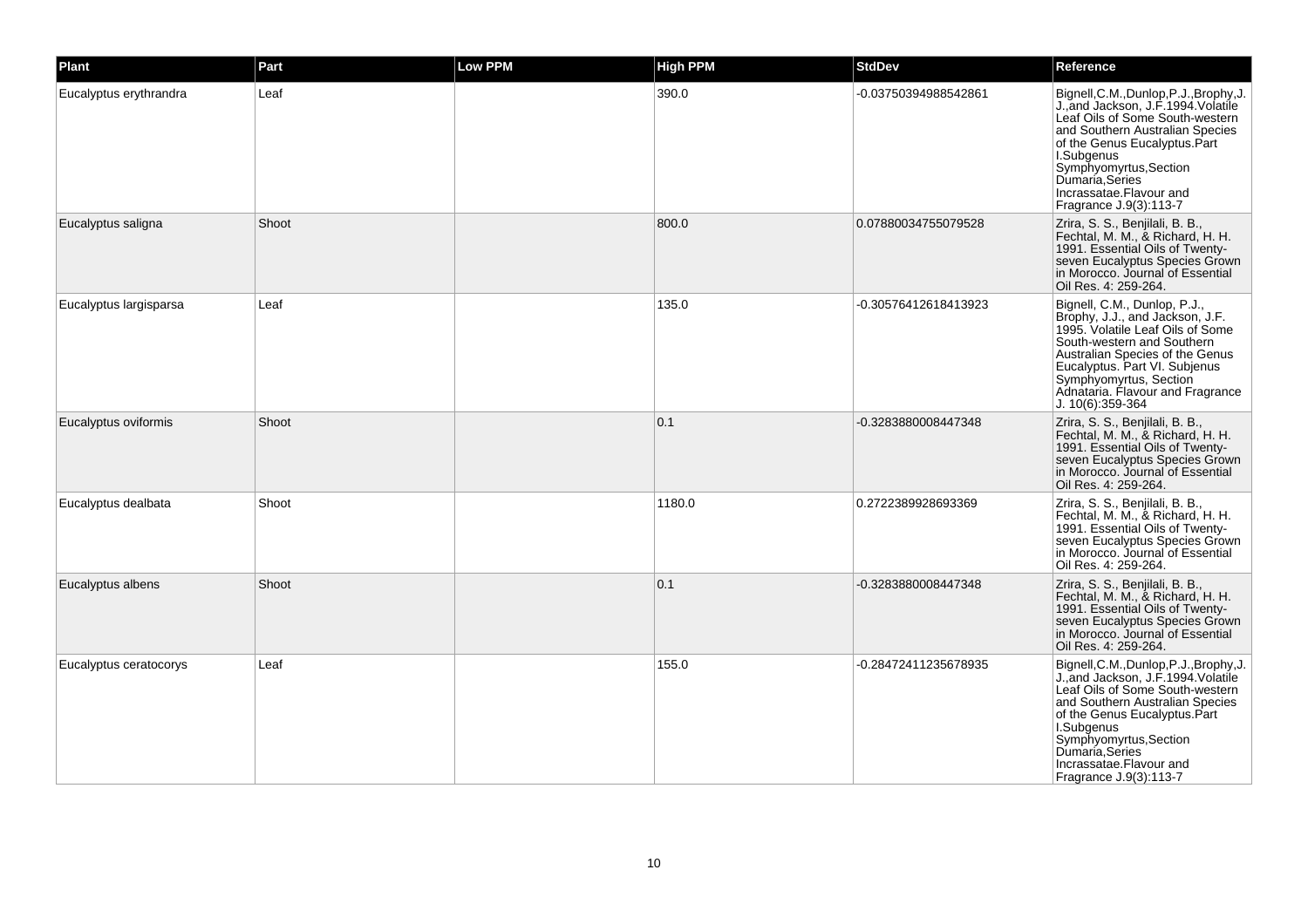| Plant                 | Part                 | <b>Low PPM</b> | <b>High PPM</b> | <b>StdDev</b>        | Reference                                                                                                                                                                                                                                                                                            |
|-----------------------|----------------------|----------------|-----------------|----------------------|------------------------------------------------------------------------------------------------------------------------------------------------------------------------------------------------------------------------------------------------------------------------------------------------------|
| Eucalyptus melliodora | Shoot                |                | 0.1             | -0.3283880008447348  | Zrira, S. S., Benjilali, B. B.,<br>Fechtal, M. M., & Richard, H. H.<br>1991. Essential Oils of Twenty-<br>seven Eucalyptus Species Grown<br>in Morocco. Journal of Essential<br>Oil Res. 4: 259-264.                                                                                                 |
| Eucalyptus brassiana  | Leaf                 |                | 150.0           | -0.2899841158136268  | Singh, A. K., Gupta, K. C., &<br>Brophy, J. J. 1991. Chemical<br>Constituents of the Leaf Essential<br>Oil of Eucalyptus brassiana S. T.<br>Blake. Journal of Essential Oil<br>Res. 3: 45-7.                                                                                                         |
| Eucalyptus incrassata | Leaf                 |                | 680.0           | 0.26757625061114426  | Bignell, C.M., Dunlop, P.J., Brophy, J.<br>J., and Jackson, J.F. 1994. Volatile<br>Leaf Oils of Some South-western<br>and Southern Australian Species<br>of the Genus Eucalyptus.Part<br>I.Subgenus<br>Symphyomyrtus, Section<br>Dumaría Series<br>Incrassatae.Flavour and<br>Fragrance J.9(3):113-7 |
| Eucalyptus globulus   | Leaf Essent. Oil     | 31000.0        | 52000.0         | -0.448365224243177   |                                                                                                                                                                                                                                                                                                      |
| Eucalyptus citriodora | <b>Essential Oil</b> |                |                 |                      |                                                                                                                                                                                                                                                                                                      |
| Eucalyptus astringens | Shoot                |                | 0.1             | -0.3283880008447348  | Zrira, S. S., Benjilali, B. B.,<br>Fechtal, M. M., & Richard, H. H.<br>1991. Essential Oils of Twenty-<br>seven Eucalyptus Species Grown<br>in Morocco. Journal of Essential<br>Oil Res. 4: 259-264.                                                                                                 |
| Eucalyptus leucoxylon | Leaf                 |                | 35.0            | -0.41096419532088846 | Bignell, C.M., Dunlop, P.J.,<br>Brophy, J.J., and Jackson, J.F.<br>1995. Volatile Leaf Oils of Some<br>South-western and Southern<br>Australian Species of the Genus<br>Eucalyptus. Part VI. Subjenus<br>Symphyomyrtus, Section<br>Adnataria. Flavour and Fragrance<br>J. 10(6):359-364              |
| Eucalyptus desquamata | Leaf                 |                | 40.0            | -0.40570419186405104 | Bignell, C.M., Dunlop, P.J.,<br>Brophy, J.J., and Jackson, J.F.<br>1995. Volatile Leaf Oils of Some<br>South-western and Southern<br>Australian Species of the Genus<br>Eucalyptus. Part VI. Subjenus<br>Symphyomyrtus, Section<br>Adnataria. Flavour and Fragrance<br>$J. 10(6)$ :359-364           |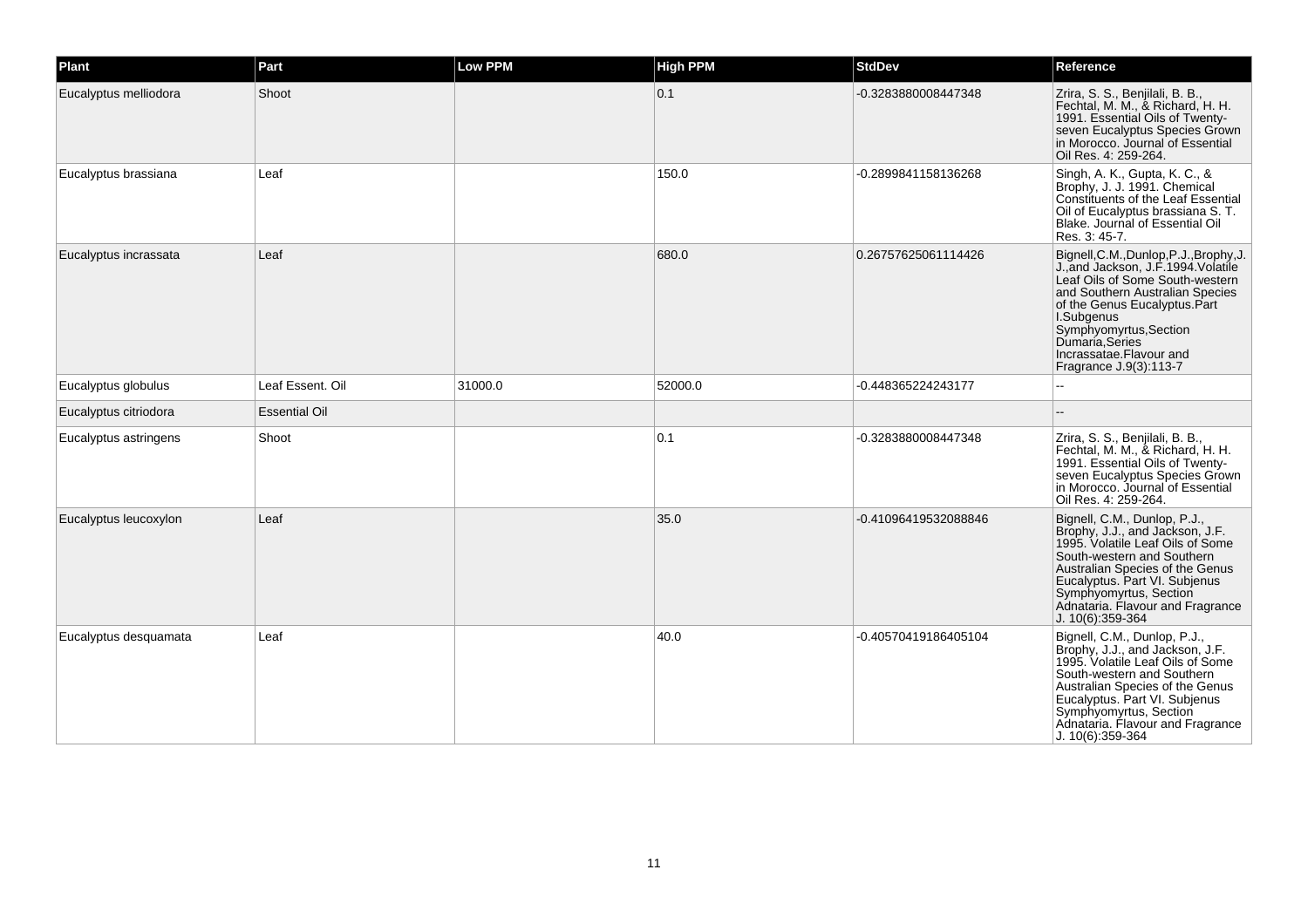| Plant                     | Part  | <b>Low PPM</b> | <b>High PPM</b> | <b>StdDev</b>        | Reference                                                                                                                                                                                                                                                                                             |
|---------------------------|-------|----------------|-----------------|----------------------|-------------------------------------------------------------------------------------------------------------------------------------------------------------------------------------------------------------------------------------------------------------------------------------------------------|
| Eucalyptus tetraptera     | Leaf  |                | 565.0           | 0.1465961711038826   | Bignell, C.M., Dunlop, P.J., Brophy, J.<br>J., and Jackson, J.F. 1994 Volatile<br>Leaf Oils of Some South-western<br>and Southern Australian Species<br>of the Genus Eucalyptus.Part<br>I.Subgenus<br>Symphyomyrtus, Section<br>Dumaria, Series<br>Incrassatae.Flavour and<br>Fragrance J.9(3):113-7  |
| Eucalyptus lansdowneana   | Leaf  |                | 25.0            | -0.4214842022345634  | Bignell, C.M., Dunlop, P.J.,<br>Brophy, J.J., and Jackson, J.F.<br>1995. Volatile Leaf Oils of Some<br>South-western and Southern<br>Australian Species of the Genus<br>Eucalyptus. Part VI. Subjenus<br>Symphyomyrtus, Section<br>Adnataria. Flavour and Fragrance<br>J. 10(6):359-364               |
| Eucalyptus globulus       | Shoot |                | 0.1             | -0.3283880008447348  | Zrira, S. S., Benjilali, B. B.,<br>Fechtal, M. M., & Richard, H. H.<br>1991. Essential Oils of Twenty-<br>seven Eucalyptus Species Grown<br>in Morocco. Journal of Essential<br>Oil Res. 4: 259-264.                                                                                                  |
| Eucalyptus sideroxylon    | Shoot |                | 0.1             | -0.3283880008447348  | Zrira, S. S., Benjilali, B. B.,<br>Fechtal, M. M., & Richard, H. H.<br>1991. Essential Oils of Twenty-<br>seven Eucalyptus Species Grown<br>in Morocco. Journal of Essential<br>Oil Res. 4: 259-264.                                                                                                  |
| Eucalyptus behriana       | Leaf  |                | 2.7             | -0.4449438176520584  | Bignell, C.M., Dunlop, P.J.,<br>Brophy, J.J., and Jackson, J.F.<br>1995. Volatile Leaf Oils of Some<br>South-western and Southern<br>Australian Species of the Genus<br>Eucalyptus. Part VI. Subjenus<br>Symphyomyrtus, Section<br>Adnataria. Flavour and Fragrance<br>J. 10(6):359-364               |
| Eucalyptus dolichorhyncha | Leaf  |                | 225.0           | -0.21108406396106488 | Bignell, C.M., Dunlop, P.J., Brophy, J.<br>J., and Jackson, J.F. 1994. Volatile<br>Leaf Oils of Some South-western<br>and Southern Australian Species<br>of the Genus Eucalyptus.Part<br>I.Subgenus<br>Symphyomyrtus, Section<br>Dumaria, Series<br>Incrassatae.Flavour and<br>Fragrance J.9(3):113-7 |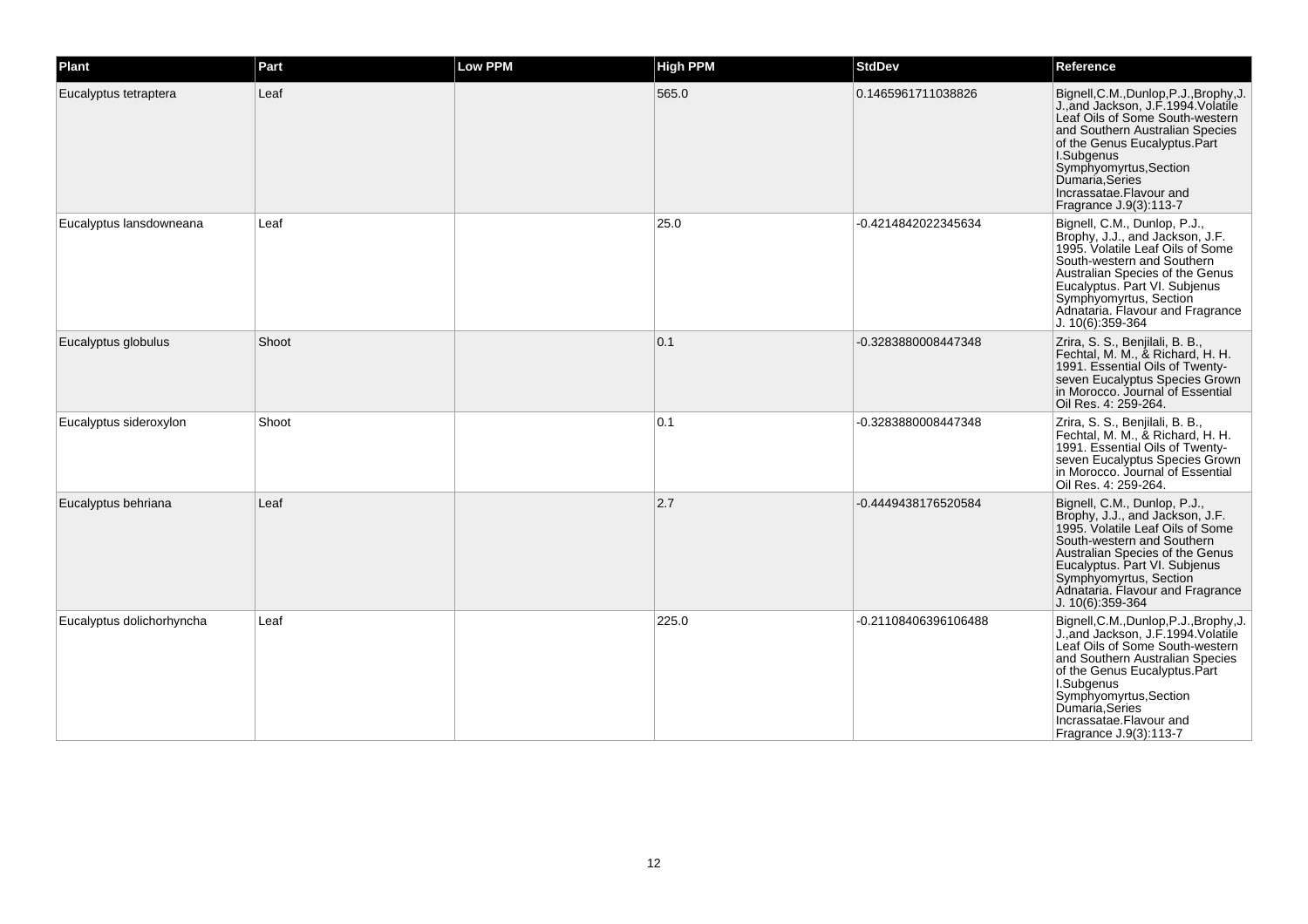| Plant                    | Part             | Low PPM | <b>High PPM</b> | <b>StdDev</b>        | Reference                                                                                                                                                                                                                                                                               |
|--------------------------|------------------|---------|-----------------|----------------------|-----------------------------------------------------------------------------------------------------------------------------------------------------------------------------------------------------------------------------------------------------------------------------------------|
| Eucalyptus punctata      | Shoot            |         | 0.1             | -0.3283880008447348  | Zrira, S. S., Benjilali, B. B.,<br>Fechtal, M. M., & Richard, H. H.<br>1991. Essential Oils of Twenty-<br>seven Eucalyptus Species Grown<br>in Morocco. Journal of Essential<br>Oil Res. 4: 259-264.                                                                                    |
| Eucalyptus sparsa        | Leaf             |         | 245.0           | -0.19004405013371503 | Bignell, C.M., Dunlop, P.J.,<br>Brophy, J.J., and Jackson, J.F.<br>1995. Volatile Leaf Oils of Some<br>South-western and Southern<br>Australian Species of the Genus<br>Eucalyptus. Part VI. Subjenus<br>Symphyomyrtus, Section<br>Adnataria. Flavour and Fragrance<br>J. 10(6):359-364 |
| Eucalyptus occidentalis  | Shoot            |         | 1955.0          | 0.6667520195058362   | Zrira, S. S., Benjilali, B. B.,<br>Fechtal, M. M., & Richard, H. H.<br>1991. Essential Oils of Twenty-<br>seven Eucalyptus Species Grown<br>in Morocco. Journal of Essential<br>Oil Res. 4: 259-264.                                                                                    |
| Eucalyptus cladocalyx    | Shoot            |         | 275.0           | -0.18845041242876875 | Zrira, S. S., Benjilali, B. B.,<br>Fechtal, M. M., & Richard, H. H.<br>1991. Essential Oils of Twenty-<br>seven Eucalyptus Species Grown<br>in Morocco. Journal of Essential<br>Oil Res. 4: 259-264.                                                                                    |
| Eucalyptus camaldulensis | Shoot            |         | 0.1             | -0.3283880008447348  | Zrira, S. S., Benjilali, B. B.,<br>Fechtal, M. M., & Richard, H. H.<br>1991. Essential Oils of Twenty-<br>seven Eucalyptus Species Grown<br>in Morocco. Journal of Essential<br>Oil Res. 4: 259-264.                                                                                    |
| Eucalyptus maideni       | Shoot            |         | 0.1             | -0.3283880008447348  | Zrira, S. S., Benjilali, B. B.,<br>Fechtal, M. M., & Richard, H. H.<br>1991. Essential Oils of Twenty-<br>seven Eucalyptus Species Grown<br>in Morocco. Journal of Essential<br>Oil Res. 4: 259-264.                                                                                    |
| Eucalyptus botryoides    | Shoot            |         | 0.1             | -0.3283880008447348  | Zrira, S. S., Benjilali, B. B.,<br>Fechtal, M. M., & Richard, H. H.<br>1991. Essential Oils of Twenty-<br>seven Eucalyptus Species Grown<br>in Morocco. Journal of Essential<br>Oil Res. 4: 259-264.                                                                                    |
| Eucalyptus grandis       | Leaf Essent. Oil |         | 25000.0         | -0.5677152202460574  |                                                                                                                                                                                                                                                                                         |
| Eucalyptus bosistoana    | Shoot            |         | 0.1             | -0.3283880008447348  | Zrira, S. S., Benjilali, B. B.,<br>Fechtal, M. M., & Richard, H. H.<br>1991. Essential Oils of Twenty-<br>seven Eucalyptus Species Grown<br>in Morocco. Journal of Essential<br>Oil Res. 4: 259-264.                                                                                    |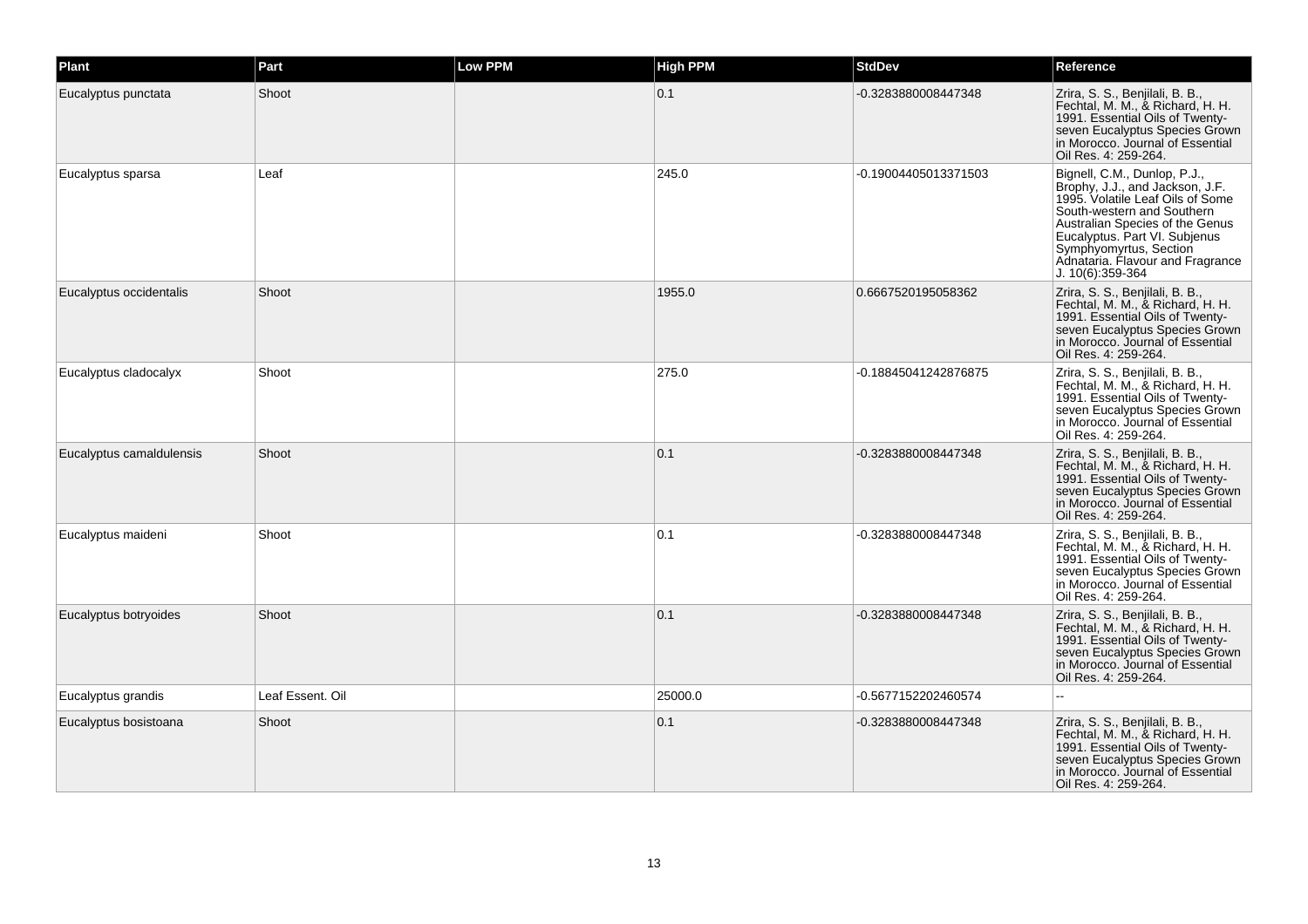| Plant                   | Part  | <b>Low PPM</b> | <b>High PPM</b> | <b>StdDev</b>        | Reference                                                                                                                                                                                                                                                                                             |
|-------------------------|-------|----------------|-----------------|----------------------|-------------------------------------------------------------------------------------------------------------------------------------------------------------------------------------------------------------------------------------------------------------------------------------------------------|
| Eucalyptus populnea     | Leaf  |                | 1.8             | -0.4458906182742893  | Bignell, C.M., Dunlop, P.J.,<br>Brophy, J.J., and Jackson, J.F.<br>1995. Volatile Leaf Oils of Some<br>South-western and Southern<br>Australian Species of the Genus<br>Eucalyptus. Part VI. Subjenus<br>Symphyomyrtus, Section<br>Adnataria. Flavour and Fragrance<br>J. 10(6):359-364               |
| Eucalyptus fasiculosa   | Leaf  |                | 75.0            | -0.36888416766618876 | Bignell, C.M., Dunlop, P.J.,<br>Brophy, J.J., and Jackson, J.F.<br>1995. Volatile Leaf Oils of Some<br>South-western and Southern<br>Australian Species of the Genus<br>Eucalyptus. Part VI. Subjenus<br>Symphyomyrtus, Section<br>Adnataria. Flavour and Fragrance<br>J. 10(6):359-364               |
| Eucalyptus citriodora   | Leaf  | 20.0           | 1420.0          | 1.046056762223089    | Lawrence, B.M., Essential Oils<br>1976-1977, Essential Oils 1978,<br>Essential Oils 1979-1980.                                                                                                                                                                                                        |
| Eucalyptus odorata      | Leaf  |                | 40.0            | -0.40570419186405104 | Bignell, C.M., Dunlop, P.J.,<br>Brophy, J.J., and Jackson, J.F.<br>1995. Volatile Leaf Oils of Some<br>South-western and Southern<br>Australian Species of the Genus<br>Eucalyptus. Part VI. Subjenus<br>Symphyomyrtus, Section<br>Adnataria. Flavour and Fragrance<br>J. 10(6):359-364               |
| Eucalyptus tereticornis | Shoot |                | 0.1             | -0.3283880008447348  | Zrira, S. S., Benjilali, B. B.,<br>Fechtal, M. M., & Richard, H. H.<br>1991. Essential Oils of Twenty-<br>seven Eucalyptus Species Grown<br>in Morocco. Journal of Essential<br>Oil Res. 4: 259-264.                                                                                                  |
| Eucalyptus ochrophloia  | Leaf  |                | 0.7             | -0.4470478190347934  | Bignell, C.M., Dunlop, P.J.,<br>Brophy, J.J., and Jackson, J.F.<br>1995. Volatile Leaf Oils of Some<br>South-western and Southern<br>Australian Species of the Genus<br>Eucalyptus. Part VI. Subjenus<br>Symphyomyrtus, Section<br>Adnataria. Flavour and Fragrance<br>J. 10(6):359-364               |
| Eucalyptus forrestiana  | Leaf  |                | 380.0           | -0.04802395679910353 | Bignell, C.M., Dunlop, P.J., Brophy, J.<br>J., and Jackson, J.F. 1994. Volatile<br>Leaf Oils of Some South-western<br>and Southern Australian Species<br>of the Genus Eucalyptus.Part<br>I.Subgenus<br>Symphyomyrtus, Section<br>Dumaria, Series<br>Incrassatae.Flavour and<br>Fragrance J.9(3):113-7 |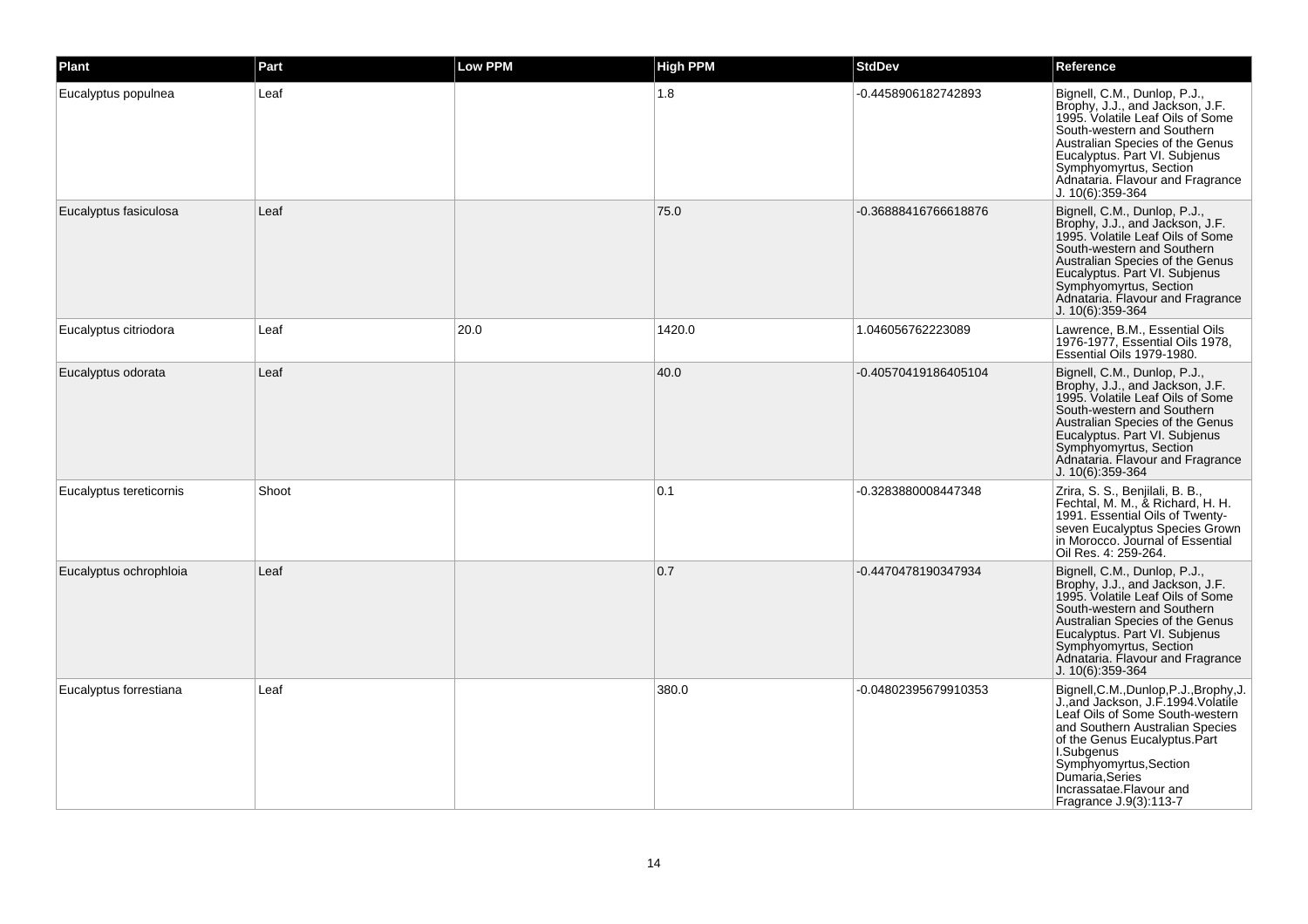| Plant                   | Part                 | Low PPM | <b>High PPM</b> | <b>StdDev</b>         | Reference                                                                                                                                                                                                                                                                                            |
|-------------------------|----------------------|---------|-----------------|-----------------------|------------------------------------------------------------------------------------------------------------------------------------------------------------------------------------------------------------------------------------------------------------------------------------------------------|
| Eucalyptus siderophloia | Shoot                |         | 0.1             | -0.3283880008447348   | Zrira, S. S., Benjilali, B. B.,<br>Fechtal, M. M., & Richard, H. H.<br>1991. Essential Oils of Twenty-<br>seven Eucalyptus Species Grown<br>in Morocco. Journal of Essential<br>Oil Res. 4: 259-264.                                                                                                 |
| Eucalyptus cuprea       | Leaf                 |         | 290.0           | -0.14270401902217786  | Bignell, C.M., Dunlop, P.J.,<br>Brophy, J.J., and Jackson, J.F.<br>1995. Volatile Leaf Oils of Some<br>South-western and Southern<br>Australian Species of the Genus<br>Eucalyptus. Part VI. Subjenus<br>Symphyomyrtus, Section<br>Adnataria. Flavour and Fragrance<br>J. 10(6):359-364              |
| Eucalyptus polyanthemos | Shoot                |         | 630.0           | -0.007737993775920693 | Zrira, S. S., Benjilali, B. B.,<br>Fechtal, M. M., & Richard, H. H.<br>1991. Essential Oils of Twenty-<br>seven Eucalyptus Species Grown<br>in Morocco. Journal of Essential<br>Oil Res. 4: 259-264.                                                                                                 |
| Eucalyptus diversicolor | Shoot                |         | 0.1             | -0.3283880008447348   | Zrira, S. S., Benjilali, B. B.,<br>Fechtal, M. M., & Richard, H. H.<br>1991. Essential Oils of Twenty-<br>seven Eucalyptus Species Grown<br>in Morocco. Journal of Essential<br>Oil Res. 4: 259-264.                                                                                                 |
| Eucalyptus angulosa     | Leaf                 |         | 50.0            | -0.3951841849503761   | Bignell, C.M., Dunlop, P.J., Brophy, J.<br>J., and Jackson, J.F. 1994. Volatile<br>Leaf Oils of Some South-western<br>and Southern Australian Species<br>of the Genus Eucalyptus.Part<br>I.Subgenus<br>Symphyomyrtus, Section<br>Dumaría Series<br>Incrassatae.Flavour and<br>Fragrance J.9(3):113-7 |
| Eucalyptus citriodora   | Shoot                |         | 4000.0          | 1.7077573607595666    | $\overline{a}$                                                                                                                                                                                                                                                                                       |
| Eucalyptus moluccana    | Shoot                |         | 0.1             | -0.3283880008447348   | Zrira, S. S., Benjilali, B. B.,<br>Fechtal, M. M., & Richard, H. H.<br>1991. Essential Oils of Twenty-<br>seven Eucalyptus Species Grown<br>in Morocco. Journal of Essential<br>Oil Res. 4: 259-264.                                                                                                 |
| Euodia rutaecarpa       | Leaf                 |         |                 |                       |                                                                                                                                                                                                                                                                                                      |
| Ferula gummosa          | Plant                |         |                 |                       |                                                                                                                                                                                                                                                                                                      |
| Ficus carica            | Leaf Essent. Oil     |         |                 |                       |                                                                                                                                                                                                                                                                                                      |
| Foeniculum vulgare      | <b>Essential Oil</b> | 2000.0  | 324400.0        | 1.130140030291175     | Jim Duke's personal files.                                                                                                                                                                                                                                                                           |
| Foeniculum vulgare      | Flower Essent, Oil   |         | 342000.0        | 0.6678980920638107    | Jim Duke's personal files.                                                                                                                                                                                                                                                                           |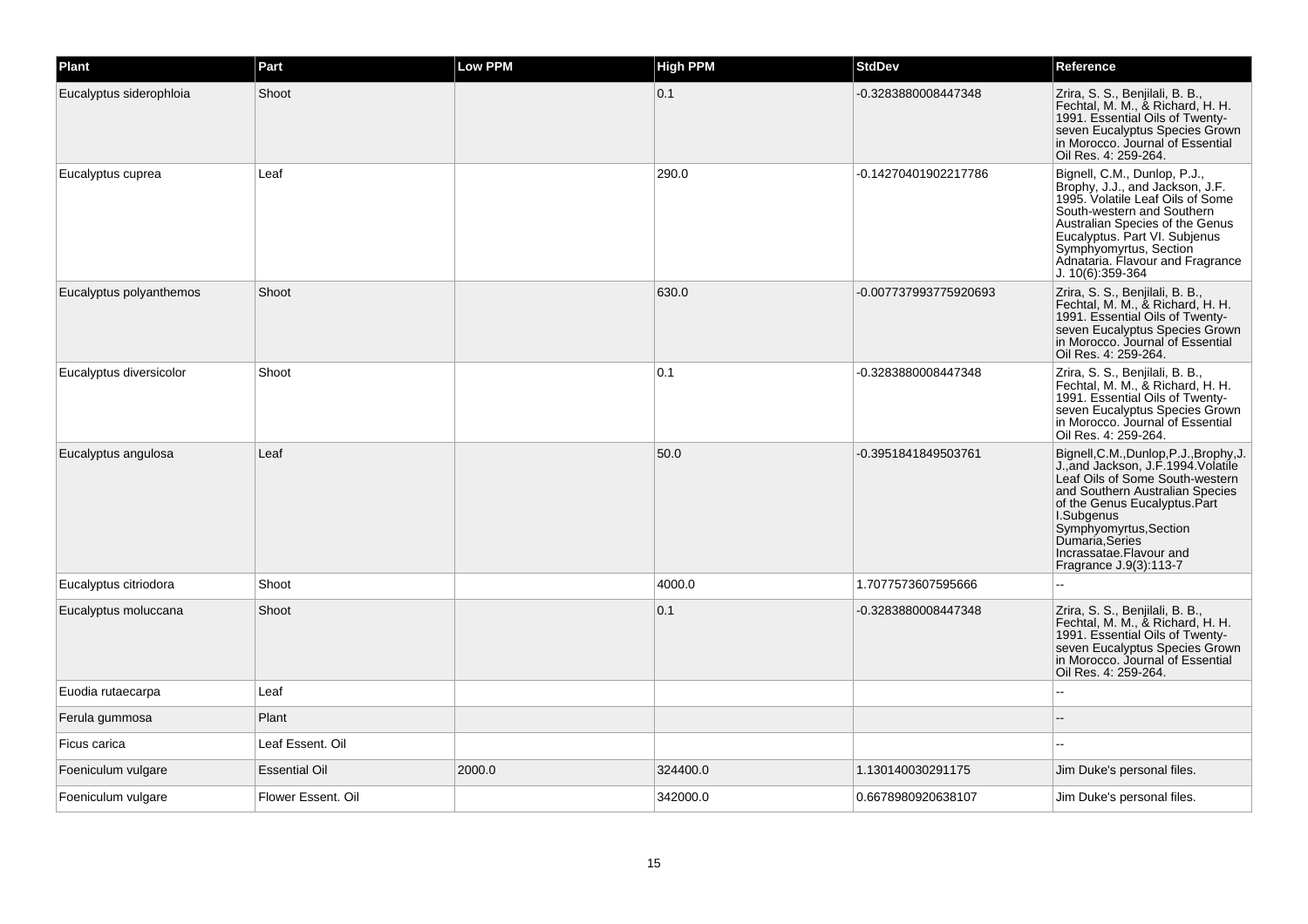| Plant                | Part                 | Low PPM | <b>High PPM</b> | <b>StdDev</b>        | Reference                                                                                                                                                                                                                     |
|----------------------|----------------------|---------|-----------------|----------------------|-------------------------------------------------------------------------------------------------------------------------------------------------------------------------------------------------------------------------------|
| Foeniculum vulgare   | Plant                |         | 1800.0          | 0.6204526743517518   | Lawrence, B.M., Essential Oils<br>1976-1977, Essential Oils 1978,<br>Essential Oils 1979-1980.                                                                                                                                |
| Foeniculum vulgare   | Seed                 | 200.0   | 9420.0          | -0.08909624755589692 | Lawrence, B.M., Essential Oils<br>1976-1977, Essential Oils 1978,<br>Essential Oils 1979-1980.                                                                                                                                |
| Foeniculum vulgare   | Seed Essent, Oil     | 25000.0 | 131000.0        | -0.32366490888438976 | Jim Duke's personal files.                                                                                                                                                                                                    |
| Foeniculum vulgare   | Leaf Essent. Oil     |         | 578000.0        | 1.8767495127018285   | Jim Duke's personal files.                                                                                                                                                                                                    |
| Foeniculum vulgare   | Fruit                | 200.0   | 9420.0          | 0.600782817019324    |                                                                                                                                                                                                                               |
| Gentiana lutea       | <b>Essential Oil</b> |         | 346800.0        | 1.2590716018100643   | Abstract (See species file)                                                                                                                                                                                                   |
| Glechoma hederacea   | Plant                | 1.0     | 6.0             | -0.4821163747169735  | Lawrence, B.M., Essential Oils<br>1976-1977, Essential Oils 1978,<br>Essential Oils 1979-1980.                                                                                                                                |
| Hedeoma hispida      | Plant                |         | 36.0            | -0.4636787652007741  | Lawrence, B.M., Essential Oils<br>1976-1977, Essential Oils 1978,<br>Essential Oils 1979-1980.                                                                                                                                |
| Hedeoma drummondii   | Plant                | 1.0     | 410.0           | -0.23382323323215468 | Lawrence, B.M., Essential Oils<br>1976-1977, Essential Oils 1978,<br>Essential Oils 1979-1980.                                                                                                                                |
| Hedeoma reverchonii  | Plant                |         | 368.0           | -0.25963588655483383 | Lawrence, B.M., Essential Oils<br>1976-1977, Essential Oils 1978,<br>Essential Oils 1979-1980.                                                                                                                                |
| Hedeoma pulegioides  | Plant                | 36.0    | 570.0           | -0.13548931581242443 |                                                                                                                                                                                                                               |
| Hedeoma pulegioides  | Pollen Or Spore      |         | 6000.0          |                      |                                                                                                                                                                                                                               |
| Hedychium flavum     | Shoot                |         | 140.0           | -0.2571720364235138  |                                                                                                                                                                                                                               |
| Helianthus annuus    | Flower               |         |                 |                      |                                                                                                                                                                                                                               |
| Hesperis matronalis  | Flower               |         |                 |                      | Nielsen, J. K., Jakobsen, H. B.,<br>Friis, P., Hansen, K., Moller, J.,<br>Olsen, C. E. 1995. Asynchronous<br>Rhythmus in the Emission of<br>Volatiles from Hesperis matronalis<br>Flowers. Phytochemistry, 38(4):<br>847-851. |
| Hibiscus sabdariffa  | Calyx                |         |                 |                      |                                                                                                                                                                                                                               |
| Houttuynia cordata   | Shoot Essent. Oil    |         |                 |                      |                                                                                                                                                                                                                               |
| Humulus lupulus      | <b>Essential Oil</b> |         |                 |                      |                                                                                                                                                                                                                               |
| Humulus lupulus      | Fruit                |         |                 |                      |                                                                                                                                                                                                                               |
| Hypericum perforatum | Shoot                |         |                 |                      |                                                                                                                                                                                                                               |
| Hypericum perforatum | Fruit Essent. Oil    |         |                 |                      |                                                                                                                                                                                                                               |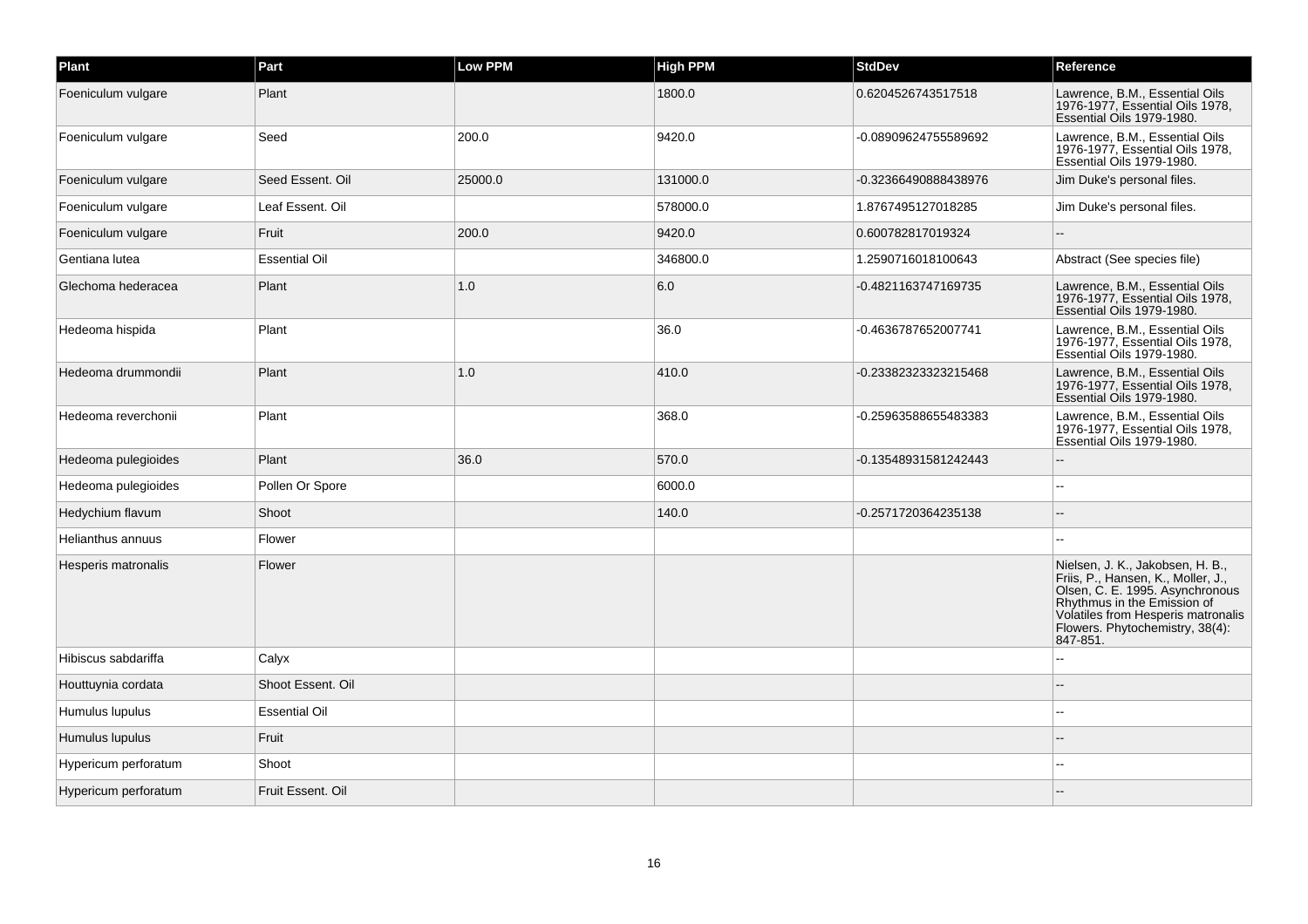| Plant                  | Part                 | <b>Low PPM</b> | <b>High PPM</b> | <b>StdDev</b>         | Reference                                                                                                                                                                              |
|------------------------|----------------------|----------------|-----------------|-----------------------|----------------------------------------------------------------------------------------------------------------------------------------------------------------------------------------|
| Hypericum perforatum   | Plant                | 5.0            | 90.0            | -0.43049106807161513  |                                                                                                                                                                                        |
| Hypericum perforatum   | Leaf Essent. Oil     |                |                 |                       |                                                                                                                                                                                        |
| Hyptis suaveolens      | Plant                |                | 390.0           | -0.24611497290962095  | Recently became Internat. J.<br>Crude Drug Res. 28(1,2,3,4):1990,<br>page 74.                                                                                                          |
| Hyssopus officinalis   | Shoot                |                | 0.1             | -0.3283880008447348   | Tsankova, E.T., Konatchiev, A.N.<br>and Genova, E.M. 1993. Chemical<br>Composition of the Essential Oils<br>of Two Hyssopus officinalis<br>cultivars. J. Ess. Oil Res. 5: 609-<br>611. |
| Hyssopus officinalis   | Leaf                 | 7.0            | 480.0           | 0.05717611233764573   |                                                                                                                                                                                        |
| Hyssopus officinalis   | Flower               | 5.0            | 54.0            | -0.5756715791109762   | Flavour and Fragrance Journal, 6:<br>69.                                                                                                                                               |
| Hyssopus officinalis   | Shoot                |                |                 |                       | Tsankova, E.T., Konatchiev, A.N.<br>and Genova, E.M. 1993. Chemical<br>Composition of the Essential Oils<br>of Two Hyssopus officinalis<br>cultivars. J. Ess. Oil Res. 5: 609-<br>611. |
| Illicium verum         | Fruit                | 100.0          | 5220.0          | -0.001567908370633259 |                                                                                                                                                                                        |
| Isanthus brachiatus    | Plant                |                | 20.0            | -0.4735121569427471   | Lawrence, B.M., Essential Oils<br>1976-1977, Essential Oils 1978,<br>Essential Oils 1979-1980.                                                                                         |
| Juglans nigra          | <b>Essential Oil</b> |                | 15000.0         | -0.6507273013134828   |                                                                                                                                                                                        |
| Juniperus communis     | Fruit Essent. Oil    |                |                 |                       |                                                                                                                                                                                        |
| Juniperus virginiana   | Leaf                 |                |                 |                       |                                                                                                                                                                                        |
| Juniperus communis     | Fruit                | 76.0           | 910.0           | -0.6196944860922323   | List, P.H. and Horhammer, L.,<br>Hager's Handbuch der<br>Pharmazeutischen Praxis, Vols. 2-<br>6, Springer-Verlag, Berlin, 1969-<br>1979.                                               |
| Juniperus communis     | <b>Essential Oil</b> |                | 31000.0         | -0.5586333216571333   |                                                                                                                                                                                        |
| Lantana camara         | Shoot                |                | 18.0            | -0.3192760225520982   | $-$                                                                                                                                                                                    |
| Larrea tridentata      | <b>Essential Oil</b> |                |                 |                       |                                                                                                                                                                                        |
| Laurus nobilis         | Leaf Essent. Oil     |                |                 |                       | --                                                                                                                                                                                     |
| Laurus nobilis         | Leaf                 | 55.0           | 500.0           | 0.07821612616499558   |                                                                                                                                                                                        |
| Lavandula angustifolia | Flower               |                |                 |                       | Lawrence, B.M., Essential Oils<br>1976-1977, Essential Oils 1978,<br>Essential Oils 1979-1980.                                                                                         |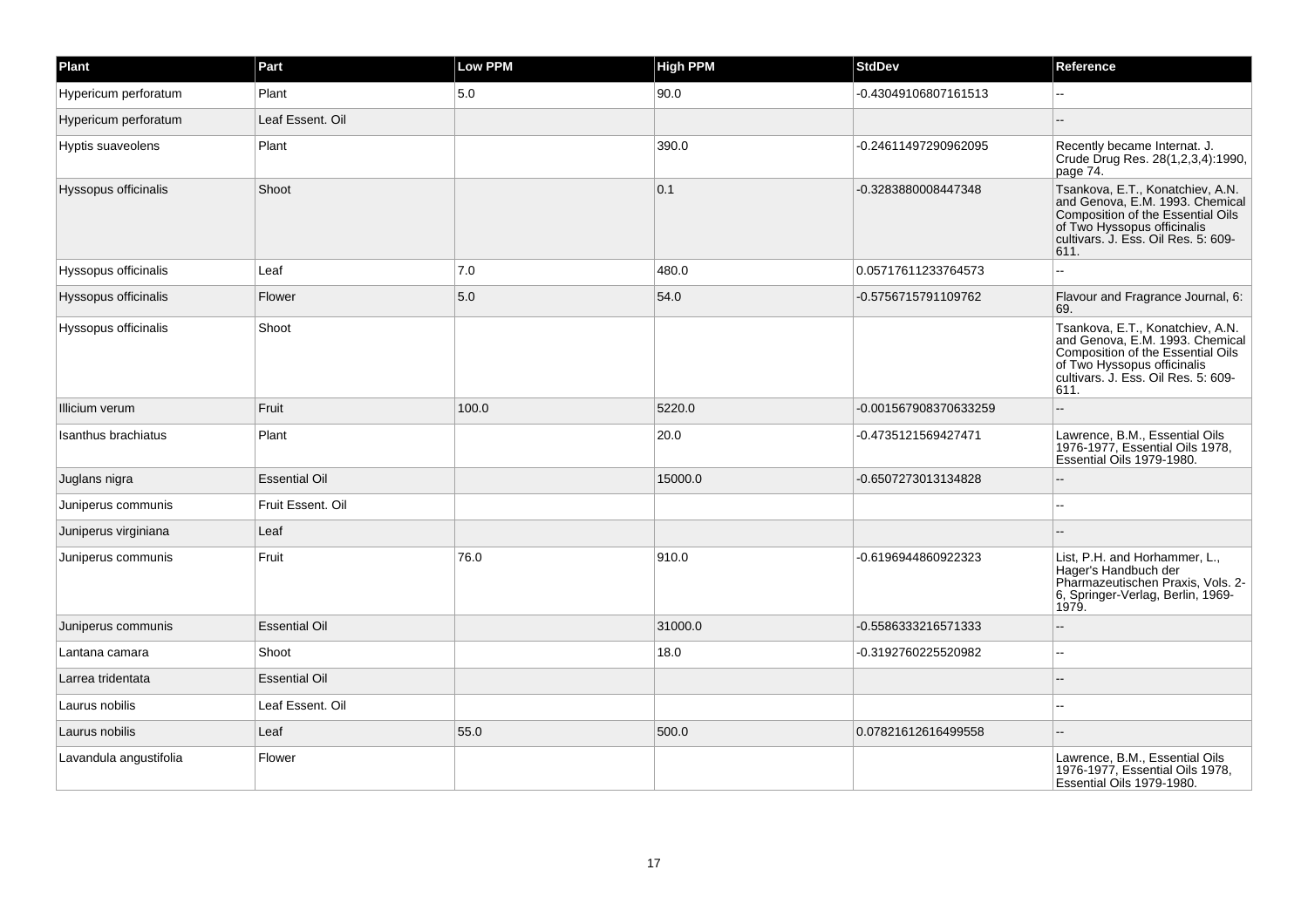| Plant                  | Part        | Low PPM | <b>High PPM</b> | <b>StdDev</b>        | Reference                                                                                                                                                                                                                                              |
|------------------------|-------------|---------|-----------------|----------------------|--------------------------------------------------------------------------------------------------------------------------------------------------------------------------------------------------------------------------------------------------------|
| Lavandula x intermedia | Plant       | 50.0    | 140.0           | -0.3997617188779494  | Lawrence, B.M., Essential Oils<br>1976-1977, Essential Oils 1978,<br>Essential Oils 1979-1980.                                                                                                                                                         |
| Lavandula x hybrida    | Shoot       | 110.0   | 200.0           | -0.22662909242584933 | Tucker, A.O., Maciarello, M.J.,<br>Angell, S., Espaillat, J.R., and<br>French, E.C. 1993. The Essential<br>Oil of Lavandula x hybrida Balb. ex<br>Ging., a Distinct Hybrid from L. x<br>heterophylla Poir. (Labiatae). J.<br>Ess. Oil Res. 5: 443-445. |
| Lavandula latifolia    | Plant       | 55.0    | 297.0           | -0.30327156240983916 | Lawrence, B.M., Essential Oils<br>1976-1977, Essential Oils 1978,<br>Essential Oils 1979-1980.                                                                                                                                                         |
| Leonotis leonurus      | Se          |         | 28.0            |                      | Pedro, L.G., Barroso, J.G.,<br>Marques, N.T., Ascensao, L., Pais,<br>M.S.S. and Scheffer, J.J.C. 1991.<br>Composition of the Essential Oil<br>from Sepals of Leonotis leonurus<br>R. Br. J. Ess. Oil Res. 3: 451-3                                     |
| Leonurus cardiaca      | Plant       |         | 2.0             | -0.48457472265246676 |                                                                                                                                                                                                                                                        |
| Lepechinia calycina    | Plant       |         | 115.0           | -0.4151263934747823  | Lawrence, B.M., Essential Oils<br>1976-1977. Essential Oils 1978.<br>Essential Oils 1979-1980.                                                                                                                                                         |
| Levisticum officinale  | Root        | 8.0     | 80.0            | -0.5781714696190392  | Lawrence, B.M., Essential Oils<br>1976-1977, Essential Oils 1978,<br>Essential Oils 1979-1980.                                                                                                                                                         |
| Lindera benzoin        | Leaf        |         | 0.4             | -0.44736341924220374 |                                                                                                                                                                                                                                                        |
| Lindera benzoin        | Fruit       | 80.0    | 115.0           | -0.7337108733981885  |                                                                                                                                                                                                                                                        |
| Lindera benzoin        | Twig        | 9.0     | 11.0            |                      |                                                                                                                                                                                                                                                        |
| Lippia alba            | Plant       |         |                 |                      | Grenand, P., Moretti, C., and<br>Jacquemin, H. 1987.<br>Pharmacopees Traditionnelles en<br>Guyane. I'ORSTROM, Paris. 569<br>pp.                                                                                                                        |
| Litsea glaucescens     | Shoot       | 25.0    | 30.0            | -0.3131674337525653  | Tucker, et al, EB46(1):21-24.1992                                                                                                                                                                                                                      |
| Lycopus virginicus     | Plant       | 10.0    | 26.0            | -0.4698246350395072  | Lawrence, B.M., Essential Oils<br>1976-1977, Essential Oils 1978,<br>Essential Oils 1979-1980.                                                                                                                                                         |
| Lycopus uniflorus      | Plant       | 111.0   | 174.0           | -0.3788657614262568  | Lawrence, B.M., Essential Oils<br>1976-1977, Essential Oils 1978,<br>Essential Oils 1979-1980.                                                                                                                                                         |
| Magnolia denudata      | Leaf        |         |                 |                      |                                                                                                                                                                                                                                                        |
| Magnolia denudata      | <b>Bark</b> |         |                 |                      |                                                                                                                                                                                                                                                        |
| Magnolia fargesii      | Flower      |         |                 |                      |                                                                                                                                                                                                                                                        |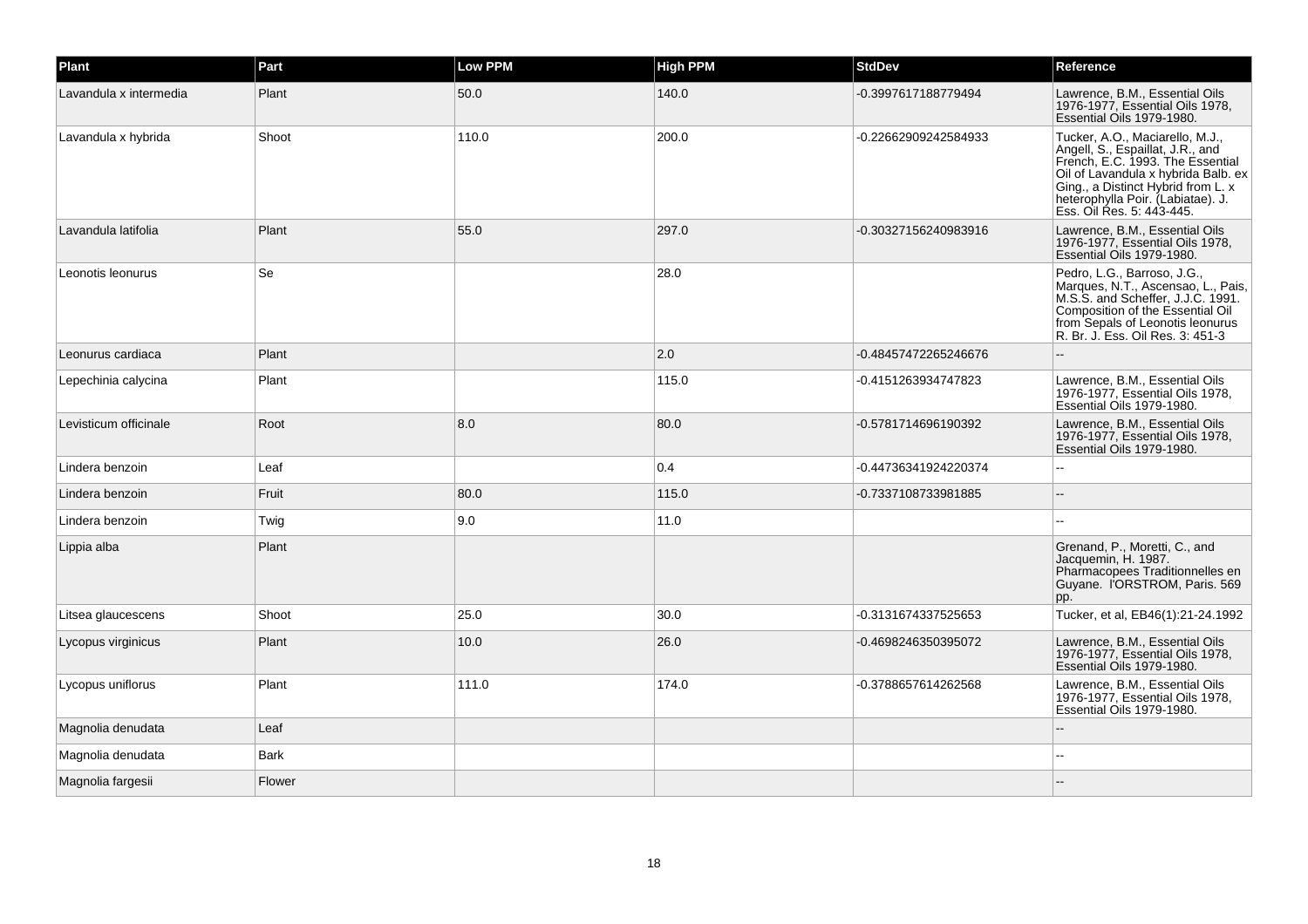| Plant                  | Part                 | <b>Low PPM</b> | <b>High PPM</b> | <b>StdDev</b>        | Reference                                                                                                                                                                                                      |
|------------------------|----------------------|----------------|-----------------|----------------------|----------------------------------------------------------------------------------------------------------------------------------------------------------------------------------------------------------------|
| Magnolia denudata      | Flower               |                |                 |                      |                                                                                                                                                                                                                |
| Magnolia denudata      | Twig                 |                |                 |                      |                                                                                                                                                                                                                |
| Magnolia denudata      | <b>Bulb</b>          |                |                 |                      |                                                                                                                                                                                                                |
| Mangifera indica       | Flower               |                |                 |                      |                                                                                                                                                                                                                |
| Marrubium vulgare      | Plant                |                |                 |                      |                                                                                                                                                                                                                |
| Marrubium vulgare      | <b>Essential Oil</b> |                |                 |                      |                                                                                                                                                                                                                |
| Medicago sativa        | <b>Essential Oil</b> |                |                 |                      |                                                                                                                                                                                                                |
| Melaleuca leucadendra  | Plant                |                |                 |                      |                                                                                                                                                                                                                |
| Melaleuca alternifolia | Leaf                 | 100.0          | 250.0           | -0.18478404667687756 |                                                                                                                                                                                                                |
| Melaleuca alternifolia | <b>Essential Oil</b> | 9000.0         | 43000.0         | -0.48956283691487124 |                                                                                                                                                                                                                |
| Melaleuca cajuputi     | Leaf                 |                | 430.0           | 0.004576077769271099 | $\sim$                                                                                                                                                                                                         |
| Melaleuca alternifolia | Leaf Essent. Oil     |                | 9000.0          | -0.63844114380332    |                                                                                                                                                                                                                |
| Melaleuca alternifolia | Root Essent. Oil     |                | 18700.0         | -0.8519056002007065  |                                                                                                                                                                                                                |
| Melissa officinalis    | Shoot                |                | 0.1             | -0.3283880008447348  | Deutsche Apot. Ziit. 129(4):155-<br>163. W. Schulze et al. Die Melisse.                                                                                                                                        |
| Mentha spicata         | Plant                | 7.0            | 9075.0          | 5.091572982030111    |                                                                                                                                                                                                                |
| Mentha longifolia      | Shoot                | 7.0            | 3040.0          | 1.2190702567969351   |                                                                                                                                                                                                                |
| Mentha aquatica        | Shoot                |                | 75.0            | -0.290260225754317   | Umemoto, K., Arai, T., Nii, H. and<br>Furukawa, K. 1993. A New<br>Chemotype of Mentha aquatica<br>Containing Sesquiterpene<br>Alcohols as Major Components.<br>Nippon Nogeikagaku Kaishi<br>67(10): 1417-1419. |
| Mentha spicata         | Shoot                |                |                 |                      |                                                                                                                                                                                                                |
| Mentha sp              | Plant                |                |                 |                      | Jeffery B. Harborne and H. Baxter,<br>eds. 1983. Phytochemical<br>Dictionary. A Handbook of<br>Bioactive Compounds from Plants.<br>Taylor & Frost, London. 791 pp.                                             |
| Mentha pulegium        | Leaf Essent. Oil     |                | 5000.0          | -0.6561226246926355  |                                                                                                                                                                                                                |
| Mentha x piperita      | Leaf                 |                |                 |                      | Duke, J. A. Writeups or information<br>summaries on approximately<br>2,000 economic plants, USDA,<br>ARS, Beltsville, MD 20705.                                                                                |
| Mentha aquatica        | Leaf                 | 114.0          | 714.0           | 0.303344274117639    |                                                                                                                                                                                                                |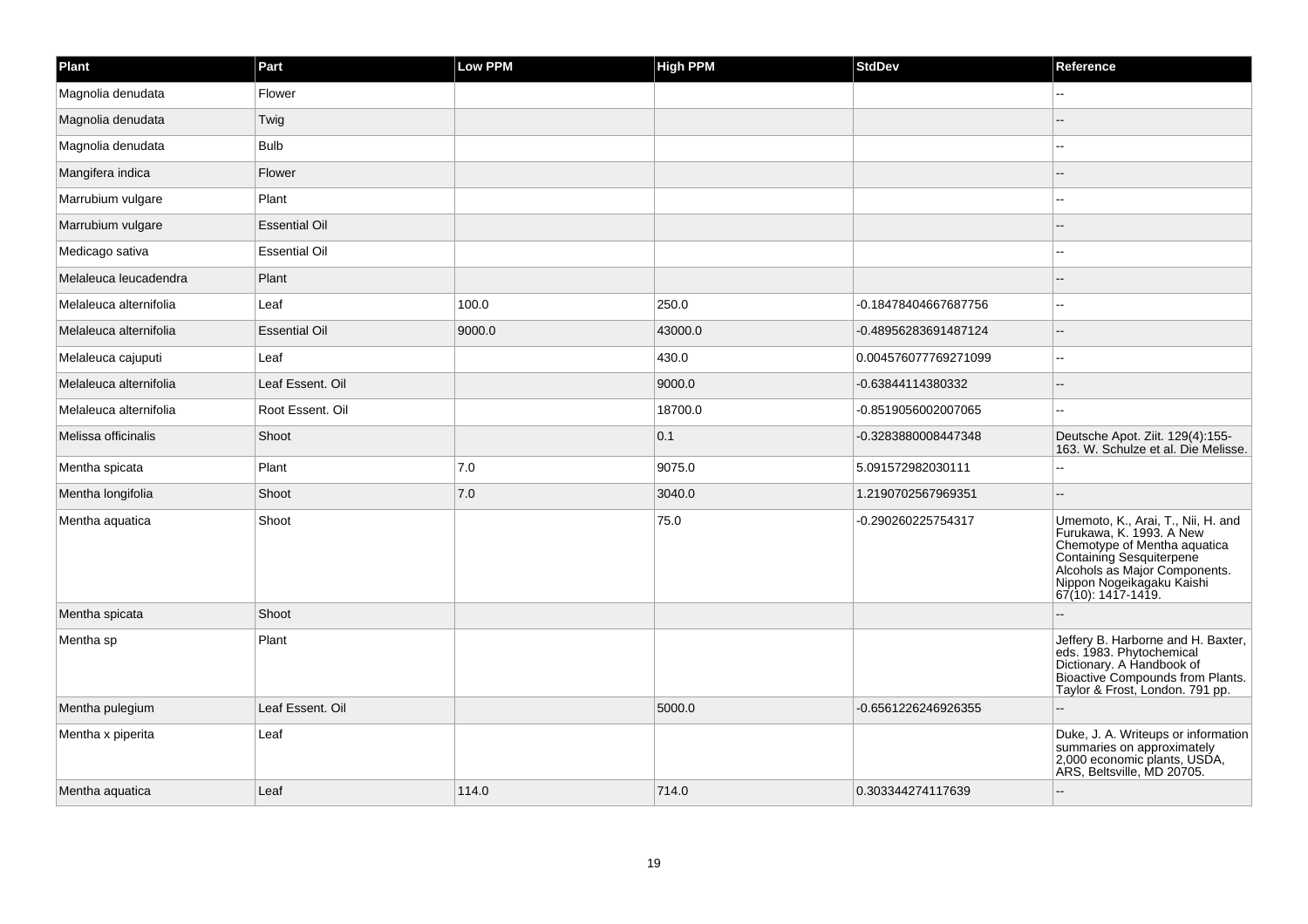| Plant                            | Part                 | <b>Low PPM</b> | <b>High PPM</b> | <b>StdDev</b>        | Reference                                                                                                                                                                                                           |
|----------------------------------|----------------------|----------------|-----------------|----------------------|---------------------------------------------------------------------------------------------------------------------------------------------------------------------------------------------------------------------|
| Mentha pulegium                  | Plant                | 41.0           | 148.0           | -0.39484502300696295 | Duke, J. A. Writeups or information<br>summaries on approximately<br>2,000 economic plants, USDA,<br>ARS, Beltsville, MD 20705.                                                                                     |
| Mentha arvensis var. piperascens | Leaf                 | 20.0           | 3520.0          | 3.2552582140948236   | $\overline{\phantom{a}}$                                                                                                                                                                                            |
| Mentha aquatica                  | Shoot                |                | 60.0            | -0.29789596175373306 | Umemoto, K., Arai, T., Nii, H. and<br>Furukawa, K. 1993, A New<br>Chemotype of Mentha aquatica<br>Containing Sesquiterpene<br>Alcohols as Major Components.<br>Nippon Nogeikagaku Kaishi<br>$ 67(10): 1417 - 1419.$ |
| Mentha pulegium                  | <b>Essential Oil</b> | 1000.0         | 110000.0        | -0.10391929710390785 |                                                                                                                                                                                                                     |
| Mentha aquatica                  | Shoot                |                | 21.0            | -0.31774887535221497 | Umemoto, K., Arai, T., Nii, H. and<br>Furukawa, K. 1993. A New<br>Chemotype of Mentha aquatica<br>Containing Sesquiterpene<br>Alcohols as Major Components.<br>Nippon Nogeikagaku Kaishi<br>67(10): 1417-1419.      |
| Mentha x rotundifolia            | Leaf                 |                |                 |                      | Duke, J. A. Writeups or information<br>summaries on approximately<br>2,000 economic plants, USDA,<br>ARS, Beltsville, MD 20705.                                                                                     |
| Mentha x piperita                | Leaf                 | 2.0            | 320.0           | -0.1111439982811531  |                                                                                                                                                                                                                     |
| Mentha pulegium                  | Plant                | 10.0           | 2200.0          | 0.8662874679010774   | $\overline{a}$                                                                                                                                                                                                      |
| Mentha aquatica                  | Shoot                |                | 60.0            | -0.29789596175373306 | Umemoto, K., Arai, T., Nii, H. and<br>Furukawa, K. 1993. A New<br>Chemotype of Mentha aquatica<br>Containing Sesquiterpene<br>Alcohols as Major Components.<br>Nippon Nogeikagaku Kaishi<br>67(10): 1417-1419.      |
| Mentha spicata                   | <b>Essential Oil</b> | 19000.0        | 363000.0        | 1.3523167562121183   | L.                                                                                                                                                                                                                  |
| Mentha pulegium                  | Shoot                |                |                 |                      |                                                                                                                                                                                                                     |
| Mentha x rotundifolia            | Leaf                 | 14.0           | 500.0           | 0.07821612616499558  |                                                                                                                                                                                                                     |
| Mentha aquatica                  | Shoot                |                | 60.0            | -0.29789596175373306 | Umemoto, K., Arai, T., Nii, H. and<br>Furukawa, K. 1993. A New<br>Chemotype of Mentha aquatica<br>Containing Sesquiterpene<br>Alcohols as Major Components.<br>Nippon Nogeikagaku Kaishi<br>67(10): 1417-1419.      |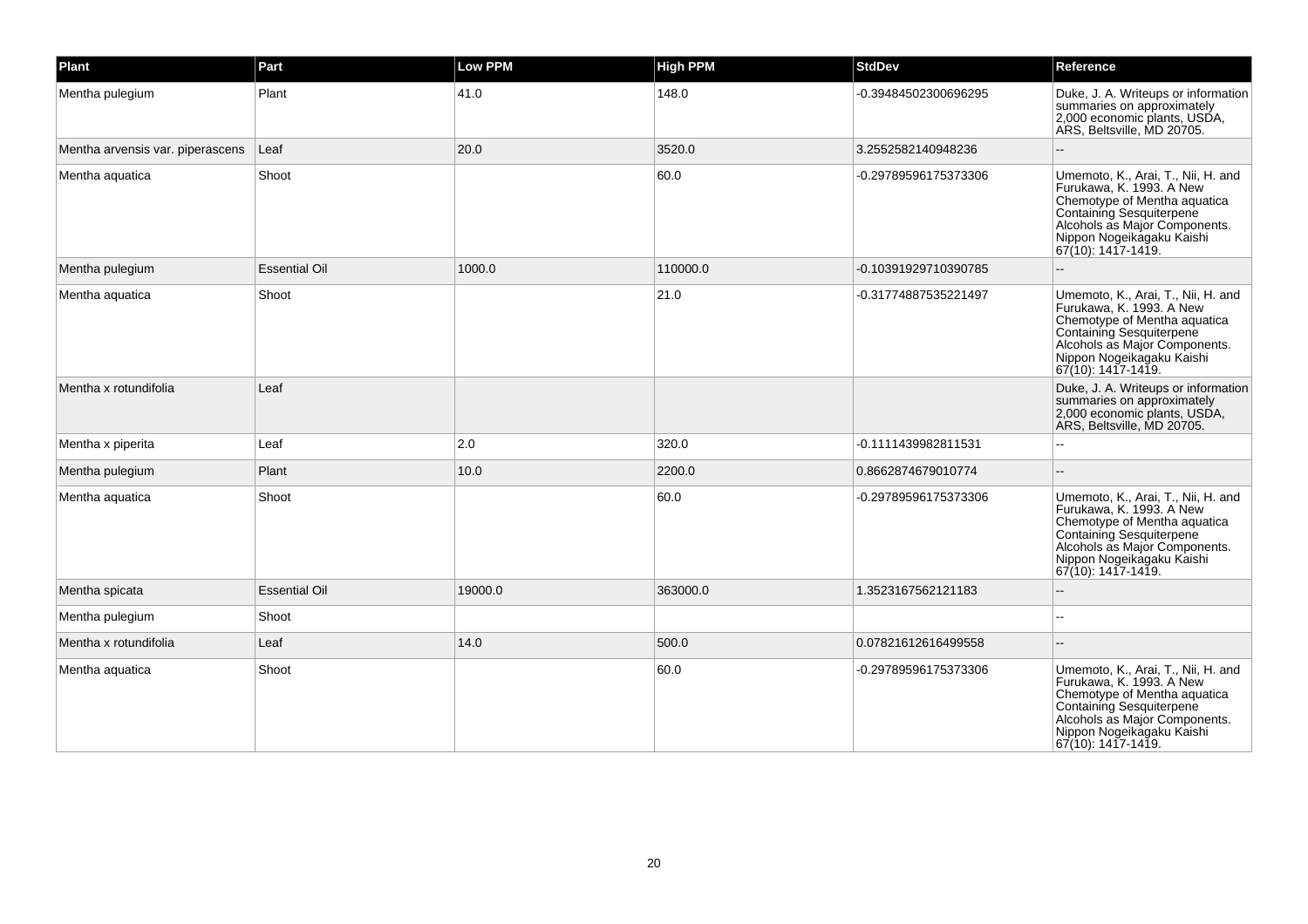| <b>Plant</b>          | Part  | Low PPM | <b>High PPM</b> | <b>StdDev</b>        | Reference                                                                                                                                                                                                                                    |
|-----------------------|-------|---------|-----------------|----------------------|----------------------------------------------------------------------------------------------------------------------------------------------------------------------------------------------------------------------------------------------|
| Micromeria fruticosa  | Shoot |         | 335.0           | -0.1579074684311043  | Fleisher, Z. and Fleisher, A. 1991.<br>The Essential Oil of Micromeria<br>fruticosa (L.) Druce subsp. barbata<br>(Boiss et. Ky.), P.H. Davis.<br>Aromatic Plants of the Holy Land<br>and the Sinai. Part VII. J. Ess. Oil<br>Res 3: 477-479. |
| Micromeria juliana    | Leaf  |         | 25.0            | -0.4214842022345634  | Kirimer, N., Ozek, T., and Baser,<br>K.H.C. 1991. Composition of the<br>Essential Oil of Micromeria<br>congesta. J. Ess. Oil Res., 3: 387-<br>393.                                                                                           |
| Micromeria fruticosa  | Leaf  |         | 1.0             | -0.44673221882738323 | Kirimer, N., Ozek, T., and Baser,<br>K.H.C. 1991. Composition of the<br>Essential Oil of Micromeria<br>congesta. J. Ess. Oil Res., 3: 387-<br>393.                                                                                           |
| Micromeria thymifolia | Leaf  |         | 175.0           | -0.2636840985294395  | Kirimer, N., Ozek, T., and Baser,<br>K.H.C. 1991. Composition of the<br>Essential Oil of Micromeria<br>congesta. J. Ess. Oil Res., 3: 387-<br>393.                                                                                           |
| Micromeria croatica   | Leaf  |         | 30.0            | -0.41622419877772593 | Kirimer, N., Ozek, T., and Baser,<br>K.H.C. 1991. Composition of the<br>Essential Oil of Micromeria<br>congesta. J. Ess. Oil Res., 3: 387-<br>393.                                                                                           |
| Micromeria varia      | Shoot |         | 80.0            | -0.28771498042117827 | ш.                                                                                                                                                                                                                                           |
| Micromeria fruticosa  | Shoot |         | 335.0           | -0.1579074684311043  | Fleisher, Z. and Fleisher, A. 1991.<br>The Essential Oil of Micromeria<br>fruticosa (L.) Druce subsp. barbata<br>(Boiss et. Ky.), P.H. Davis.<br>Aromatic Plants of the Holy Land<br>and the Sinai. Part VII. J. Ess. Oil<br>Res 3: 477-479. |
| Micromeria teneriffae | Leaf  |         | 560.0           | 0.14133616764704512  | Kirimer, N., Ozek, T., and Baser,<br>K.H.C. 1991. Composition of the<br>Essential Oil of Micromeria<br>congesta. J. Ess. Oil Res., 3: 387-<br>393.                                                                                           |
| Micromeria congesta   | Leaf  | 275.0   | 355.0           | -0.07432397408329085 | Kirimer, N., Ozek, T., and Baser,<br>K.H.C. 1991. Composition of the<br>Essential Oil of Micromeria<br>congesta. J. Ess. Oil Res., 3: 387-<br>393.                                                                                           |
| Micromeria myrtifolia | Shoot |         | 0.9             | -0.3279807615914325  | Ozek, T., Kirimer, N., and Baser,<br>K.H.C. 1992. Composition of the<br>Essential Oil of Micromeria<br>myrtifolia Boiss. et Hohen. J. Ess.<br>Oil Res., 4: 79-80.                                                                            |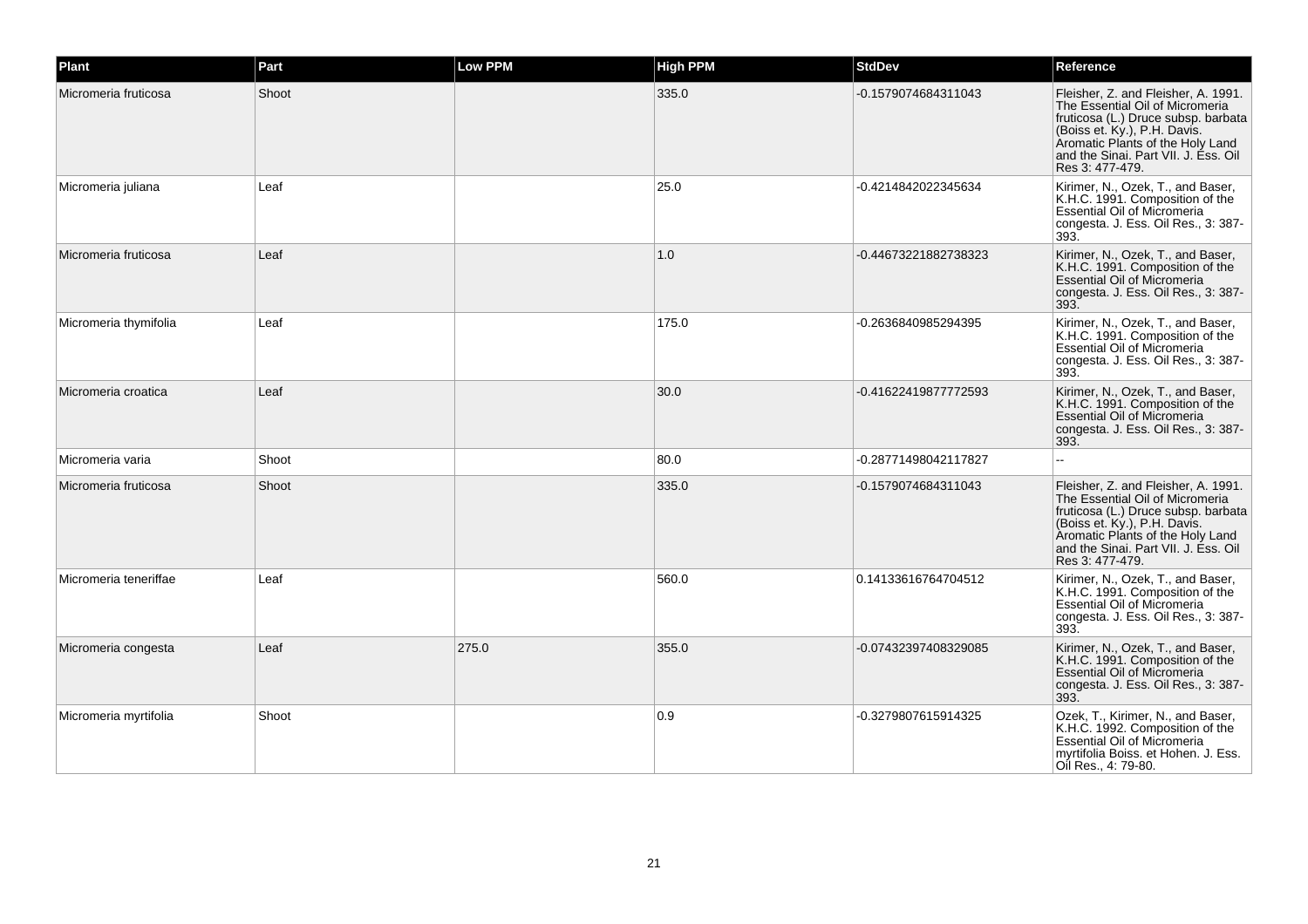| Plant                | Part   | <b>Low PPM</b> | <b>High PPM</b> | <b>StdDev</b>        | Reference                                                                                                                                                                                                                                        |
|----------------------|--------|----------------|-----------------|----------------------|--------------------------------------------------------------------------------------------------------------------------------------------------------------------------------------------------------------------------------------------------|
| Micromeria varia     | Shoot  |                | 80.0            | -0.28771498042117827 | Pedro, L.G., et al. 1995.<br>Composition of the Essential oil of<br>Micromeria varia Benth. ssp.<br>thymoides (Sol. ex Lowe) Perez<br>var. thymoides, and endemic<br>species of the Madeira<br>Archipelago. flav. & Fragr. J. 10(3):<br>199-202. |
| Minthostachys mollis | Shoot  | 4.0            | 10.0            | -0.32334841508512013 | Alkire, B.H., Tucker, A.O., and<br>Maciarello, M.J. 1994. Tipo<br>(Minthostachys mollis<br>(Lamiaceae): An Ecuadorian Mint.<br>Econ. Bot. 48(1): 60-64.                                                                                          |
| Moldavica thymiflora | Plant  |                | 10.0            | -0.4796580267814803  | Lawrence, B.M., Essential Oils<br>1976-1977, Essential Oils 1978,<br>Essential Oils 1979-1980.                                                                                                                                                   |
| Monarda citriodora   | Leaf   |                | 35.0            | -0.41096419532088846 | Collins, J.E., Bishop, C.D., Deans,<br>S.G. and Svoboda, K.P. 1994.<br>Composition of the Essential Oil<br>from the Leaves and Flowers of<br>Monarda citriodora var. citriodora<br>grown in the United Kingdom. J.<br>Ess. Oil Res. 6: 27-9.     |
| Monarda media        | Plant  | 236.0          | 1484.0          | 0.42624318744778456  | Lawrence, B.M., Essential Oils<br>1976-1977, Essential Oils 1978,<br>Essential Oils 1979-1980.                                                                                                                                                   |
| Monarda didyma       | Leaf   | 25.0           | 40.0            | -0.40570419186405104 | --                                                                                                                                                                                                                                               |
| Monarda russeliana   | Plant  |                | 104.0           | -0.42188685029738876 | Lawrence, B.M., Essential Oils<br>1976-1977, Essential Oils 1978,<br>Essential Oils 1979-1980.                                                                                                                                                   |
| Monarda citriodora   | Flower |                | 40.0            | -0.6078377072564232  | Collins, J.E., Bishop, C.D., Deans,<br>S.G. and Svoboda, K.P. 1994.<br>Composition of the Essential Oil<br>from the Leaves and Flowers of<br>Monarda citriodora var. citriodora<br>grown in the United Kingdom. J.<br>Ess. Oil Res. 6: 27-9.     |
| Monarda lindheimeri  | Plant  |                | 94.0            | -0.42803272013612187 | Lawrence, B.M., Essential Oils<br>1976-1977, Essential Oils 1978,<br>Essential Oils 1979-1980.                                                                                                                                                   |
| Monarda fistulosa    | Plant  | 3.0            | 589.0           | -0.12381216311883146 | Lawrence, B.M., Essential Oils<br>1976-1977, Essential Oils 1978,<br>Essential Oils 1979-1980.                                                                                                                                                   |
| Monarda didyma       | Flower |                | 10.0            | -0.6767651247109525  | Flavour and Fragrance Journal, 6:<br>80.                                                                                                                                                                                                         |
| Monarda citriodora   | Plant  | 89.0           | 90.0            | -0.43049106807161513 |                                                                                                                                                                                                                                                  |
| Monarda punctata     | Plant  | 50.0           | 2874.0          | 1.280519095031691    | Lawrence, B.M., Essential Oils<br>1976-1977, Essential Oils 1978,<br>Essential Oils 1979-1980.                                                                                                                                                   |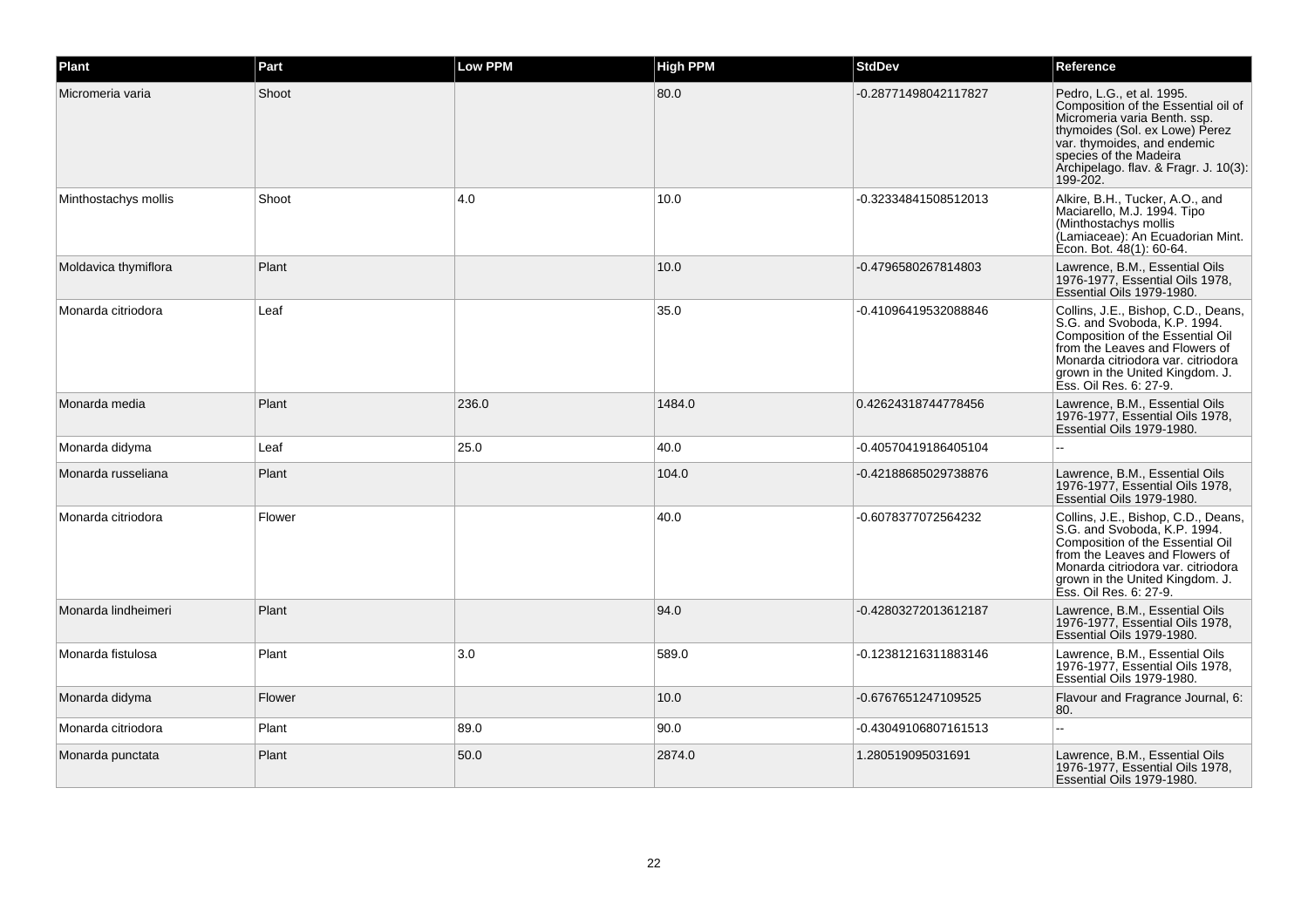| Plant              | Part                 | <b>Low PPM</b> | <b>High PPM</b> | <b>StdDev</b>        | Reference                                                                                                                                                                                                                                                           |
|--------------------|----------------------|----------------|-----------------|----------------------|---------------------------------------------------------------------------------------------------------------------------------------------------------------------------------------------------------------------------------------------------------------------|
| Monarda didyma     | Plant                | 2.0            | 1300.0          | 0.3131591824150948   | Lawrence, B.M., Essential Oils<br>1976-1977, Essential Oils 1978,<br>Essential Oils 1979-1980.                                                                                                                                                                      |
| Monarda clinopodia | Plant                |                | 287.0           | -0.30941743224857227 | Lawrence, B.M., Essential Oils<br>1976-1977, Essential Oils 1978,<br>Essential Oils 1979-1980.                                                                                                                                                                      |
| Morinda citrifolia | Fruit                |                | 0.17            | -0.7501794290640288  |                                                                                                                                                                                                                                                                     |
| Murraya koenigii   | Leaf                 |                | 115.0           | -0.32680414001148905 |                                                                                                                                                                                                                                                                     |
| Myrica cerifera    | Leaf                 |                |                 |                      | <b>CRC Handbook of Medicinal</b><br>Herbs and/or CRC Handbook of<br>Proximate Analyses                                                                                                                                                                              |
| Myristica fragrans | Seed Essent, Oil     | 31000.0        | 119000.0        | -0.37380387125652204 |                                                                                                                                                                                                                                                                     |
| Myristica fragrans | Leaf Essent. Oil     |                |                 |                      | ÷.                                                                                                                                                                                                                                                                  |
| Myristica fragrans | Seed                 | 720.0          | 5760.0          | -0.35141280144595843 |                                                                                                                                                                                                                                                                     |
| Myristica fragrans | <b>Essential Oil</b> | 36000.0        | 44000.0         | -0.4838069631863494  | ۵.                                                                                                                                                                                                                                                                  |
| Myrrhis odorata    | Plant                |                |                 |                      | Gruenwald, J. et al. 1998. PDR for<br>Herbal Medicine. 1st ed. Medical<br>Economics Co., Montvale, NJ.<br>1244 pp. (abbreviated as PHR or<br>Physicians Herbal Reference in<br>$my$ mind)                                                                           |
| Myrrhis odorata    | <b>Essential Oil</b> |                | 2600.0          | -0.7221001355471537  | Hussain, R.A., et. al. 1990.<br>Sweetening Agents of Plant Origin:<br>Phenylpropanoid Constituents of<br>Seven Sweet-Tasting Plants.<br>Econ. Bot. 44 2: 174-182. Program<br>Collab. Res. Pharm. Sci. Coll.<br>Pharmacy Univ. Illinois at Chicago<br>IL 60680, USA. |
| Myrtus communis    | Leaf                 | 40.0           | 585.0           | 0.16763618493123245  |                                                                                                                                                                                                                                                                     |
| Myrtus communis    | Plant                | 185.0          | 585.0           | -0.1262705110543247  |                                                                                                                                                                                                                                                                     |
| Nepeta cataria     | Plant                |                |                 |                      |                                                                                                                                                                                                                                                                     |
| Nepeta cataria     | Leaf                 |                |                 |                      | $\overline{a}$                                                                                                                                                                                                                                                      |
| Nepeta racemosa    | Shoot                |                | 90.0            | -0.28262448975490084 | Baser, K.H.C., Ozek, T., Akgul, A.<br>and Tumen, G. 1993. Composition<br>of the Essential Oil of Nepeta<br>racemosa Lam. J. Ess. Oil Res. 5:<br>$215 - 7.$                                                                                                          |
| Nepeta racemosa    | Shoot                |                | 90.0            | -0.28262448975490084 | Baser, K.H.C., Ozek, T., Akgul, A.<br>and Tumen, G. 1993. Composition<br>of the Essential Oil of Nepeta<br>racemosa Lam. J. Ess. Oil Res. 5:<br>$215 - 7.$                                                                                                          |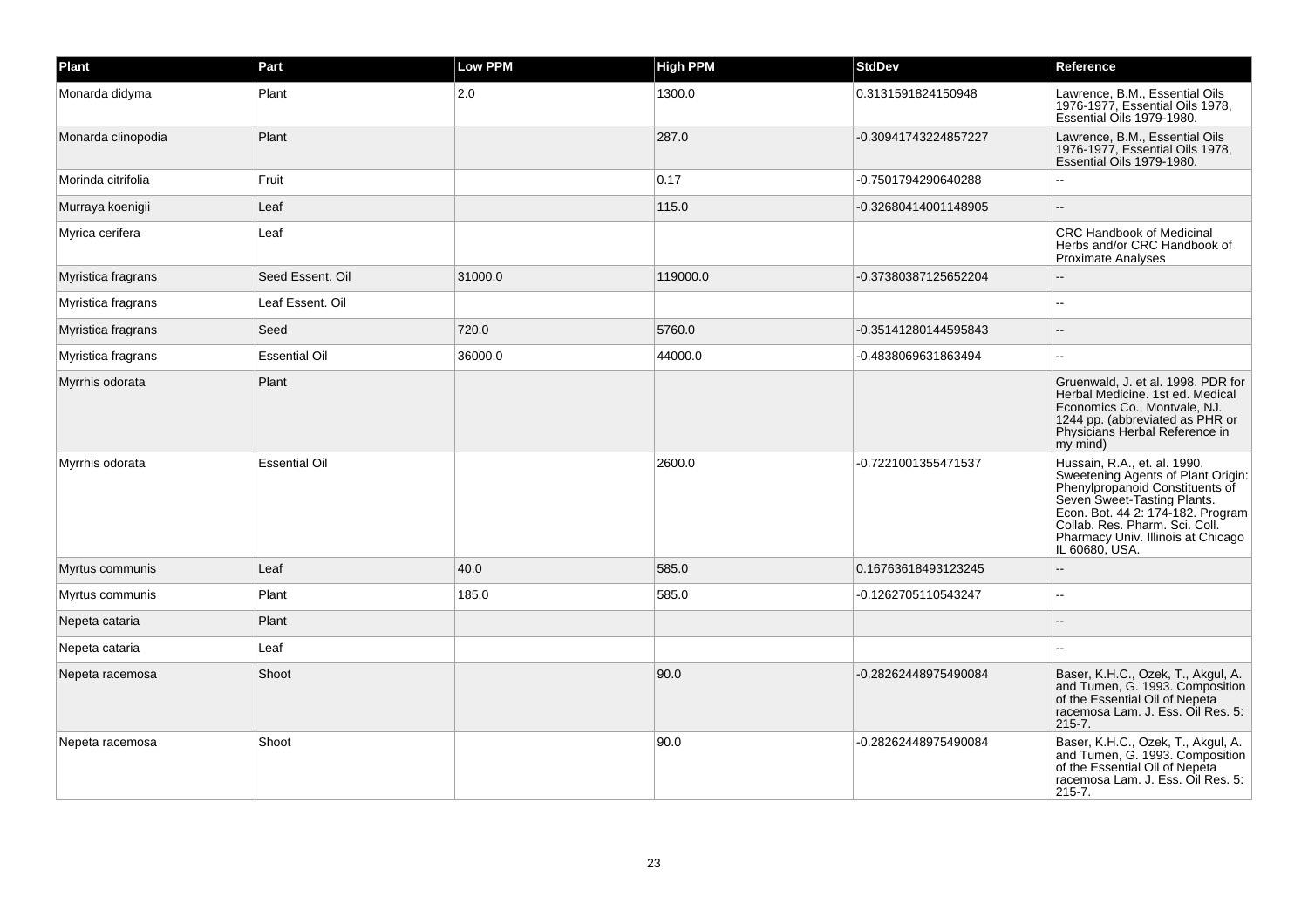| Plant                    | Part                 | <b>Low PPM</b> | <b>High PPM</b> | <b>StdDev</b>        | Reference                                                                                                                                                                                     |
|--------------------------|----------------------|----------------|-----------------|----------------------|-----------------------------------------------------------------------------------------------------------------------------------------------------------------------------------------------|
| Ocimum basilicum         | <b>Essential Oil</b> | 3100.0         | 77600.0         | -0.2904096059080155  |                                                                                                                                                                                               |
| Ocimum gratissimum       | Plant                | 10.0           | 105.0           | -0.4212722633135154  | Lawrence, B.M., Essential Oils<br>1976-1977. Essential Oils 1978.<br>Essential Oils 1979-1980.                                                                                                |
| Ocimum kilimandscharicum | Leaf                 | 360.0          | 615.0           | 0.19919620567225724  | Charles, D.J., and Simon, J.E.<br>1992. Essential Oil Constituents of<br>Ocimum killimandscharicum<br>Guerke. J. Ess. Oil Res., 4: 125-<br>128.                                               |
| Ocimum basilicum         | Leaf Essent. Oil     | 1000.0         | 2900.0          | -0.6654054021595263  | ÷.                                                                                                                                                                                            |
| Ocimum gratissimum       | Leaf                 | 185.0          | 335.0           | -0.0953639879106407  | Charles, D.J. and Simon, J.E.<br>1992. A New Geraniol Chemotype<br>of Ocimum gratissimum L. J. Ess.<br>Oil Res. 4: 231-234.                                                                   |
| Ocimum kilimandscharicum | Flower               | 570.0          | 980.0           | 1.5518880396521617   | Charles, D.J., and Simon, J.E.<br>1992. Essential Oil Constituents of<br>Ocimum killimandscharicum<br>Guerke. J. Ess. Oil Res., 4: 125-<br>128.                                               |
| Ocimum basilicum         | Plant                |                | 20.0            | -0.4735121569427471  | Die Nahrung. Pino, J., Rosado, A.,<br>Goire, I., Roncal, E., and Garcia, I.<br>1993. Analysis of the Essential Oil<br>from Cuban Basil. Die Nahrung<br>37:(5): 501-504.                       |
| Ocimum basilicum         | Shoot Essent. Oil    |                | 7100.0          | -0.8611251092370704  |                                                                                                                                                                                               |
| Ocimum gratissimum       | Shoot                |                | 42.0            | -0.30705884495303243 | Vostrowsky, O., Garbe, W.,<br>Bestmann, H.J. and Maia, J.G.S.<br>1990. Essential Oil of Alfavaca,<br>Ocimum gratissimum, from<br>Brazilian Amazon. Zeitschr.<br>Naturforschung 45(C): 1073-6. |
| Ocimum gratissimum       | Flower               | 158.0          | 220.0           | -0.19427320252924737 | Charles, D.J. and Simon, J.E.<br>1992. A New Geraniol Chemotype<br>of Ocimum gratissimum L. J. Ess.<br>Oil Res. 4: 231-234.                                                                   |
| Ocimum tenuiflorum       | Leaf                 |                | 145.0           | -0.2952441192704643  | Brophy, J.J., Goldsack, R.J., and<br>Clarkson, J.R. 1993. The Essential<br>Oil of Ocimum tenuiflorum L.<br>(Lamiaceae) Growing in Northern<br>Australia, J. Ess. Oil Res. 5: 459-<br>461.     |
| Ocimum basilicum         | Plant                |                | 20.0            | -0.4735121569427471  | Die Nahrung. Pino, J., Rosado, A.,<br>Goire, I., Roncal, E., and Garcia, I.<br>1993. Analysis of the Essential Oil<br>from Cuban Basil. Die Nahrung<br>37:(5): 501-504.                       |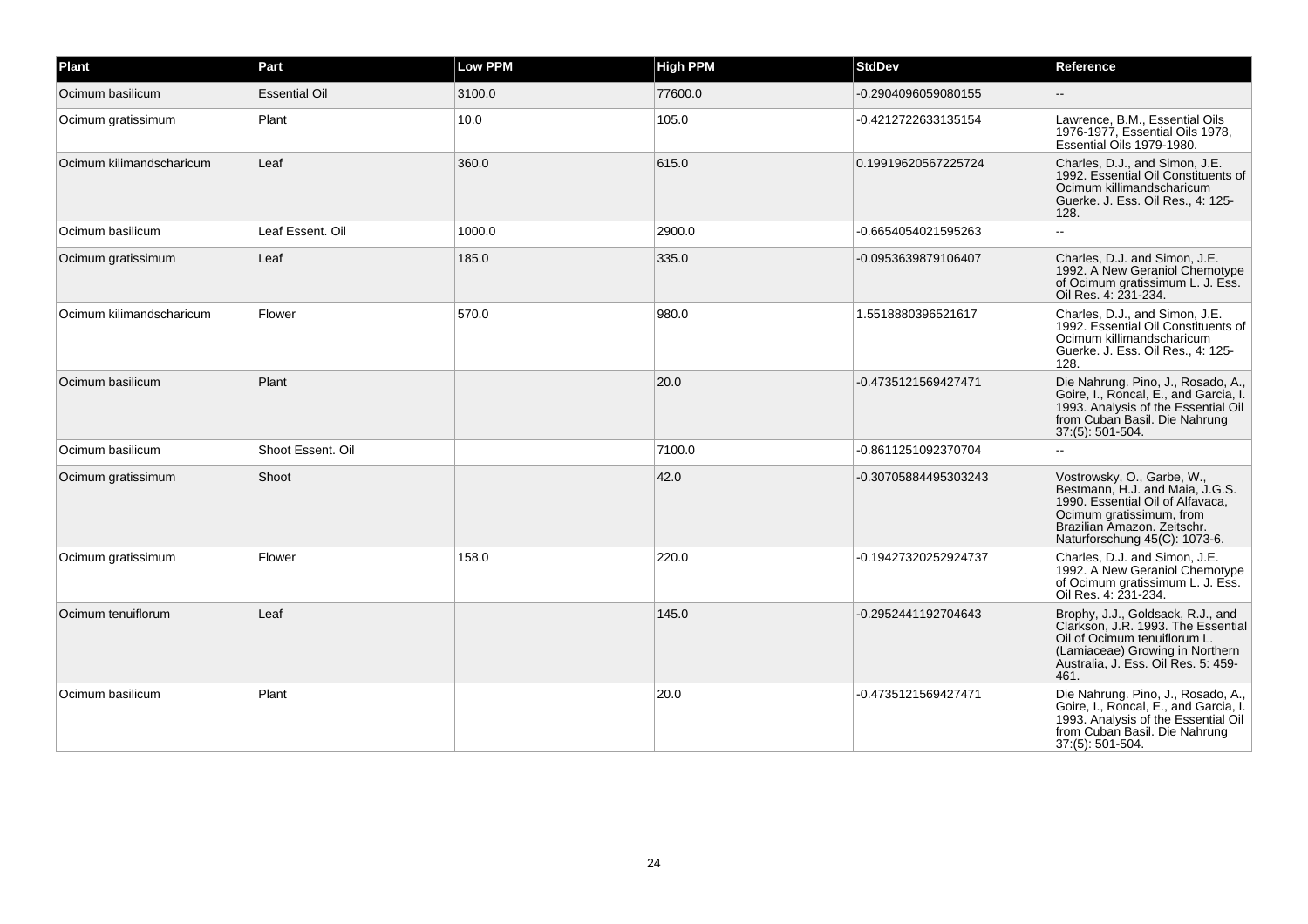| Plant             | Part              | <b>Low PPM</b> | <b>High PPM</b> | <b>StdDev</b>        | Reference                                                                                                                                                                                                                        |
|-------------------|-------------------|----------------|-----------------|----------------------|----------------------------------------------------------------------------------------------------------------------------------------------------------------------------------------------------------------------------------|
| Origanum vulgare  | Plant             |                | 70.0            | -0.4427828077490814  | Sezik, E., Tumen, G., Kirimer, N.,<br>Ozek, T., and Baser, K.H.C. 1993.<br>Essential Oil Composition of Four<br>Origanum vulgare Subspecies of<br>Anatolian Origin. J. Ess. Oil Res.,<br>5:425-431.                              |
| Origanum syriacum | Shoot             |                | 90.0            | -0.28262448975490084 | Fleisher, A. & Fleisher, Z. 1991.<br>Chemical Composition of<br>Origanum syriacum L. Essential<br>Oil. J. Ess. Oil Res. 3: 121-123.                                                                                              |
| Origanum majorana | Leaf Essent. Oil  |                | 24000.0         | -0.5721355904683862  |                                                                                                                                                                                                                                  |
| Origanum sipyleum | Shoot             |                | 120.0           | -0.2673530177560686  | Baser, K.H.C., Ozek, T.,<br>Kurkcuoglu, M. and Tumen, G.<br>1992. Composition of the Essential<br>Oil of Origanum sipyleum of<br>Turkish Origin. J. Ess. Oil Res. 4:<br>139-142.                                                 |
| Origanum sipyleum | Shoot             |                | 120.0           | -0.2673530177560686  | Baser, K.H.C., Ozek, T.,<br>Kurkcuoglu, M. and Tumen, G.<br>1992. Composition of the Essential<br>Oil of Origanum sipyleum of<br>Turkish Origin. J. Ess. Oil Res. 4:<br>139-142.                                                 |
| Origanum onites   | Shoot             |                | 85.0            | -0.28516973508803956 | Biondi, D., Cianci, P., Geraci, C.<br>and Ruberto, G. 1993.<br>Antimicrobial Activity and<br>Chemical Composition of Essential<br>Oils from Sicilian Aromatic Plants.<br>Flav. & Frag. J. 8: 331-7.                              |
| Origanum majorana | Plant             | 18.0           | 1710.0          | 0.5651398458031535   |                                                                                                                                                                                                                                  |
| Origanum vulgare  | Shoot Essent, Oil | 1400.0         | 35900.0         | -0.5603926539497507  | $\overline{a}$                                                                                                                                                                                                                   |
| Origanum vulgare  | Plant             | 22.0           | 480.0           | -0.1908021443610227  | Lawrence, B.M., Essential Oils<br>1976-1977, Essential Oils 1978,<br>Essential Oils 1979-1980.                                                                                                                                   |
| Origanum vulgare  | Plant             |                | 5.0             | -0.48273096170084684 | Sezik, E., Tumen, G., Kirimer, N.,<br>Ozek, T., and Baser, K.H.C. 1993.<br>Essential Oil Composition of Four<br>Origanum vulgare Subspecies of<br>Anatolian Origin. J. Ess. Oil Res.,<br>5:425-431.                              |
| Origanum vulgare  | Shoot             |                | 315.0           | -0.1680884497636591  | Lagouri, V., Blekas, G., Tsimidou,<br>M., Kokkini, S., and Boskou, D.<br>1993. Composition and Antioxidant<br>Activity of Essential Oils from<br>Oregano Plants Grown Wild in<br>Greece. Z. Lebensm Unters<br>Forsch 197: 20-23. |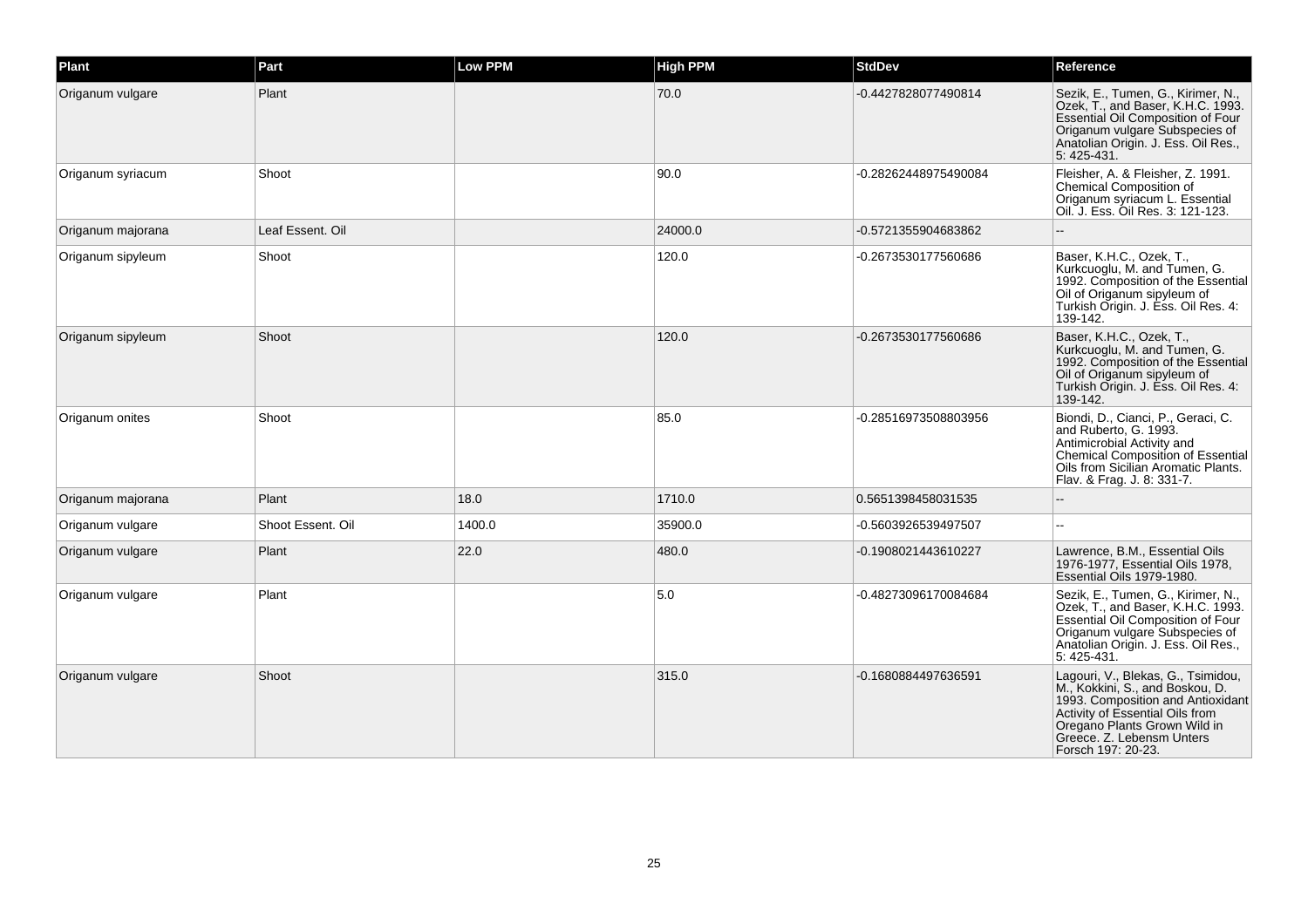| Plant                 | Part                 | Low PPM | <b>High PPM</b> | <b>StdDev</b>        | Reference                                                                                                                                                                                                  |
|-----------------------|----------------------|---------|-----------------|----------------------|------------------------------------------------------------------------------------------------------------------------------------------------------------------------------------------------------------|
| Origanum syriacum     | Shoot                |         | 55.0            | -0.3004412070868718  | Fleisher, A. & Fleisher, Z. 1991.<br><b>Chemical Composition of</b><br>Origanum syriacum L. Essential<br>Oil. J. Ess. Oil Res. 3: 121-123.                                                                 |
| Origanum sipyleum     | Shoot                |         | 120.0           | -0.2673530177560686  | Baser, K.H.C., Ozek, T.,<br>Kurkcuoglu, M. and Tumen, G.<br>1992. Composition of the Essential<br>Oil of Origanum sipyleum of<br>Turkish Origin. J. Ess. Oil Res. 4:<br>139-142.                           |
| Origanum minutiflorum | Shoot                | 40.0    | 60.0            | -0.29789596175373306 | Baser, K.H.C., Tumen, G., Sezik,<br>E. 1991. The Essential Oil of<br>Origanum minutiflorum O.<br>Schwarz and P.H. Davis. J. Ess.<br>Oil Res. 3: 445-446.                                                   |
| Origanum onites       | Shoot                |         | 85.0            | -0.28516973508803956 | Biondi, D., Cianci, P., Geraci, C.<br>and Ruberto, G. 1993.<br>Antimicrobial Activity and<br><b>Chemical Composition of Essential</b><br>Oils from Sicilian Aromatic Plants.<br>Flav. & Frag. J. 8: 331-7. |
| Origanum vulgare      | Plant                |         | 17.0            | -0.47535591789436704 | Sezik, E., Tumen, G., Kirimer, N.,<br>Ozek, T., and Baser, K.H.C. 1993.<br>Essential Oil Composition of Four<br>Origanum vulgare Subspecies of<br>Anatolian Origin. J. Ess. Oil Res.,<br>5:425-431.        |
| Origanum vulgare      | Plant                |         | 2.0             | -0.48457472265246676 | Sezik, E., Tumen, G., Kirimer, N.,<br>Ozek, T., and Baser, K.H.C. 1993.<br>Essential Oil Composition of Four<br>Origanum vulgare Subspecies of<br>Anatolian Origin. J. Ess. Oil Res.,<br>5:425-431.        |
| Origanum majorana     | <b>Essential Oil</b> |         | 38000.0         | -0.5183422055574805  | ż.                                                                                                                                                                                                         |
| Origanum syriacum     | Shoot                |         | 90.0            | -0.28262448975490084 | Fleisher, A. & Fleisher, Z. 1991.<br>Chemical Composition of<br>Origanum syriacum L. Essential<br>Oil. J. Ess. Oil Res. 3: 121-123.                                                                        |
| Origanum sipyleum     | Shoot                |         | 10.0            | -0.32334841508512013 | Baser, K.H.C., Ozek, T.,<br>Kurkcuoglu, M. and Tumen, G.<br>1992. Composition of the Essential<br>Oil of Origanum sipyleum of<br>Turkish Origin. J. Ess. Oil Res. 4:<br>139-142.                           |
| Origanum onites       | Plant                |         | 17.0            | -0.47535591789436704 | Lawrence, B.M., Essential Oils<br>1976-1977, Essential Oils 1978,<br>Essential Oils 1979-1980.                                                                                                             |
| Panax ginseng         | Root                 |         |                 |                      | Wichtl, M. 1984. Teedrogen. Ein<br>Handbuch fur Apotheker und<br>Arzte. Wissenschaftliche<br>Verlagsgesellscharft. mbH<br>Stuttgart. 393 pp.                                                               |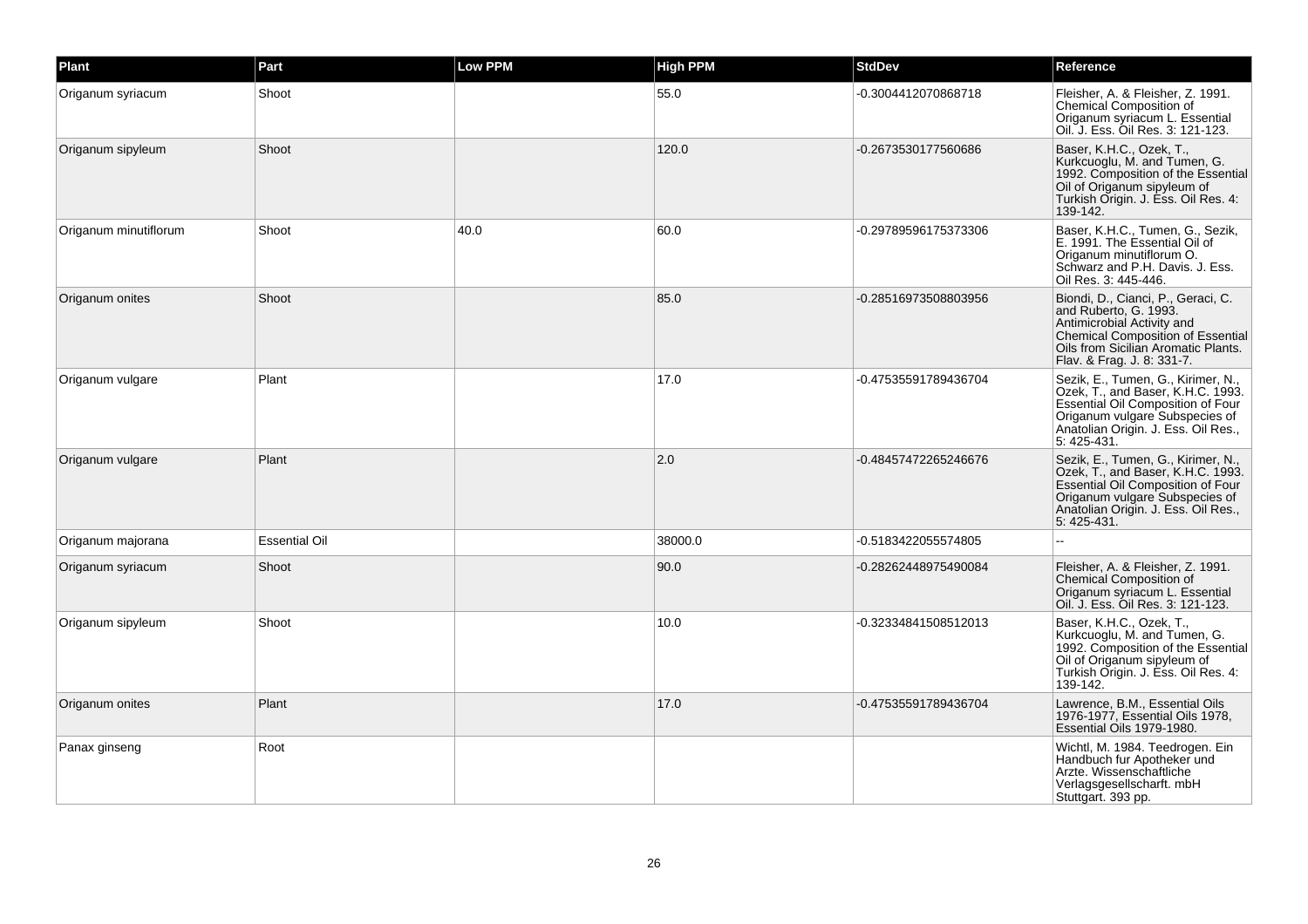| Plant                   | Part                 | Low PPM | <b>High PPM</b> | <b>StdDev</b>         | Reference                                                                                                                                                                                                                                                  |
|-------------------------|----------------------|---------|-----------------|-----------------------|------------------------------------------------------------------------------------------------------------------------------------------------------------------------------------------------------------------------------------------------------------|
| Panax ginseng           | Root Essent, Oil     |         |                 |                       |                                                                                                                                                                                                                                                            |
| Pastinaca sativa        | Root                 |         |                 |                       |                                                                                                                                                                                                                                                            |
| Pelargonium graveolens  | <b>Essential Oil</b> | 1.0     | 3.0             | -0.7370481396201248   |                                                                                                                                                                                                                                                            |
| Pelargonium citrosum    | Shoot                |         | 10.0            | -0.32334841508512013  | Matsuda, B. M., et al. 1996.<br><b>Essential Oil Analysis and Field</b><br>Evaluation of the Citrosa Plant<br>'Pelargonium citrosum' as a<br>Repellent Against Populations of<br>Aedes Mosquitoes. J. Am. Mosq.<br>Contr. Assoc. 12(1):69-74.              |
| Perilla frutescens      | Shoot Essent, Oil    |         | 284000.0        | 2.030292143160805     | Nguyen, X. D., La, D. M., Lu'u, D.<br>C., Leclercq, P. A. 1995. Essential<br>Oil Constituents from the Aerial<br>Parts of Perilla frutescens (L.)<br>Britton. J. Essent. Oil Res., 7(4):<br>429-432.                                                       |
| Perilla frutescens      | Plant                |         |                 |                       |                                                                                                                                                                                                                                                            |
| Perilla frutescens      | Leaf Essent. Oil     |         | 128000.0        | -0.11241708734618     | Kang, R., Helms, R., Stout, M.J.,<br>Jaber, H., Chen, Z., and Nakatsu,<br>T. 1992. Antimicrobial Activity of<br>the Volatile Constituents of Perilla<br>frutescens and Its Synergistic<br>Effects with Polygodial. J. Agric.<br>Food Chem., 40: 2328-2330. |
| Petroselinum crispum    | Seed                 | 6.0     | 1470.0          | -0.6588822047761124   |                                                                                                                                                                                                                                                            |
| Petroselinum crispum    | Fruit Essent, Oil    | 10000.0 | 60100.0         | -1.071797856637218    |                                                                                                                                                                                                                                                            |
| Petroselinum crispum    | Leaf                 |         | 16.0            | -0.4309522084568708   | $\overline{a}$                                                                                                                                                                                                                                             |
| Petroselinum crispum    | Seed Essent, Oil     |         |                 |                       |                                                                                                                                                                                                                                                            |
| Peumus boldus           | Leaf                 | 6.0     | 400.0           | -0.026983942971753678 | $\overline{a}$                                                                                                                                                                                                                                             |
| Phyllanthus niruri      | Leaf                 |         |                 |                       | Tramil                                                                                                                                                                                                                                                     |
| Pilocarpus microphyllus | Leaf                 |         | 50.0            | -0.3951841849503761   |                                                                                                                                                                                                                                                            |
| Pilocarpus jaborandi    | Leaf                 |         | 2350.0          | 2.0244174051948574    |                                                                                                                                                                                                                                                            |
| Pimenta dioica          | Leaf Essent. Oil     |         |                 |                       |                                                                                                                                                                                                                                                            |
| Pimenta racemosa        | Leaf                 | 140.0   | 6870.0          | 6.779460530175923     |                                                                                                                                                                                                                                                            |
| Pimenta dioica          | Leaf                 |         | 15.0            | -0.43200420914823834  |                                                                                                                                                                                                                                                            |
| Pimenta dioica          | Fruit                |         | 28.0            | -0.7461881384241233   |                                                                                                                                                                                                                                                            |
| Pimpinella anisum       | Seed Essent, Oil     |         |                 |                       |                                                                                                                                                                                                                                                            |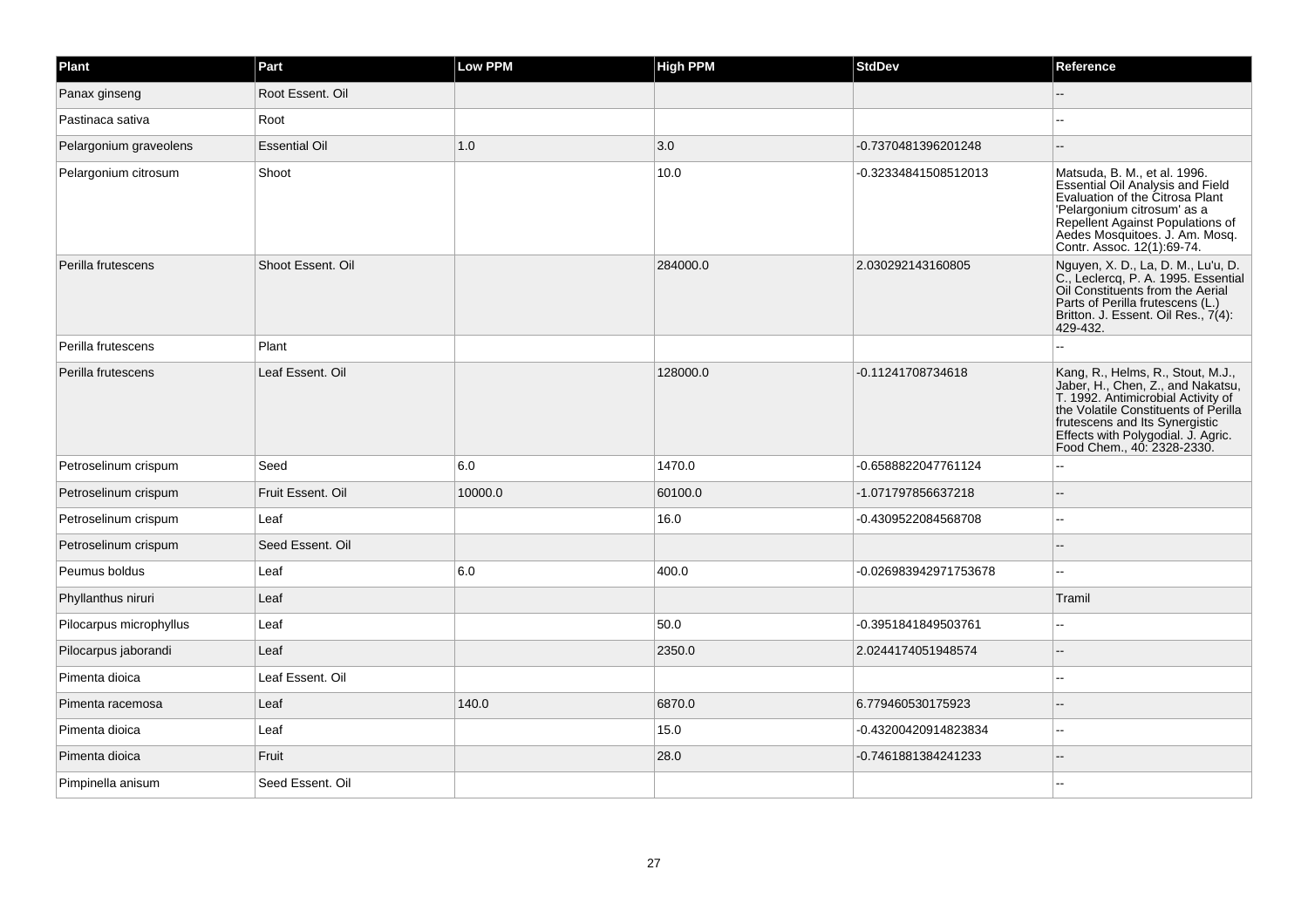| Plant                | Part                 | <b>Low PPM</b> | <b>High PPM</b> | <b>StdDev</b>        | Reference                                                                                                                                                                        |
|----------------------|----------------------|----------------|-----------------|----------------------|----------------------------------------------------------------------------------------------------------------------------------------------------------------------------------|
| Pimpinella anisum    | Fruit                | 25.0           | 459.0           | -0.6843754806519635  |                                                                                                                                                                                  |
| Pimpinella anisum    | <b>Essential Oil</b> |                |                 |                      |                                                                                                                                                                                  |
| Pimpinella anisum    | Seed                 | 25.0           | 459.0           | -0.7313417774490227  | Newall, C. A., Anderson, L. A. and<br>Phillipson, J. D. 1996. Herbal<br>Medicine - A Guide for Health-care<br>Professionals. The Pharmaceutical<br>Press, London. 296pp.         |
| Pinus sylvestris     | Flower               |                |                 |                      |                                                                                                                                                                                  |
| Pinus sylvestris     | <b>Essential Oil</b> |                |                 |                      |                                                                                                                                                                                  |
| Pinus sylvestris     | Leaf Essent. Oil     |                |                 |                      |                                                                                                                                                                                  |
| Pinus sylvestris     | Shoot                |                |                 |                      |                                                                                                                                                                                  |
| Pinus sylvestris     | Resin, Exudate, Sap  |                |                 |                      | $\overline{a}$                                                                                                                                                                   |
| Piper auritum        | Leaf                 |                |                 |                      | Tramil                                                                                                                                                                           |
| Piper nigrum         | Seed Essent, Oil     |                |                 |                      |                                                                                                                                                                                  |
| Piper cubeba         | Fruit                |                |                 |                      | Leung, A.Y., Encyclopedia of<br>Common Natural Ingredients Used<br>in Food, Drugs, and Cosmetics,<br>John Wiley & Sons, New York,<br>1980.                                       |
| Piper nigrum         | Fruit                | 1500.0         | 8000.0          | 0.397130905101767    |                                                                                                                                                                                  |
| Piper nigrum         | Fruit Essent. Oil    | 130500.0       | 210600.0        | -0.6891296619826244  |                                                                                                                                                                                  |
| Plectranthus incanus | Shoot                |                | 65.0            | -0.29535071642059435 | Shah, G.C., Bhandari, R. &<br>Mathela, C.S. 1992. 1,2-Epoxy-p-<br>Menthane Derivatives from some<br>Labiatae Species. J. Ess. Oil Res.<br>4:57-59.                               |
| Pogostemon cablin    | Plant                |                |                 |                      |                                                                                                                                                                                  |
| Porophyllum ruderale | Plant                | 9.0            | 13.0            | -0.4778142658298603  | Loayza, I., de Groot, W., Lorenzo,<br>D. et al. 1999. Composition of the<br>essential oil of Porophyllum<br>ruderale (Jacq.) Cass. from<br>Bolivia. Flav. & Fragr. J. 14: 393-8. |
| Prunus armeniaca     | <b>Essential Oil</b> |                |                 |                      |                                                                                                                                                                                  |
| Psidium guajava      | Pericarp Essent. Oil |                |                 |                      |                                                                                                                                                                                  |
| Psidium guajava      | Fruit                |                | 1000.0          | -0.6067869705481619  |                                                                                                                                                                                  |
| Psidium guajava      | Leaf Essent. Oil     |                |                 |                      |                                                                                                                                                                                  |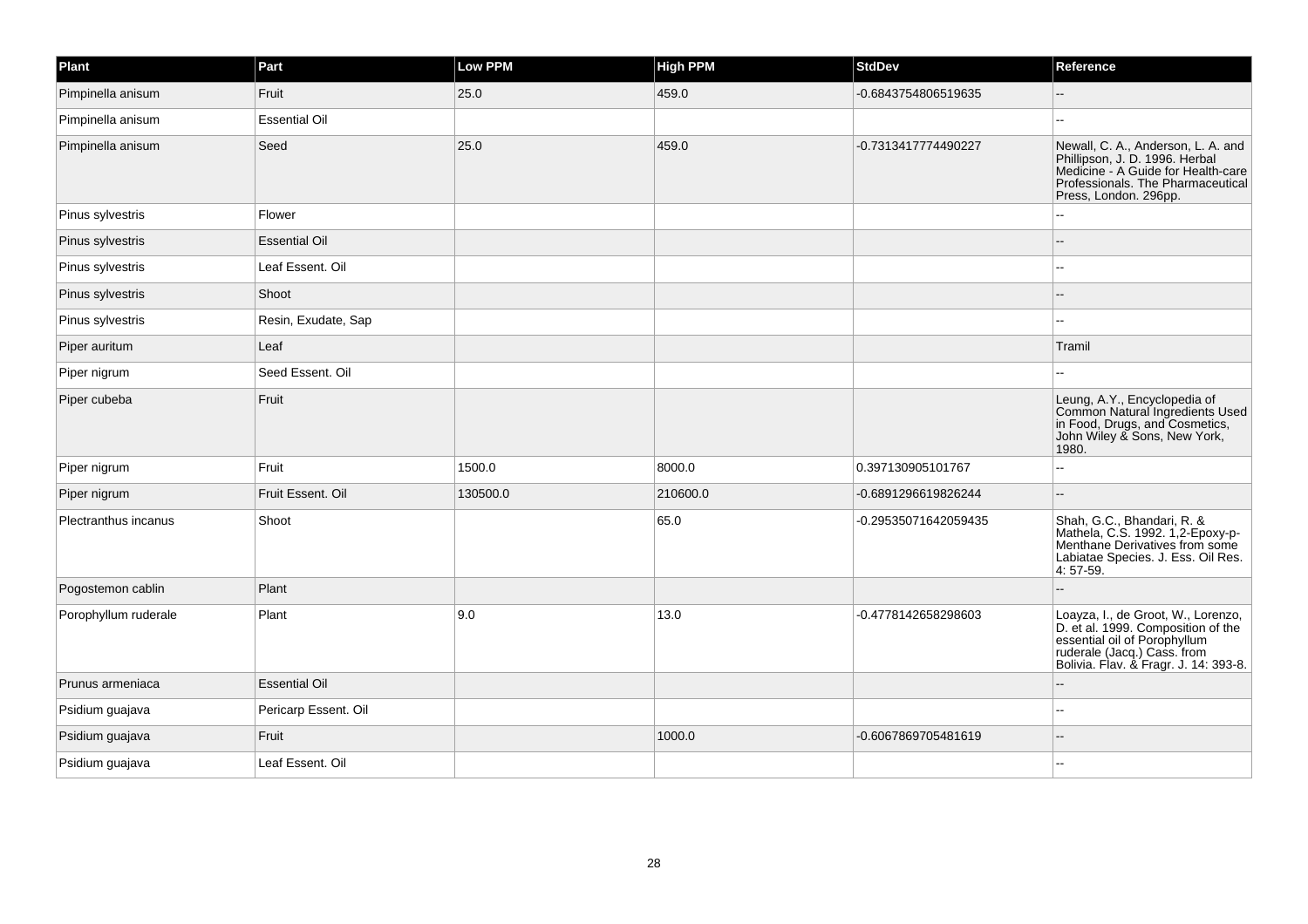| Plant                        | Part             | Low PPM | <b>High PPM</b> | StdDev               | Reference                                                                                                                                                                                                                                                                                      |
|------------------------------|------------------|---------|-----------------|----------------------|------------------------------------------------------------------------------------------------------------------------------------------------------------------------------------------------------------------------------------------------------------------------------------------------|
| Psoralea corylifolia         | Seed             |         |                 |                      | =ICMR(Indian Council of Medical<br>Research).1976.Medicinal Plants<br>of India. Vol. 1. Indian Council of<br>Med. Res.Cambridge Printing<br>Works. New Delhi.487<br>pp:ICMR.1987.Medicinal Plants of<br>India. Vol. 2. Indian Council of Med.<br>Res.Cambr. Printing Works, New<br>Delhi.600pp |
| Ptychopetalum olacoides      | Root Essent, Oil |         | 11000.0         | -0.9396897838279455  | Uber Bucek, E., Fournier, G.,<br>Dadoun, H. 1987. Volatile<br>Constituents of Ptychopetalum<br>olacoides Root Oil. Planta Med.<br>53, 2: 231.                                                                                                                                                  |
| Pycnanthemum torreyi         | Shoot            |         | 60.0            | -0.29789596175373306 | Lawrence, B.M., Essential Oils<br>1976-1977. Essential Oils 1978.<br>Essential Oils 1979-1980.                                                                                                                                                                                                 |
| Pycnanthemum californicum    | Shoot            |         | 144.0           | -0.2551358401570028  | Lawrence, B.M., Essential Oils<br>1976-1977, Essential Oils 1978,<br>Essential Oils 1979-1980.                                                                                                                                                                                                 |
| Pycnanthemum pycnanthemoides | Shoot            | 234.0   | 5800.0          | 2.6240456806895005   | Lawrence, B.M., Essential Oils<br>1976-1977, Essential Oils 1978,<br>Essential Oils 1979-1980.                                                                                                                                                                                                 |
| Pycnanthemum muticum         | Shoot            | 87.0    | 900.0           | 0.12970525421356938  | Lawrence, B.M., Essential Oils<br>1976-1977. Essential Oils 1978.<br>Essential Oils 1979-1980.                                                                                                                                                                                                 |
| Pycnanthemum incanum         | Shoot            | 209.0   | 1216.0          | 0.29056475926793557  | Lawrence, B.M., Essential Oils<br>1976-1977, Essential Oils 1978,<br>Essential Oils 1979-1980.                                                                                                                                                                                                 |
| Pycnanthemum curvipes        | Shoot            |         | 2323.0          | 0.8540820760248449   | Lawrence, B.M., Essential Oils<br>1976-1977. Essential Oils 1978.<br>Essential Oils 1979-1980.                                                                                                                                                                                                 |
| Pycnanthemum virginianum     | Shoot            | 12.0    | 14674.0         | 7.141347097944075    | Lawrence, B.M., Essential Oils<br>1976-1977, Essential Oils 1978,<br>Essential Oils 1979-1980.                                                                                                                                                                                                 |
| Pycnanthemum tenuifolium     | Shoot            | 2.0     | 8520.0          | 4.008659141916956    | Lawrence, B.M., Essential Oils<br>1976-1977, Essential Oils 1978,<br>Essential Oils 1979-1980.                                                                                                                                                                                                 |
| Pycnanthemum beadlei         | Shoot            |         | 329.0           | -0.16096176283087074 | Lawrence, B.M., Essential Oils<br>1976-1977, Essential Oils 1978,<br>Essential Oils 1979-1980.                                                                                                                                                                                                 |
| Pycnanthemum pilosum         | Leaf             | 66.0    | 1225.0          | 0.8409166274064279   | Lawrence, B.M., Essential Oils<br>1976-1977, Essential Oils 1978,<br>Essential Oils 1979-1980.                                                                                                                                                                                                 |
| Pycnanthemum montanum        | Shoot            | 287.0   | 416.0           | -0.11667449403425727 | Lawrence, B.M., Essential Oils<br>1976-1977. Essential Oils 1978.<br>Essential Oils 1979-1980.                                                                                                                                                                                                 |
| Pycnanthemum clinopodioides  | Shoot            | 1134.0  | 10780.0         | 5.159110032495651    | Lawrence, B.M., Essential Oils<br>1976-1977, Essential Oils 1978,<br>Essential Oils 1979-1980.                                                                                                                                                                                                 |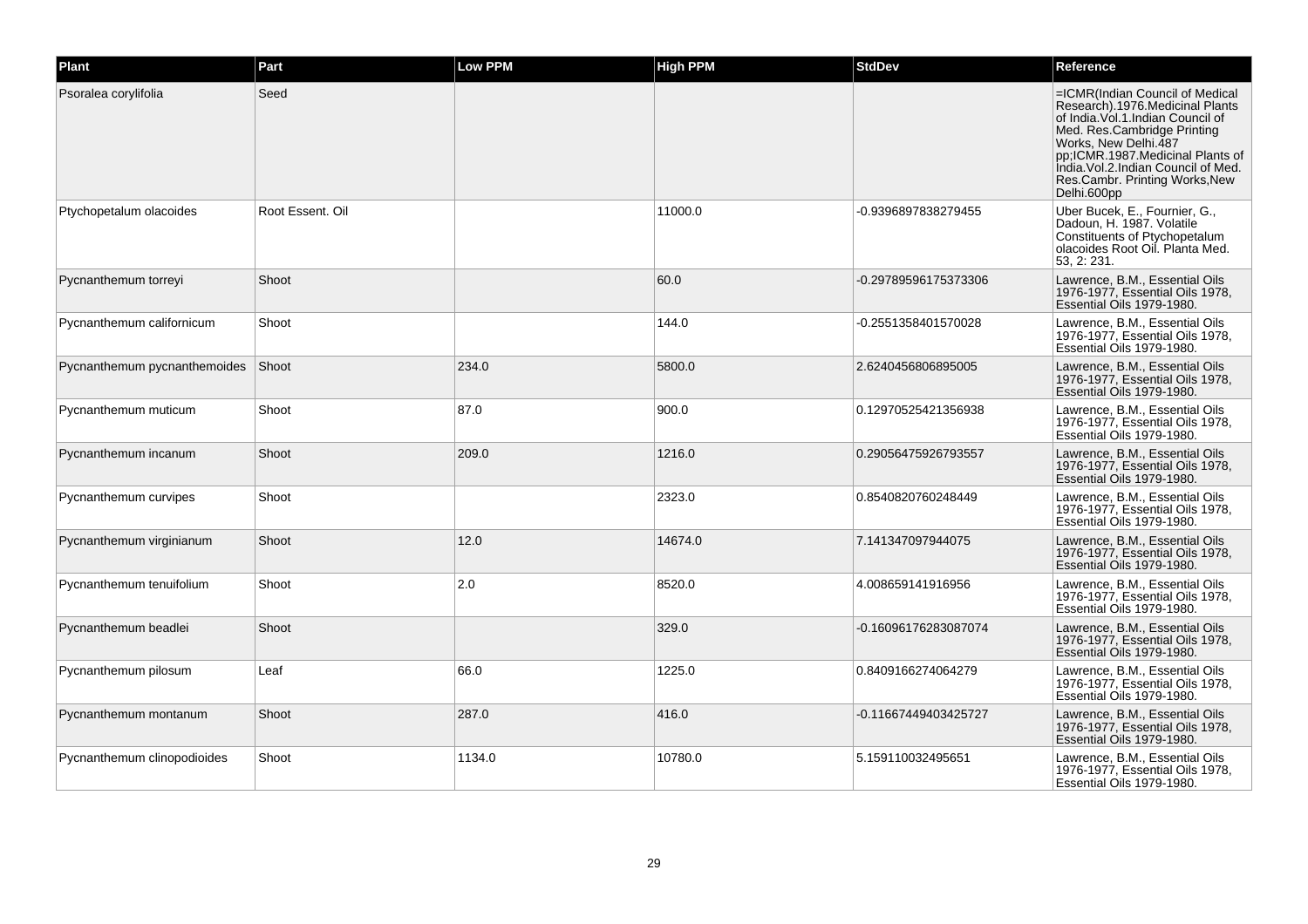| Plant                      | Part                 | Low PPM | <b>High PPM</b> | <b>StdDev</b>        | Reference                                                                                                                                                                                                                      |
|----------------------------|----------------------|---------|-----------------|----------------------|--------------------------------------------------------------------------------------------------------------------------------------------------------------------------------------------------------------------------------|
| Pycnanthemum verticillatum | Shoot                |         | 336.0           | -0.15739841936447654 | Lawrence, B.M., Essential Oils<br>1976-1977, Essential Oils 1978,<br>Essential Oils 1979-1980.                                                                                                                                 |
| Pycnanthemum setosum       | Shoot                | 40.0    | 1085.0          | 0.22387933153970146  | Lawrence, B.M., Essential Oils<br>1976-1977, Essential Oils 1978,<br>Essential Oils 1979-1980.                                                                                                                                 |
| Pycnanthemum albescens     | Shoot                | 1688.0  | 5697.0          | 2.5716136268268435   | Lawrence, B.M., Essential Oils<br>1976-1977. Essential Oils 1978.<br>Essential Oils 1979-1980.                                                                                                                                 |
| Pycnanthemum pilosum       | Flower               | 66.0    | 1225.0          | 2.1147952821974845   | Lawrence, B.M., Essential Oils<br>1976-1977, Essential Oils 1978,<br>Essential Oils 1979-1980.                                                                                                                                 |
| Pycnanthemum loomisii      | Shoot                | 330.0   | 2520.0          | 0.9543647421505098   | Lawrence, B.M., Essential Oils<br>1976-1977, Essential Oils 1978,<br>Essential Oils 1979-1980.                                                                                                                                 |
| Ravensara aromatica        | <b>Bark</b>          |         | 440.0           | 1.0                  |                                                                                                                                                                                                                                |
| Ribes nigrum               | Fruit                |         |                 |                      | List, P.H. and Horhammer, L.,<br>Hager's Handbuch der<br>Pharmazeutischen Praxis, Vols. 2-<br>6, Springer-Verlag, Berlin, 1969-<br>1979.                                                                                       |
| Ribes nigrum               | Leaf                 |         | 7.0             | -0.4404202146791783  | List, P.H. and Horhammer, L.,<br>Hager's Handbuch der<br>Pharmazeutischen Praxis, Vols. 2-<br>6, Springer-Verlag, Berlin, 1969-<br>1979.                                                                                       |
| Rosa damascena             | <b>Essential Oil</b> |         |                 |                      |                                                                                                                                                                                                                                |
| Rosmarinus officinalis     | Leaf                 |         | 100.0           | -0.34258415038200146 | Soliman, F.M., El-Kashoury, M.M.,<br>Fathy, M.M. and Gonaid, M.H.<br>1994. Analysis and Biological<br>Activity of the Essential Oil of<br>Rosmarinus officinalis L. from<br>Egypt. Flavour and Fragrance J. 9:<br>$29 - 33.$   |
| Rosmarinus officinalis     | Shoot                |         | 9.0             | -0.3238574641517479  | Tucker, A. O. and Maciarello, M. J.<br>1998. The essential oils of some<br>rosemary cultivars. Flavor and<br>Fragrance Journal, 1: 137-142.<br>1986.                                                                           |
| Rosmarinus officinalis     | Resin, Exudate, Sap  |         |                 |                      |                                                                                                                                                                                                                                |
| Rosmarinus x mendizabalii  | Shoot                | 100.0   | 370.0           | -0.14009075109913335 | Soriano Cano, M.C., Sotomayor<br>Sanchez, J.A., Sanchez Gomez,<br>P. and Garcia Vallejo, M.C. 1993.<br>Essential Oils of the Rosmarinus<br>eriocalyx-tomentosus Complex in<br>Southeast Spain. J. Ess. Oil Res.<br>5: 243-246. |
| Rosmarinus officinalis     | Plant                | 0.0     | 1950.0          | 0.7126407219327489   |                                                                                                                                                                                                                                |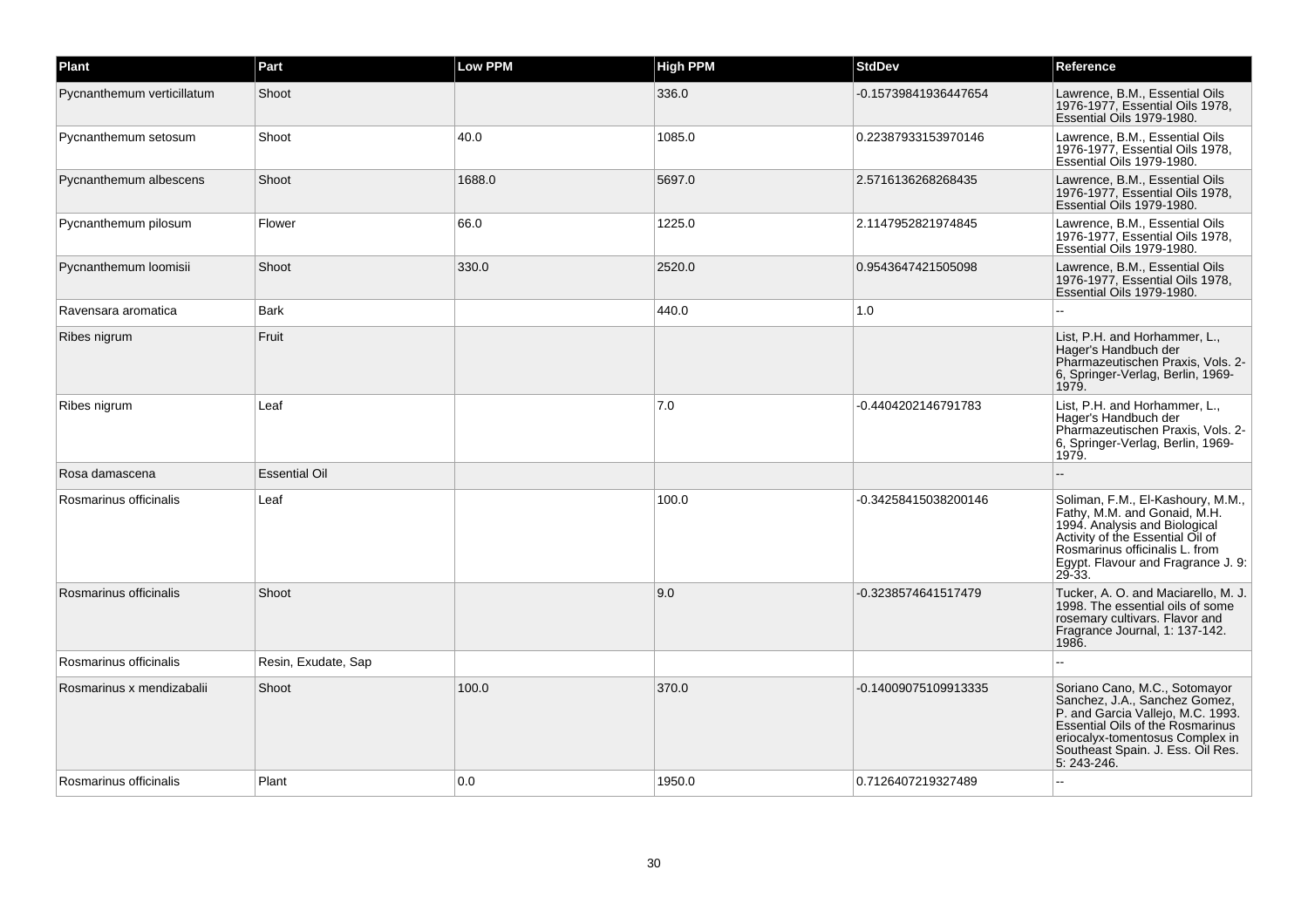| Plant                      | Part                 | <b>Low PPM</b> | <b>High PPM</b> | <b>StdDev</b>         | Reference                                                                                                                                                                                                                             |
|----------------------------|----------------------|----------------|-----------------|-----------------------|---------------------------------------------------------------------------------------------------------------------------------------------------------------------------------------------------------------------------------------|
| Rosmarinus officinalis     | Shoot                | 175.0          | 365.0           | -0.14263599643227207  | Soriano Cano, M.C., Sotomayor<br>Sanchez, J.A., Sanchez Gomez,<br>P. and Garcia Vallejo, M.C. 1993.<br>Essential Oils of the Rosmarinus<br>eriocalyx-tomentosus Complex in<br>Southeast Spain. J. Ess. Oil Res.<br>5: 243-246.        |
| Rosmarinus officinalis     | Leaf Essent. Oil     |                | 23000.0         | -0.5765559606907152   |                                                                                                                                                                                                                                       |
| Rosmarinus x lavandulaceus | Shoot                | 110.0          | 405.0           | -0.12227403376716242  | Soriano Cano, M.C., Sotomayor<br>Sanchez, J.A., Sanchez Gomez,<br>P. and Garcia Vallejo, M.C. 1993.<br>Essential Oils of the Rosmarinus<br>eriocalyx-tomentosus Complex in<br>Southeast Spain. J. Ess. Oil Res.<br>5: 243-246.        |
| Rosmarinus eriocalyx       | Shoot                | 145.0          | 330.0           | -0.160452713764243    | Soriano Cano, M.C., Sotomayor<br>Sanchez, J.A., Sanchez Gomez,<br>P. and Garcia Vallejo, M.C. 1993.<br>Essential Oils of the Rosmarinus<br>eriocalyx-tomentosus Complex in<br>Southeast Spain. J. Ess. Oil Res.<br>5: 243-246.        |
| Rosmarinus officinalis     | Leaf                 |                | 100.0           | -0.34258415038200146  | Soliman, F.M., El-Kashoury, M.M.,<br>Fathy, M.M. and Gonaid, M.H.<br>1994. Analysis and Biological<br>Activity of the Essential Oil of<br>Rosmarinus officinalis L. from<br>Egypt. Flavour and Fragrance J. 9:<br>$29 - 33$ .         |
| Rosmarinus officinalis     | Shoot                | 185.0          | 530.0           | -0.058642900438694794 | Soriano Cano, M.C., Sotomayor<br>Sanchez, J.A., Sanchez Gomez,<br>P. and Garcia Vallejo, M.C. 1993.<br><b>Essential Oils of the Rosmarinus</b><br>eriocalyx-tomentosus Complex in<br>Southeast Spain. J. Ess. Oil Res.<br>5: 243-246. |
| Rosmarinus officinalis     | Shoot Essent. Oil    |                | 8200.0          | -0.8496388001809575   | --                                                                                                                                                                                                                                    |
| Rosmarinus tomentosus      | Shoot                | 160.0          | 295.0           | -0.17826943109621393  | Soriano Cano, M.C., Sotomayor<br>Sanchez, J.A., Sanchez Gomez,<br>P. and Garcia Vallejo, M.C. 1993.<br>Essential Oils of the Rosmarinus<br>eriocalyx-tomentosus Complex in<br>Southeast Spain. J. Ess. Oil Res.<br>5: 243-246.        |
| Rosmarinus officinalis     | <b>Essential Oil</b> |                | 46000.0         | -0.4722952157293057   |                                                                                                                                                                                                                                       |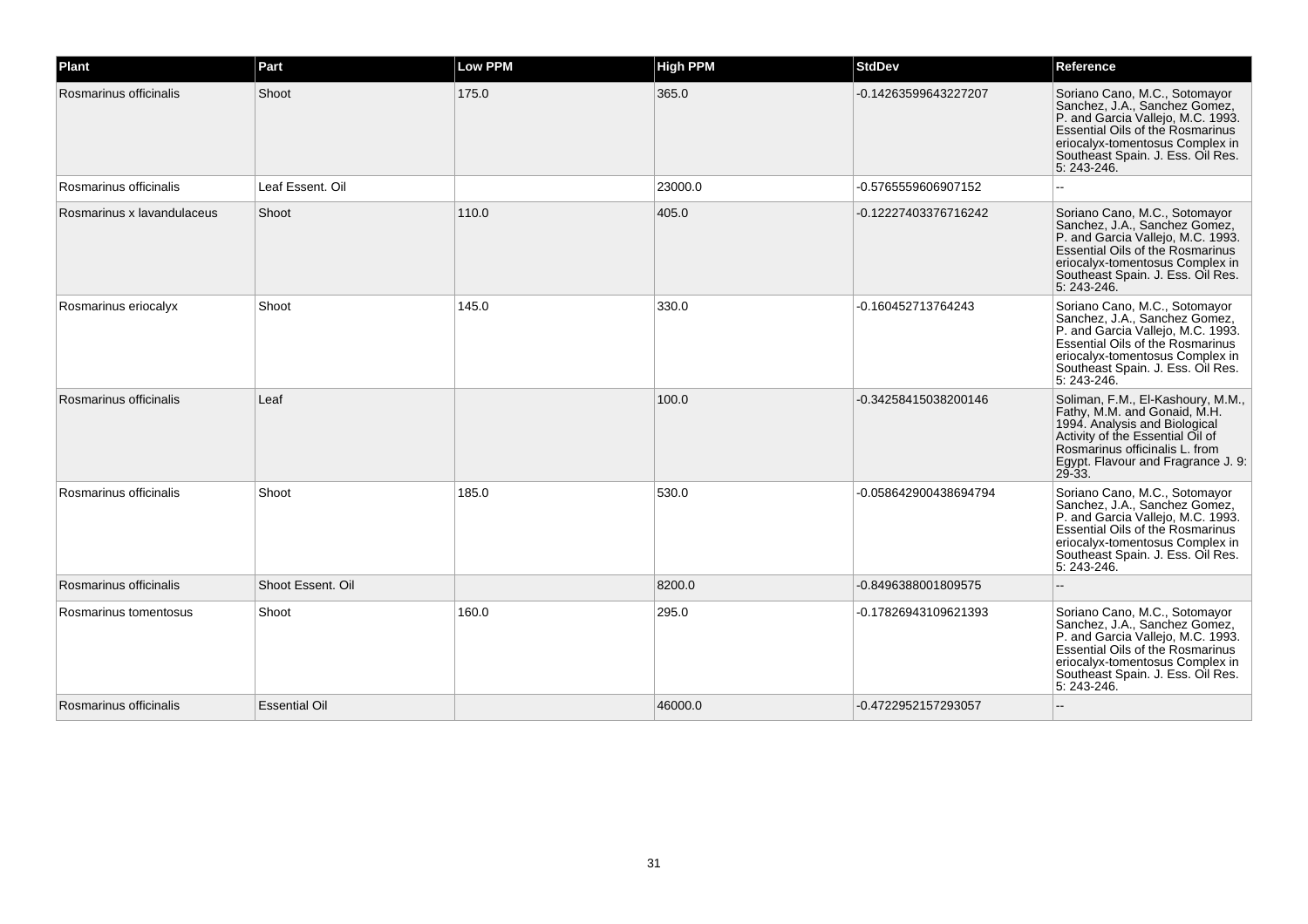| Plant                      | Part                 | <b>Low PPM</b> | <b>High PPM</b> | <b>StdDev</b>        | Reference                                                                                                                                                                                                                        |
|----------------------------|----------------------|----------------|-----------------|----------------------|----------------------------------------------------------------------------------------------------------------------------------------------------------------------------------------------------------------------------------|
| Rosmarinus eriocalyx       | Shoot                | 145.0          | 330.0           | -0.160452713764243   | Soriano Cano, M.C., Sotomayor<br>Sanchez, J.A., Sanchez Gomez,<br>P. and Garcia Vallejo, M.C. 1993.<br>Essential Oils of the Rosmarinus<br>eriocalyx-tomentosus Complex in<br>Southeast Spain. J. Ess. Oil Res.<br>5: 243-246.   |
| Ruta graveolens            | Plant                |                |                 |                      |                                                                                                                                                                                                                                  |
| Salvia triloba             | Plant                | 100.0          | 690.0           | -0.06173887774762675 |                                                                                                                                                                                                                                  |
| Salvia officinalis         | <b>Essential Oil</b> | 6600.0         | 85000.0         | -0.2478161403169539  |                                                                                                                                                                                                                                  |
| Salvia sclarea             | Plant                | 0.4            | 12.0            | -0.47842885281373365 | Flavour and Fragrance Journal, 6:<br>154.                                                                                                                                                                                        |
| Salvia gilliesii           | Shoot                |                | 180.0           | -0.23681007375840415 | Velasco-Negueruela, A. et al.<br>1993. The Essential Oil of Salvia<br>gilliesii Benth, J. Ess. Oil Res. 5:<br>319-320.                                                                                                           |
| Salvia officinalis         | Leaf Essent. Oil     | 10000.0        | 36400.0         | -0.517322999711508   |                                                                                                                                                                                                                                  |
| Salvia officinalis         | Plant                | 39.0           | 2380.0          | 0.9769131249982739   |                                                                                                                                                                                                                                  |
| Salvia dorisiana           | Shoot                | 64.0           | 72.0            | -0.2917873729542002  | Tucker, A.O. & Maciarello, M.J.<br>1994. The Essential Oil of Salvia<br>dorisiana Standley. J. Ess. Oil<br>Res. 6: 97-8.                                                                                                         |
| Salvia officinalis         | Et                   |                | 14000.0         | $-1.0$               |                                                                                                                                                                                                                                  |
| Sambucus nigra             | Flower Essent. Oil   |                |                 |                      |                                                                                                                                                                                                                                  |
| Santolina chamaecyparissus | Plant                |                |                 |                      |                                                                                                                                                                                                                                  |
| Sassafras albidum          | Leaf                 | 16.0           | 32.0            | -0.41412019739499095 |                                                                                                                                                                                                                                  |
| Satureja glabella          | Plant                |                | 50.0            | -0.4550745474265477  |                                                                                                                                                                                                                                  |
| Satureja thymbra           | Shoot                |                | 0.0             | -0.32843890575139756 | Lagouri, V., Blekas, G., Tsimidou,<br>M., Kokkini, S., and Boskou, D.<br>1993. Composition and Antioxidant<br>Activity of Essential Oils from<br>Oregano Plants Grown Wild in<br>Greece. Z. Lebensm Unters<br>Forsch 197: 20-23. |
| Satureja odora             | Shoot                |                | 175.0           | -0.23935531909154287 | Zygadlo, J.A., Merino. E.F.,<br>Maestri, D.M., Guzman, C.A. and<br>Espinar, L.A. 1993. The Essential<br>Colls of Satureja odora and<br>Satureja parvifolia from Argentina.<br>J. Ess. Oil Res. 5: 549-51.                        |
| Satureja cilicica          | Shoot                |                | 115.0           | -0.26989826308920734 | Tumen, G. Baser, K.H.C. and<br>Kirimer, N. 1993. The Essential Oil<br>of Satureja cilicica P.H. Davis. J.<br>Ess. Oil Res. 5: 547-548.                                                                                           |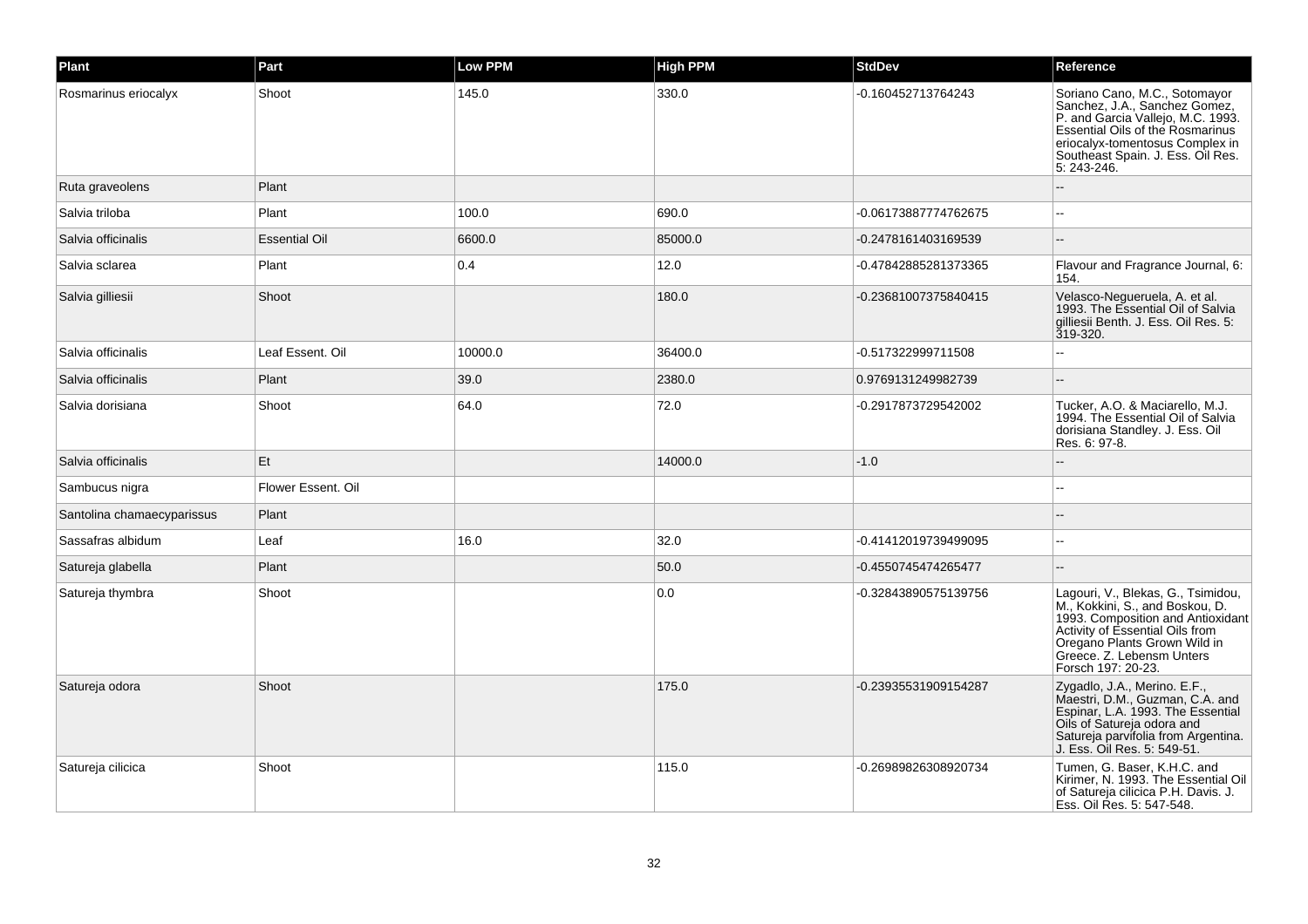| Plant                    | Part                 | <b>Low PPM</b> | <b>High PPM</b> | <b>StdDev</b>        | Reference                                                                                                                                                                                                          |
|--------------------------|----------------------|----------------|-----------------|----------------------|--------------------------------------------------------------------------------------------------------------------------------------------------------------------------------------------------------------------|
| Satureja obovata         | Shoot                | 1.0            | 255.0           | -0.19863139376132358 | Fitoterapia No.60: 277.                                                                                                                                                                                            |
| Satureja montana         | Plant                | 4.0            | 85.0            | -0.4335640029909817  | L.                                                                                                                                                                                                                 |
| Satureja douglasii       | Plant                | 234.0          | 1508.0          | 0.4409932750607441   | Lawrence, B.M., Essential Oils<br>1976-1977, Essential Oils 1978,<br>Essential Oils 1979-1980.                                                                                                                     |
| Satureja subspicata      | Plant                |                | 25.0            | -0.47043922202338057 | Stanic, G., Petricic, J., and<br>Blazevic, N. 1991. Gas<br>Chromatographic Investigations of<br>Essential Oils of Satureja montana<br>and Satureja subspicata from<br>Yugoslavia. J. Ess. Oil Res., 3:<br>153-158. |
| Satureja grandiflora     | Shoot                |                | 50.0            | -0.3029864524200105  | Carnat, A., Chossegros, A., and<br>Lamaison, J. 1991. The Essential<br>Oil of Satureja grandiflora (L.)<br>Scheele from France. J. Ess. Oil<br>Res., 3: 361-362                                                    |
| Satureja montana         | <b>Essential Oil</b> |                | 6200.0          | -0.701378990124475   |                                                                                                                                                                                                                    |
| Satureja hortensis       | Plant                |                |                 |                      | Williamson, E. M. and Evans, F. J.,<br>Potter's New Cyclopaedia of<br>Botanical Drugs and Preparations,<br>Revised Ed., Saffron Walden, the<br>C. W. Daniel Co., Ltd., Essex UK,<br>362 pp, 1988, reprint 1989.    |
| Satureja parvifolia      | Shoot                |                | 255.0           | -0.19863139376132358 | Zygadlo, J.A., Merino. E.F.,<br>Maestri, D.M., Guzman, C.A. and<br>Espinar, L.A. 1993. The Essential<br>Oils of Satureia odora and<br>Satureja parvifolia from Argentina.<br>J. Ess. Oil Res. 5: 549-51.           |
| Satureja cuneifolia      | Shoot                |                | 125.0           | -0.2648077724229299  | Tumen, G. 1991. The Volatile<br>Constituents of Satureja cuneifolia.<br>J. Ess. Oil Res., 3: 365-366.                                                                                                              |
| Scutellaria galericulata | Plant                |                | 13.0            | -0.4778142658298603  | Lawrence, B.M., Essential Oils<br>1976-1977, Essential Oils 1978,<br>Essential Oils 1979-1980.                                                                                                                     |
| Scutellaria lateriflora  | Plant                |                |                 |                      | Newall, C. A., Anderson, L. A. and<br>Phillipson, J. D. 1996. Herbal<br>Medicine - A Guide for Health-care<br>Professionals. The Pharmaceutical<br>Press, London. 296pp.                                           |
| Sideritis mugronensis    | Flower               | 1.0            | 155.0           | -0.3436159403473942  | Manez, S., Jimenez, A., and Villar,<br>A. 1991. Volatiles of Sideritis<br>mugronensis Flower and Leaf. J.<br>Ess. Oil Res., 3: 395-397.                                                                            |
| Sideritis pauli          | Shoot                |                | 55.0            | -0.3004412070868718  | Burzaco, A., Velasco-Nequeruela,<br>A. and Perez-Alonso, M.J. 1992.<br><b>Essential Oil Analysis of Sideritis</b><br>pauli Pau. FFJ7: 47-8. 1992.                                                                  |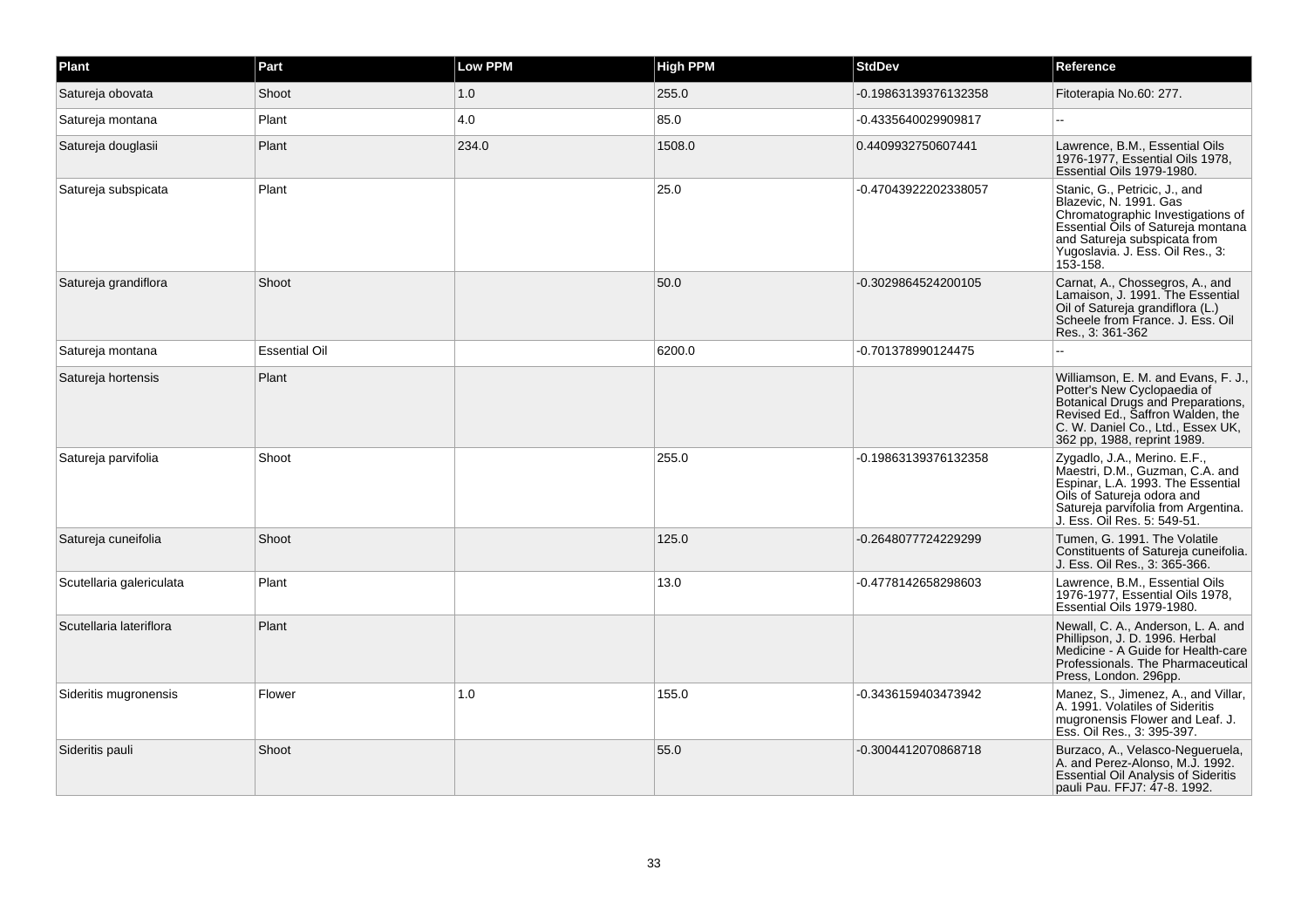| Plant                      | Part                 | <b>Low PPM</b> | <b>High PPM</b> | <b>StdDev</b>        | Reference                                                                                                                                                                                                                                                            |
|----------------------------|----------------------|----------------|-----------------|----------------------|----------------------------------------------------------------------------------------------------------------------------------------------------------------------------------------------------------------------------------------------------------------------|
| Sideritis germanicolpitana | Plant                | 35.0           | 45.0            | -0.4581474823459143  | J. Essential Oil, 4: 533.                                                                                                                                                                                                                                            |
| Sideritis mugronensis      | Leaf                 |                | 1.0             | -0.44673221882738323 | Manez, S., Jimenez, A., and Villar,<br>A. 1991. Volatiles of Sideritis<br>mugronensis Flower and Leaf. J.<br>Ess. Oil Res., 3: 395-397.                                                                                                                              |
| Sideritis athoa            | Shoot                |                | 26.0            | -0.31520363001907625 | Ozek, T., Baser, K.H.C. and<br>Tumen, G. 1993. The Essential Oil<br>of Sideritis athoa Papanikolaou Et<br>Kokkini. J. Ess. Oil Res. 5: 669-<br>670.                                                                                                                  |
| Stachys germanica          | Plant                |                | 18.0            | -0.47474133091049375 | Lawrence, B.M., Essential Oils<br>1976-1977. Essential Oils 1978.<br>Essential Oils 1979-1980.                                                                                                                                                                       |
| Stevia rebaudiana          | Plant                |                | 10.0            | -0.4796580267814803  | Hansel, R., Keller, K., Rimpler, H.,<br>and Schneider, G. eds. 1992.<br>Hager's Handbuch der<br>Pharmazeutischen Praxis, Drogen<br>(A-D), 1209 pp., 1993 (E-O), 970<br>pp., 1994 (P-Z), 1196 pp.<br>Springer-Verlag, Berlin.                                         |
| Stevia rebaudiana          | Leaf                 |                | 1.0             | -0.44673221882738323 | Kinghorn, A. D. (Ed.) 2002.<br>Medicinal and Aromatic Plants -<br>Industrial Profiles, Stevia, The<br>genus Stevia. Taylor & Francis.<br>New York, NY. 211 pp.                                                                                                       |
| Stevia rebaudiana          | Flower               |                | 30.0            | -0.6308135130745997  | Kinghorn, A. D. (Ed.) 2002.<br>Medicinal and Aromatic Plants -<br>Industrial Profiles, Stevia, The<br>genus Stevia. Taylor & Francis.<br>New York, NY. 211 pp.                                                                                                       |
| Tagetes minuta             | Flower Essent, Oil   | 166300.0       | 353200.0        | 0.7456036872623704   |                                                                                                                                                                                                                                                                      |
| Tagetes lucida             | Leaf                 |                | 165.0           | -0.27420410544311447 | Tramil                                                                                                                                                                                                                                                               |
| Tagetes filifolia          | Leaf Essent. Oil     |                |                 |                      | Zygadlo, J. S., Guzman, C. A.,<br>Grosso, N. R. 1994. Antifungal<br>Properties of the Leaf Oils of<br>Tagetes Minuta L. and T. filifolia<br>Lag. J. Essent. Oil Res. 6 6: 617-<br>621. Cat Quim Org Fac Cien Exact<br>Univ Nacion Cordoba Cordoba<br>5000 Argentina. |
| Tagetes minuta             | Leaf Essent. Oil     |                | 200000.0        | 0.20584956866150136  | Zygadlo, J. S., Guzman, C. A.,<br>Grosso, N. R. 1994. Antifungal<br>Properties of the Leaf Oils of<br>Tagetes Minuta L. and T. filifolia<br>Lag. J. Essent. Oil Res. 6 6: 617-<br>621. Cat Quim Org Fac Cien Exact<br>Univ Nacion Cordoba Cordoba<br>5000 Argentina. |
| Tagetes minuta             | <b>Essential Oil</b> |                |                 |                      |                                                                                                                                                                                                                                                                      |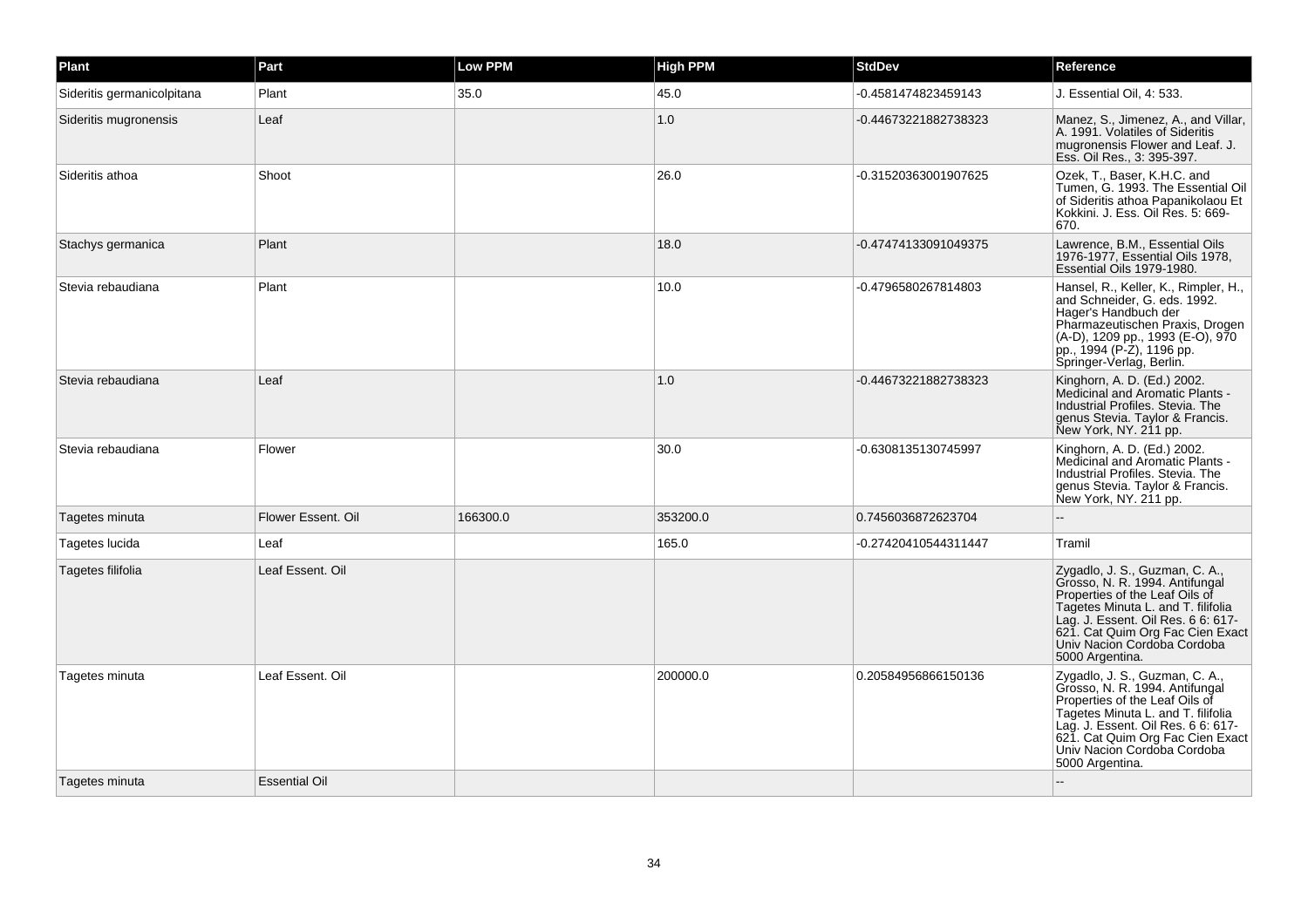| Plant                     | Part                 | <b>Low PPM</b> | <b>High PPM</b> | <b>StdDev</b>        | Reference                                                                                                                                                                                                       |
|---------------------------|----------------------|----------------|-----------------|----------------------|-----------------------------------------------------------------------------------------------------------------------------------------------------------------------------------------------------------------|
| Tagetes minuta            | Fruit Essent. Oil    | 213100.0       | 353200.0        | -0.32654836924013236 |                                                                                                                                                                                                                 |
| Tagetes minuta            | Shoot Essent. Oil    |                | 83000.0         | -0.06856978436527997 | $-$                                                                                                                                                                                                             |
| Tamarindus indica         | Fruit                |                |                 |                      | Williamson, E. M. and Evans, F. J.,<br>Potter's New Cyclopaedia of<br>Botanical Drugs and Preparations,<br>Revised Ed., Saffron Walden, the<br>C. W. Daniel Co., Ltd., Essex UK,<br>362 pp, 1988, reprint 1989. |
| Tanacetum parthenium      | Shoot                |                |                 |                      | Hendriks, H., Bos, R., and<br>Woerdenbag, H. J. 1996. The<br><b>Essential Oil of Tanacetum</b><br>parthenium (L.) Schultz-Bip. Flavor<br>and Fragrance Journal 11(6): 367-<br> 71.                              |
| Tanacetum parthenium      | <b>Essential Oil</b> |                | 5000.0          | -0.7082860385987012  | $\sim$                                                                                                                                                                                                          |
| Teucrium polium           | Plant                |                |                 |                      | Rizk, A.F.M., The Phytochemistry<br>of the Flora of Qatar, Scientific and<br>Applied Research Centre,<br>University of Qatar, Kingprint,<br>Richmond, UK, 1986.                                                 |
| Teucrium oxylepis         | Shoot                |                | 1.83            | -0.3275073459594688  | Velasco-Negueruela, A. and<br>Perez-Alonso, M.J. 1990. The<br>Volatiles of Six Teucrium Species<br>from the Iberian Peninsula and the<br>Balearic Islands. Phytochemistry<br>29(4): 1165-9.                     |
| Teucrium asiaticum        | Shoot                |                | 0.62            | -0.3281232953300884  | Velasco-Negueruela, A. and<br>Perez-Alonso, M.J. 1990. The<br>Volatiles of Six Teucrium Species<br>from the Iberian Peninsula and the<br>Balearic Islands. Phytochemistry<br>29(4): 1165-9.                     |
| Teucrium pseudoscorodonia | Shoot                |                | 0.28            | -0.32829637201274176 | Velasco-Negueruela, A. and<br>Perez-Alonso, M.J. 1990. The<br>Volatiles of Six Teucrium Species<br>from the Iberian Peninsula and the<br>Balearic Islands. Phytochemistry<br>29(4): 1165-9.                     |
| Teucrium gnaphalodes      | Shoot                |                | 7.0             | -0.32487556228500336 | Perez-Alonso, M.J. Velasco-<br>Nequeruela, A. and Lopez-Saez,<br>J.A. 1993. The Essential Oils of<br>Two Iberian Teucrium Species. J.<br>Ess. Oil Res. 5: 397-402.                                              |
| Teucrium scorodonia       | Shoot                |                | 0.51            | -0.3281792907274174  | Velasco-Negueruela, A. and<br>Perez-Alonso, M.J. 1990. The<br>Volatiles of Six Teucrium Species<br>from the Iberian Peninsula and the<br>Balearic Islands. Phytochemistry<br>29(4): 1165-9.                     |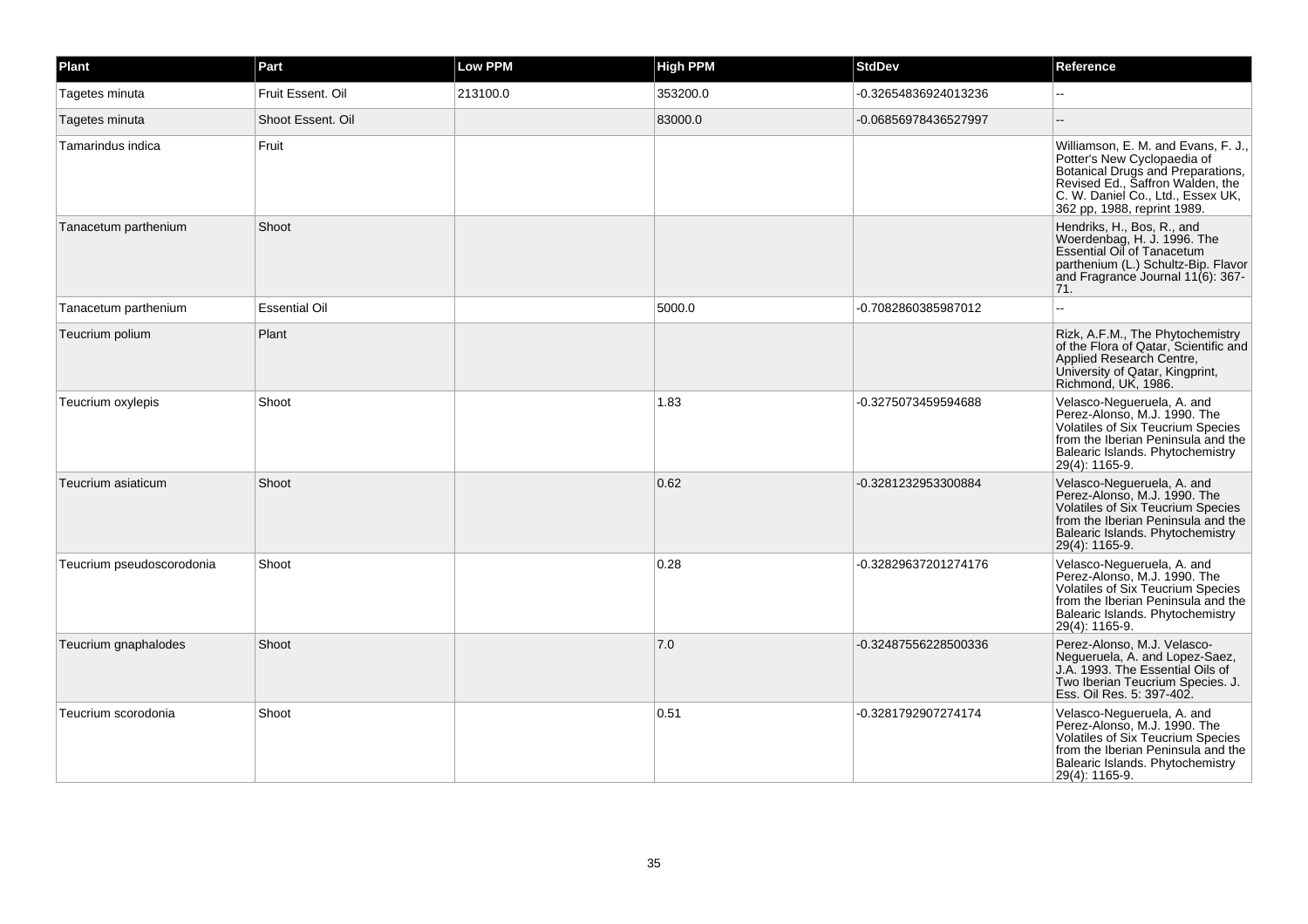| Plant                   | Part            | Low PPM | <b>High PPM</b> | <b>StdDev</b>        | Reference                                                                                                                                                                                          |
|-------------------------|-----------------|---------|-----------------|----------------------|----------------------------------------------------------------------------------------------------------------------------------------------------------------------------------------------------|
| Teucrium oxylepis       | Shoot           |         | 0.99            | -0.3279349471754361  | Velasco-Negueruela, A. and<br>Perez-Alonso, M.J. 1990. The<br><b>Volatiles of Six Teucrium Species</b><br>from the Iberian Peninsula and the<br>Balearic Islands. Phytochemistry<br>29(4): 1165-9. |
| Teucrium micropodioides | Leaf            |         | 170.0           | -0.268944101986277   | Arnold, N., Bellomaria, B.,<br>Velentini G. and Rafaiani, S.M.<br>1991. Comparative Study on<br>Essential Oil of Some Teucrium<br>Species from Cyprus. J.<br>Ethnopharm. 35: 105-113.              |
| Teucrium divaricatum    | Leaf            |         | 125.0           | -0.31628413309781417 | Arnold, N., Bellomaria, B.,<br>Velentini G. and Rafaiani, S.M.<br>1991. Comparative Study on<br><b>Essential Oil of Some Teucrium</b><br>Species from Cyprus. J.<br>Ethnopharm. 35: 105-113.       |
| Teucrium polium         | Shoot           |         | 16.0            | -0.3202941206853537  | Perez-Alonso, M.J. Velasco-<br>Negueruela, A. and Lopez-Saez,<br>J.A. 1993. The Essential Oils of<br>Two Iberian Teucrium Species. J.<br>Ess. Oil Res. 5: 397-402.                                 |
| Teucrium arduini        | Shoot           |         | 3.0             | -0.32691175855151433 | Blazevic, N., Kalodera, Z., Petricic,<br>J., and Plazibat, M. 1992.<br><b>Essential Oil Content and</b><br>Composition of Teucrium arduini L.<br>J. Ess. Oil Res. 4: 223-225.                      |
| Teucrium salviastrum    | Shoot           |         | 0.98            | -0.32794003766610236 | Velasco-Negueruela, A. and<br>Perez-Alonso, M.J. 1990. The<br><b>Volatiles of Six Teucrium Species</b><br>from the Iberian Peninsula and the<br>Balearic Islands. Phytochemistry<br>29(4): 1165-9. |
| Teucrium kotschyanum    | Leaf            |         | 45.0            | -0.4004441884072136  | Arnold, N., Bellomaria, B.,<br>Velentini G. and Rafaiani, S.M.<br>1991. Comparative Study on<br>Essential Oil of Some Teucrium<br>Species from Cyprus. J.<br>Ethnopharm. 35: 105-113.              |
| Teucrium cyprium        | Leaf            |         | 39.0            | -0.4067561925554185  | Arnold, N., Bellomaria, B.,<br>Velentini G. and Rafaiani, S.M.<br>1991. Comparative Study on<br>Essential Oil of Some Teucrium<br>Species from Cyprus. J.<br>Ethnopharm. 35: 105-113.              |
| Teucrium arduini        | Shoot           |         | 3.0             | -0.32691175855151433 | Blazevic, N., Kalodera, Z., Petricic,<br>J., and Plazibat, M. 1992.<br>Essential Oil Content and<br>Composition of Teucrium arduini L.<br>J. Ess. Oil Res. 4: 223-225.                             |
| Thuja occidentalis      | <b>Branches</b> |         |                 |                      |                                                                                                                                                                                                    |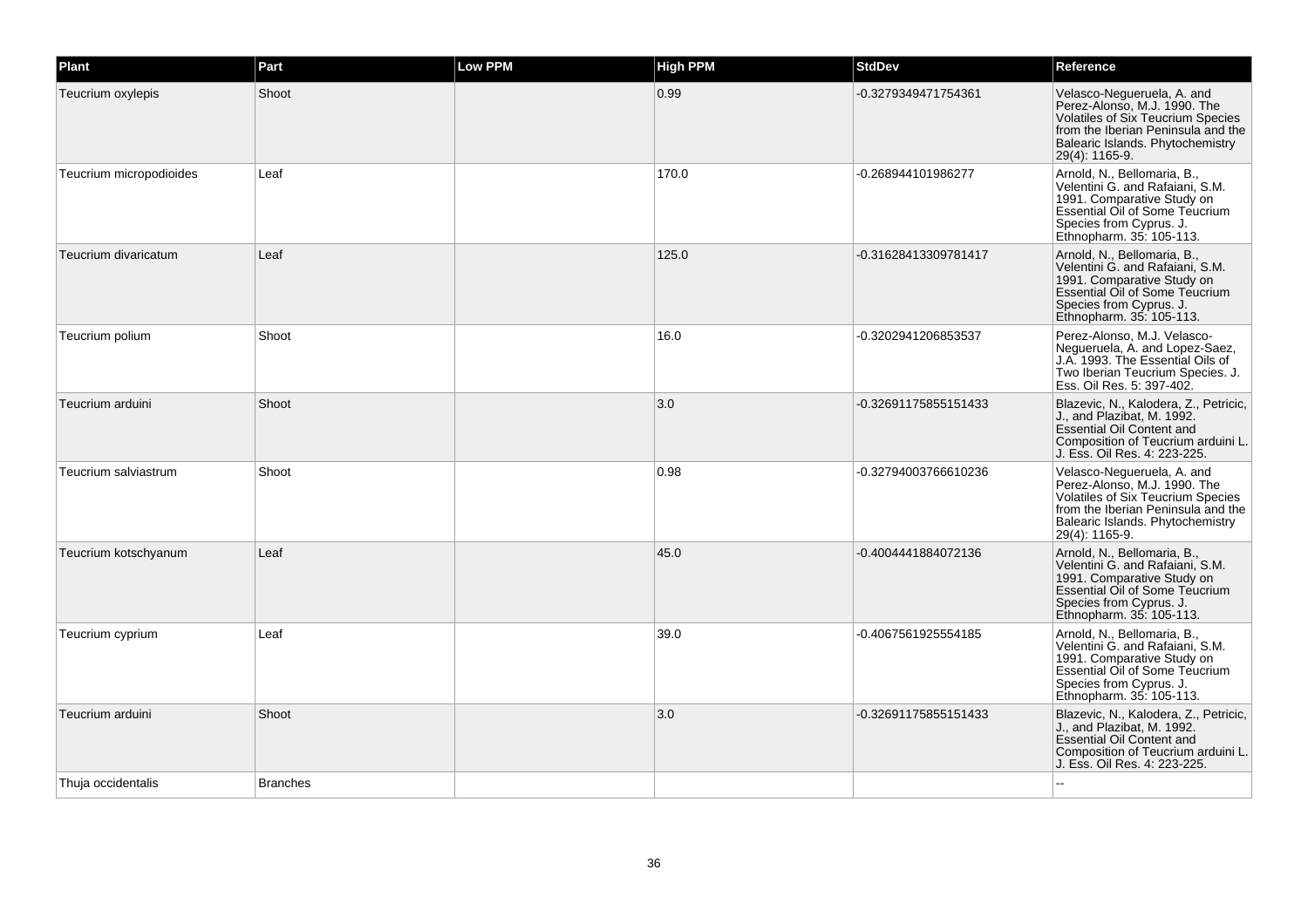| Plant                | Part  | <b>Low PPM</b> | <b>High PPM</b> | <b>StdDev</b>         | Reference                                                                                                                                                                                                                               |
|----------------------|-------|----------------|-----------------|-----------------------|-----------------------------------------------------------------------------------------------------------------------------------------------------------------------------------------------------------------------------------------|
| Thymus longicaulis   | Shoot |                | 5.0             | -0.32589366041825885  | Baser, K.H.C., Ozek, T., Kirimer,<br>N. and Tumen, G. 1993. The<br>Occurrence of Three Chemotypes<br>of Thymus longicaulis C. Presi<br>subsp. longicaulis in the same<br>Population. J. Ess. Oil Res. 5: 291-<br>5.                     |
| Thymus serpyllum     | Plant | 3.0            | 57.0            | -0.4507724385394345   |                                                                                                                                                                                                                                         |
| Thymus cilicicus     | Shoot |                | 570.0           | -0.038280937773585155 | Tumen, G., Koyuncu, M., Kirimer,<br>N., and Baser, K.H.C. 1994.<br>Composition of the Essential Oil of<br>Thymus cilicicus Boiss. & Bal. J.<br>Ess. Oil Res. 6: 97-8.                                                                   |
| Thymus capitatus     | Shoot |                | 4.0             | -0.3264027094848866   | Biondi, D., Cianci, P., Geraci, C.<br>and Ruberto, G. 1993.<br>Antimicrobial Activity and<br>Chemical Composition of Essential<br>Oils from Sicilian Aromatic Plants.<br>Flav. & Frag. J. 8: 331-7.                                     |
| Thymus x citriodorus | Plant |                | 0.0             | -0.4858038966202134   | Stahl-Biskup, E. and Holthuijzen,<br>J. 1995. Essential oil and<br>glycosidally bound volatiles of<br>lemon-scented thyme, Thymus x<br>citriodorus (Pers.) Schreb. Flav. &<br>Fragr. J. 10: 225-229.                                    |
| Thymus zygis         | Shoot |                |                 |                       | Jimenez, J., Navarro, M.C.,<br>Montilla, M.P., Martin, A. and<br>Martinez, A. 1993. Thymus zygis<br>Oil: Its Effects on CCI4-Induced<br>Hepatotoxicity and Free Radical<br>Scavenger Activity. JEO5: 153-8.                             |
| Thymus longicaulis   | Shoot |                | 5.0             | -0.32589366041825885  | Baser, K.H.C., Ozek, T., Kirimer,<br>N. and Tumen, G. 1993. The<br>Occurrence of Three Chemotypes<br>of Thymus longicaulis C. Presi<br>subsp. longicaulis in the same<br>Population. J. Ess. Oil Res. 5: 291-<br>5.                     |
| Thymus capitatus     | Plant | 10.0           | 30.0            | -0.46736628710401396  | Lawrence, B.M., Essential Oils<br>1976-1977, Essential Oils 1978,<br>Essential Oils 1979-1980.                                                                                                                                          |
| Thymus saturejoides  | Shoot |                | 10.0            | -0.32334841508512013  | Tantaoui-Elaraki, A., Lattaoui, N.,<br>Errifi, A. and Benjilali, B. 1993.<br>Composition and Antimicrobial<br>Activity of the Essential Oils of<br>Thymus broussonettii, T. zygis and<br>T. saturejoides. J. Ess. Oil Res. 5:<br>45-53. |
| Thymus orospedanus   | Plant |                | 140.0           | -0.3997617188779494   | J. Nat. Prod.                                                                                                                                                                                                                           |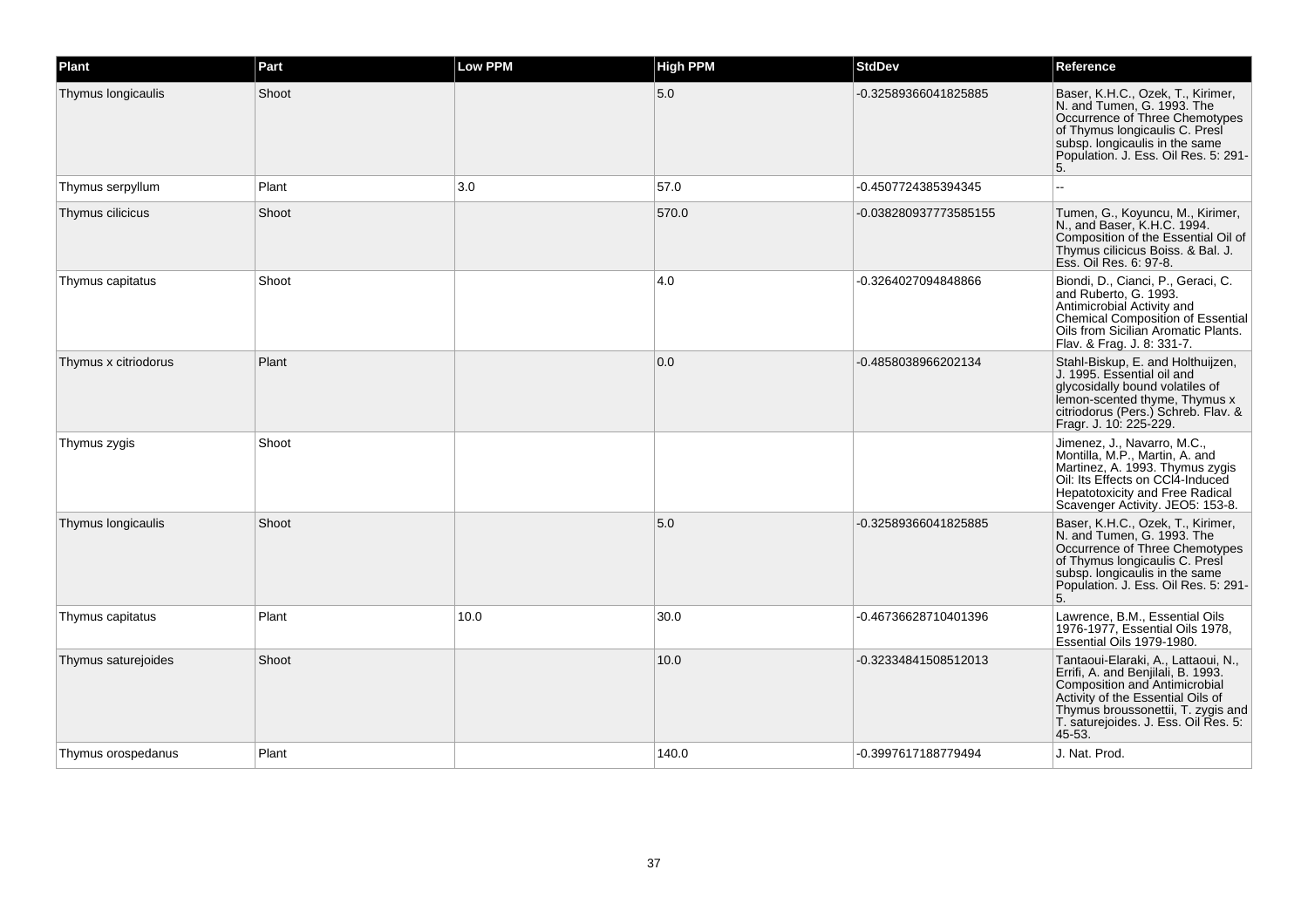| Plant                | Part                 | <b>Low PPM</b> | <b>High PPM</b> | <b>StdDev</b>        | Reference                                                                                                                                                                                                                               |
|----------------------|----------------------|----------------|-----------------|----------------------|-----------------------------------------------------------------------------------------------------------------------------------------------------------------------------------------------------------------------------------------|
| Thymus broussonettii | Shoot                |                | 30.0            | -0.3131674337525653  | Tantaoui-Elaraki, A., Lattaoui, N.,<br>Errifi, A. and Benjilali, B. 1993.<br>Composition and Antimicrobial<br>Activity of the Essential Oils of<br>Thymus broussonettii, T. zygis and<br>T. saturejoides. J. Ess. Oil Res. 5:<br>45-53. |
| Thymus funkii        | Shoot                |                |                 |                      | Vila, R., et al. 1995. Composition<br>and study of the variability of the<br>essential oil of Thymus funkii<br>Cousson. Flav. & Fragr. J. 10(6):<br>379-383.                                                                            |
| Thymus zygis         | Shoot                |                | 0.1             | -0.3283880008447348  | Jimenez, J., Navarro, M.C.,<br>Montilla, M.P., Martin, A. and<br>Martinez, A. 1993. Thymus zygis<br>Oil: Its Effects on CCI4-Induced<br><b>Hepatotoxicity and Free Radical</b><br>Scavenger Activity. JEO5: 153-8.                      |
| Thymus longicaulis   | Shoot                |                | 770.0           | 0.06352887555196304  | Baser, K.H.C., Ozek, T., Kirimer,<br>N. and Tumen, G. 1993. The<br>Occurrence of Three Chemotypes<br>of Thymus longicaulis C. Presi<br>subsp. longicaulis in the same<br>Population. J. Ess. Oil Res. 5: 291-<br>5.                     |
| Thymus vulgaris      | Plant                | 15.0           | 5200.0          | 2.7100484195210193   |                                                                                                                                                                                                                                         |
| Thymus riatarum      | Shoot                |                | 85.0            | -0.28516973508803956 | Iglesias, J., Vila, R., Canigueral,<br>S., Bellakdhar, and II Idrissi, A.<br>1991. Analysis of the Essential Oil<br>of Thymus riatarum. J. Ess. Oil<br>Res. 3: 43-4.                                                                    |
| Thymus mastichina    | Plant                | 240.0          | 280.0           | -0.3137195411356855  | Lawrence, B.M., Essential Oils<br>1976-1977, Essential Oils 1978,<br>Essential Oils 1979-1980.                                                                                                                                          |
| Thymus vulgaris      | <b>Essential Oil</b> |                | 5300.0          | -0.7065592764801447  |                                                                                                                                                                                                                                         |
| Thymus funkii        | Shoot                |                | 5.0             | -0.32589366041825885 | Vila, R., et al. 1995. Composition<br>and study of the variability of the<br>essential oil of Thymus funkii<br>Cousson. Flav. & Fragr. J. 10(6).<br>379-383.                                                                            |
| Thymus zygis         | Shoot                | 0.1            | 190.0           | -0.23171958309212673 | De Cunha, A.P. and Salguiero,<br>L.R. 1991. The Chemical<br>Polymorphism of Thymus zygis<br>ssp. sylvestris from Central<br>Portugal. J. Ess. Oil Res. 3: 409-<br>12.                                                                   |
| Tilia sp.            | Flower               |                |                 |                      |                                                                                                                                                                                                                                         |
| Trachyspermum ammi   | Fruit                | 75.0           | 2040.0          | -0.45763345759445806 |                                                                                                                                                                                                                                         |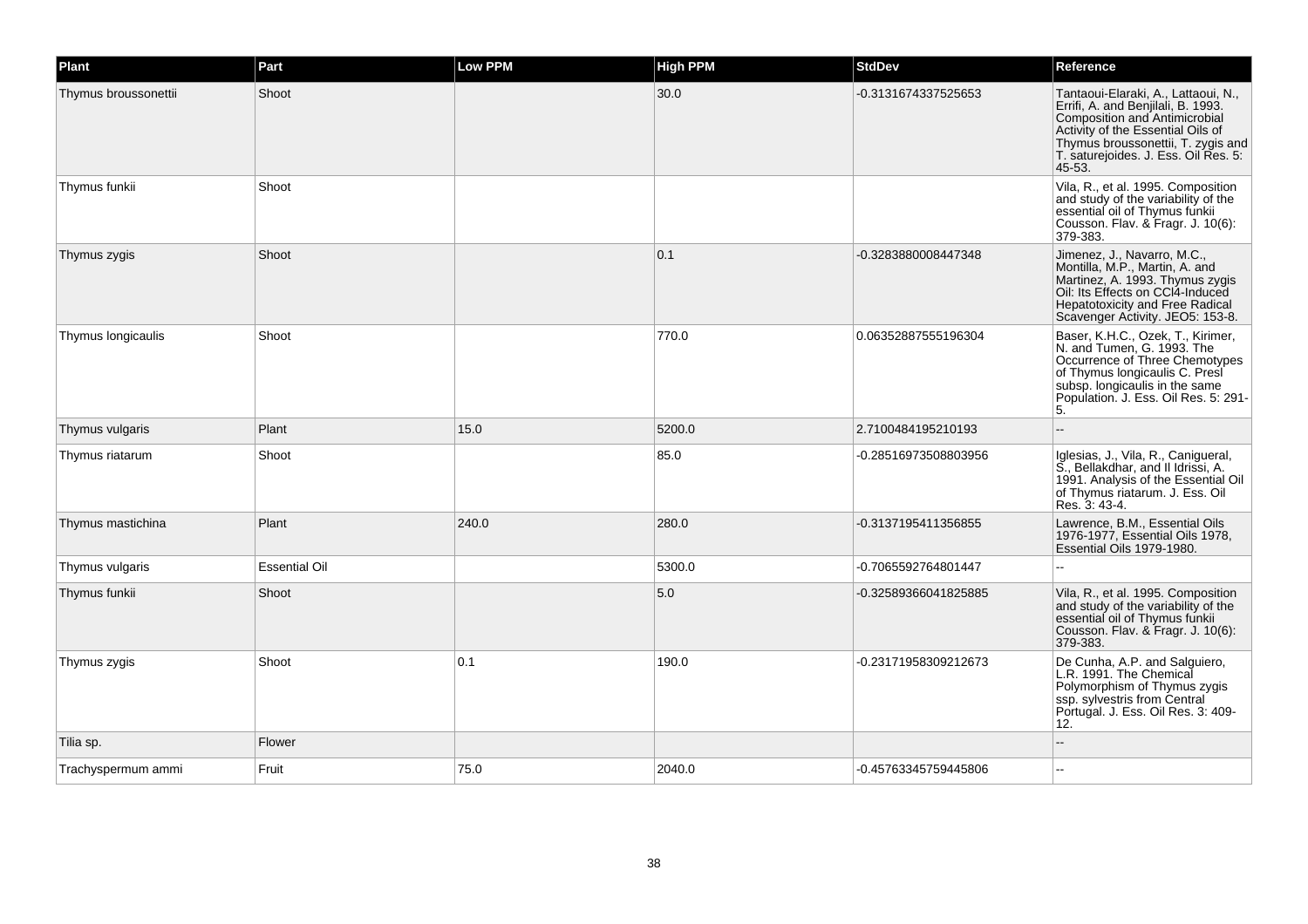| Plant                    | Part               | <b>Low PPM</b> | <b>High PPM</b> | <b>StdDev</b>        | Reference                                                                                                                                                                                                                                                                                       |
|--------------------------|--------------------|----------------|-----------------|----------------------|-------------------------------------------------------------------------------------------------------------------------------------------------------------------------------------------------------------------------------------------------------------------------------------------------|
| Trichostemma dichotomum  | Shoot              |                | 5.0             | -0.32589366041825885 | Tucker, A.O. and Maciarello, M.J.<br>1990. The Essential Oil of<br>Trichostemma dichotomum. J.<br>Ess. Oil Res. 2: 149-150.                                                                                                                                                                     |
| Trifolium pratense       | Flower             |                | 27.0            | -0.6377062548200526  | Buchnauer, G., Jirovetz, L., Nikiforov,<br>A.1996.Comparative Investigation<br>of Essential Clover Flower Oils<br>from Austria Using Gas<br>Chromatography-Flame Ionization<br>Detection, Gas Chromatography-<br>Mass Spectometry, and Gas<br>Chrom.-Olfactometry.J.Agrc.Food<br>Chem.44:1827-8 |
| Umbellularia californica | Plant              | 40.0           | 160.0           | -0.38746997920048315 |                                                                                                                                                                                                                                                                                                 |
| Vaccinium corymbosum     | Fruit              |                |                 |                      |                                                                                                                                                                                                                                                                                                 |
| Vaccinium myrtillus      | <b>Fruit Juice</b> |                |                 |                      |                                                                                                                                                                                                                                                                                                 |
| Valeriana officinalis    | Root               |                |                 |                      |                                                                                                                                                                                                                                                                                                 |
| Valeriana officinalis    | Leaf Essent, Oil   | 2300.0         | 25500.0         | -0.5655050351348929  |                                                                                                                                                                                                                                                                                                 |
| Valeriana officinalis    | Root Essent. Oil   |                |                 |                      |                                                                                                                                                                                                                                                                                                 |
| Vanilla planifolia       | Fruit              |                |                 |                      |                                                                                                                                                                                                                                                                                                 |
| Vetiveria zizanioides    | Root               |                | 15.0            | -0.698914105844702   |                                                                                                                                                                                                                                                                                                 |
| Vitex agnus-castus       | Flower             |                |                 |                      | Jim Duke's personal files.                                                                                                                                                                                                                                                                      |
| Vitex agnus-castus       | Leaf               |                | 6.0             | -0.44147221537054576 | Ekundayo, O., Laakso, I.,<br>Holopainen, M., Hiltunen, R.,<br>Oguntimein, B., and Kauppinen, V.<br>1990. The Chemical Composition<br>and Antimicrobial Activity of the<br>Leaf Oil of Vitex agnus-castus L. J.<br>Essential Oil Research, 2: 115-<br>119.                                       |
| Vitex agnus-castus       | Fruit              | 590.0          | 4000.0          | -0.17653645241247798 |                                                                                                                                                                                                                                                                                                 |
| Vitex agnus-castus       | Leaf Essent. Oil   |                | 112100.0        | -0.18270097388120965 | Jim Duke's personal files.                                                                                                                                                                                                                                                                      |
| Vitex agnus-castus       | Fruit Essent, Oil  |                | 1036500.0       | 1.4108415138660721   | Jim Duke's personal files.                                                                                                                                                                                                                                                                      |
| Vitis vinifera           | Plant              |                |                 |                      | Stitt, Paul. Why George should eat<br>broccoli.                                                                                                                                                                                                                                                 |
| Zanthoxylum alatum       | Fruit              |                |                 |                      | ANON, 1948-1976. The Wealth of<br>India raw materials, Publications<br>and Information Directorate, CSIR,<br>New Delhi. 11 volumes.                                                                                                                                                             |
| Zea mays                 | Husk Essent, Oil   |                |                 |                      |                                                                                                                                                                                                                                                                                                 |